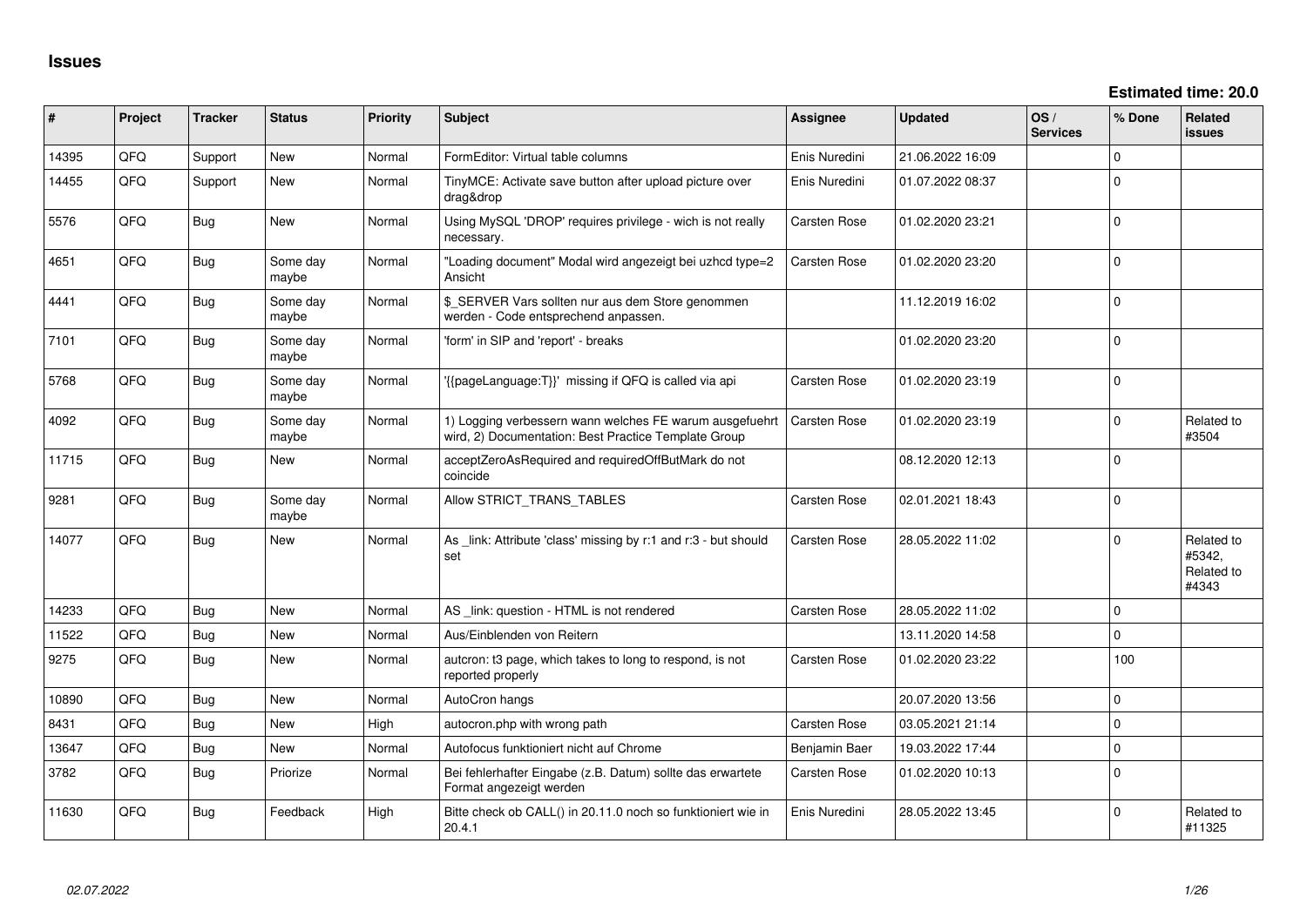| #     | Project | <b>Tracker</b> | <b>Status</b>     | Priority | <b>Subject</b>                                                                                                                | Assignee          | <b>Updated</b>   | OS/<br><b>Services</b> | % Done      | Related<br><b>issues</b> |
|-------|---------|----------------|-------------------|----------|-------------------------------------------------------------------------------------------------------------------------------|-------------------|------------------|------------------------|-------------|--------------------------|
| 12546 | QFQ     | Bug            | Feedback          | Normal   | Branch 'Development' - Unit Tests mit dirty workaround<br>angepasst                                                           | Carsten Rose      | 19.03.2022 17:48 |                        | $\Omega$    |                          |
| 9958  | QFQ     | Bug            | Priorize          | Normal   | Broken subrecord query: no error message                                                                                      | Carsten Rose      | 05.02.2021 15:15 |                        | $\Omega$    |                          |
| 9177  | QFQ     | Bug            | <b>New</b>        | Normal   | Bug? QFQ tries to save an action FE, which has real<br>existing column name                                                   | Carsten Rose      | 01.02.2020 23:22 |                        | $\Omega$    |                          |
| 13451 | QFQ     | <b>Bug</b>     | <b>New</b>        | Normal   | Character Counter / Max Character: Problem in Safari                                                                          | Carsten Rose      | 15.04.2022 17:18 |                        | $\mathbf 0$ |                          |
| 9669  | QFQ     | <b>Bug</b>     | Some day<br>maybe | Normal   | Checkbox / Template Group: radio/checkbox visible broken<br>after 'add'                                                       | Carsten Rose      | 16.06.2021 13:47 |                        | $\Omega$    | Related to<br>#8091      |
| 11752 | QFQ     | Bug            | <b>New</b>        | Normal   | checkbox renders multiple input elements with same name                                                                       | Carsten Rose      | 17.12.2020 14:58 |                        | $\Omega$    | Related to<br>#11750     |
| 9691  | QFQ     | <b>Bug</b>     | In Progress       | Normal   | Checkbox: dynamic update > readonly                                                                                           | Carsten Rose      | 01.02.2020 23:22 |                        | 50          | Related to<br>#9834      |
| 11057 | QFQ     | Bug            | New               | High     | Checkboxes ohne span.checkmark im Report werden<br>ausgeblendet                                                               | Benjamin Baer     | 03.05.2021 21:12 |                        | 0           | Related to<br>#11039     |
| 4279  | QFQ     | <b>Bug</b>     | Some day<br>maybe | High     | config.linkVars lost                                                                                                          | Carsten Rose      | 03.05.2021 21:14 |                        | $\Omega$    |                          |
| 3349  | QFQ     | <b>Bug</b>     | Some day<br>maybe | Normal   | config.qfq.ini: a) vertraegt keine '=' im Value (z.B. Passwort),<br>b) Values sollten in ticks einschliessbar sein (spaces, ) | Carsten Rose      | 11.12.2019 16:02 |                        | $\Omega$    |                          |
| 12714 | QFQ     | Bug            | <b>New</b>        | Normal   | Conversion of GIF to PDF broken when GIF contains Alpha.                                                                      | Carsten Rose      | 19.03.2022 17:49 |                        | $\Omega$    |                          |
| 12327 | QFQ     | Bug            | <b>New</b>        | Normal   | Copy to clipboard: Glyphicon can not be changed                                                                               | Carsten Rose      | 27.12.2021 17:59 |                        | $\Omega$    |                          |
| 13767 | QFQ     | <b>Bug</b>     | Feedback          | Normal   | date/time-picker: required shows up/down button orange                                                                        | Enis Nuredini     | 16.05.2022 23:16 |                        | $\mathbf 0$ |                          |
| 14303 | QFQ     | <b>Bug</b>     | ToDo              | Normal   | datetime broken with picker                                                                                                   | Enis Nuredini     | 17.06.2022 09:02 |                        | $\Omega$    | Related to<br>#12630     |
| 3130  | QFQ     | <b>Bug</b>     | Some day<br>maybe | Normal   | Debug Info's nicht korrekt nach 'New > Save'.                                                                                 | Carsten Rose      | 11.12.2019 16:03 |                        | $\Omega$    | Related to<br>#3253      |
| 13460 | QFQ     | <b>Bug</b>     | New               | Normal   | Doc: Password set/reset  password should not processed<br>with 'html encode'                                                  | Carsten Rose      | 19.03.2022 17:46 |                        | $\Omega$    |                          |
| 14377 | QFQ     | Bug            | <b>New</b>        | Normal   | Documentation > General Tips: white page after migration                                                                      | Enis Nuredini     | 19.06.2022 16:37 |                        | $\Omega$    |                          |
| 8316  | QFQ     | Bug            | Feedback          | Normal   | Documentation/Behaviour for Nested Queries and<br>Record-Store confusing                                                      | Nicola Chiapolini | 20.11.2019 09:14 |                        | $\Omega$    |                          |
| 4293  | QFQ     | <b>Bug</b>     | Some day<br>maybe | Normal   | Download broken if token 'd:' is missing - but no error<br>message                                                            | Carsten Rose      | 11.12.2019 16:03 |                        | $\Omega$    | Related to<br>#7514      |
| 5221  | QFQ     | Bug            | New               | High     | Download Dialog: Bleibt stehen in FF wenn Datei<br>automatisch gespeichert wird.                                              | Carsten Rose      | 03.05.2021 21:14 |                        | $\Omega$    |                          |
| 9975  | QFQ     | <b>Bug</b>     | Priorize          | Normal   | Dropdown Menu: 'r:3' broken                                                                                                   | Carsten Rose      | 01.02.2020 10:13 |                        | $\mathbf 0$ |                          |
| 12670 | QFQ     | <b>Bug</b>     | New               | High     | Dropdown-Menu classes können nicht mehr angegeben<br>werden                                                                   | Carsten Rose      | 07.12.2021 17:19 |                        | $\Omega$    |                          |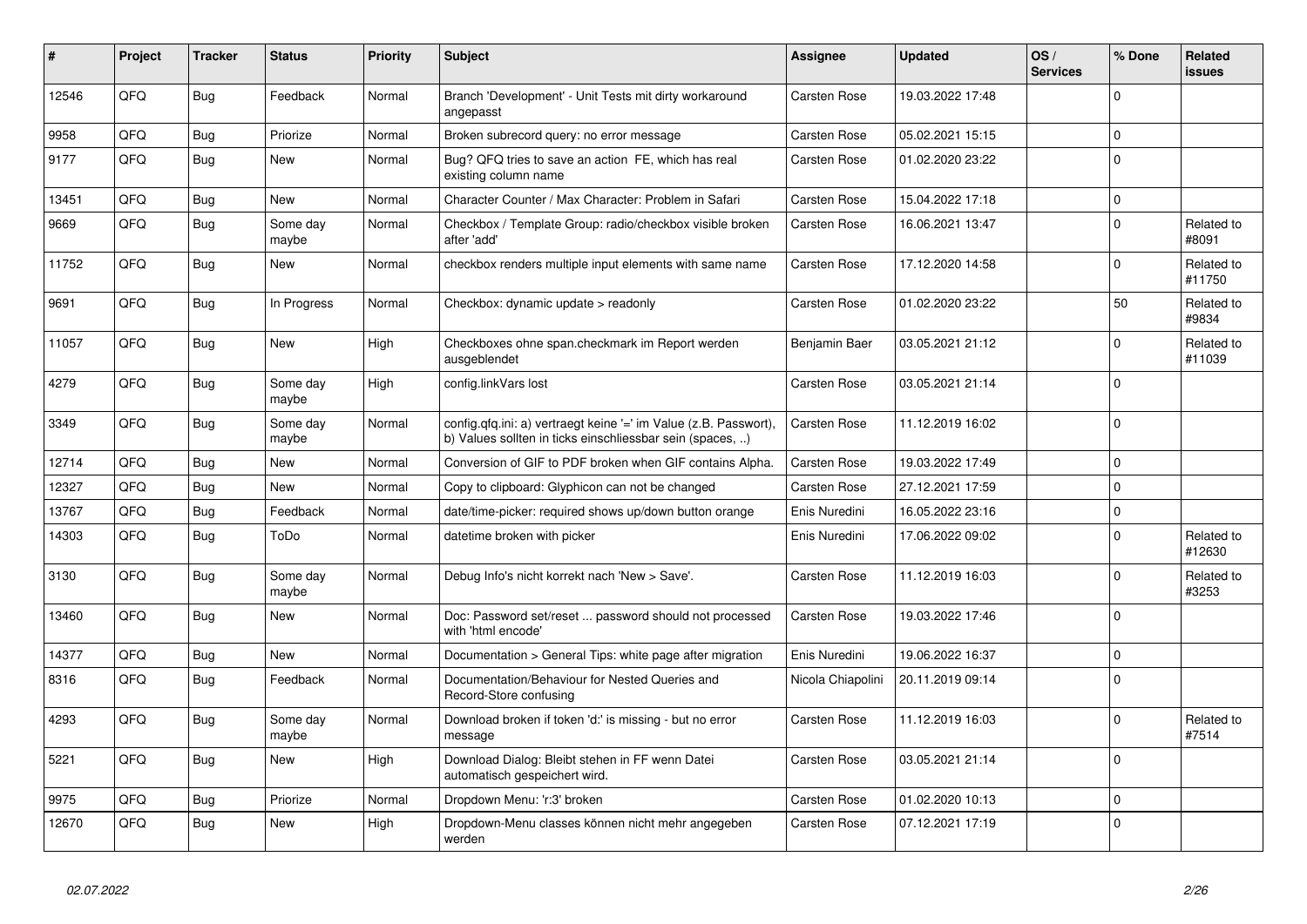| #     | Project | <b>Tracker</b> | <b>Status</b>     | <b>Priority</b> | <b>Subject</b>                                                                                                   | <b>Assignee</b> | <b>Updated</b>   | OS/<br><b>Services</b> | % Done      | Related<br><b>issues</b>                         |
|-------|---------|----------------|-------------------|-----------------|------------------------------------------------------------------------------------------------------------------|-----------------|------------------|------------------------|-------------|--------------------------------------------------|
| 4583  | QFQ     | Bug            | Some day<br>maybe | Normal          | Dynamic Update bei TypeAhead Feldern                                                                             | Carsten Rose    | 01.02.2020 23:19 |                        | $\Omega$    |                                                  |
| 2665  | QFQ     | <b>Bug</b>     | Priorize          | Normal          | Dynamic Update funktioniert nicht, wenn beim<br>entsprechenden FormElement eine size angegeben ist.              | Benjamin Baer   | 03.01.2022 08:12 |                        | 30          |                                                  |
| 3811  | QFQ     | Bug            | Some day<br>maybe | Normal          | Dynamic Update: extraButtonInfo - Text aktualisieren                                                             | Carsten Rose    | 11.12.2019 16:03 |                        | $\Omega$    | Related to<br>#11517                             |
| 8106  | QFQ     | Bug            | Some day<br>maybe | Normal          | Dynamic Update: Feld kann nicht auf empty zurückgesetzt<br>werden                                                | Carsten Rose    | 11.12.2019 16:01 |                        | $\Omega$    |                                                  |
| 11195 | QFQ     | Bug            | <b>New</b>        | Low             | Dynamic Update: Note not updated if new text is empty<br>(v20.4)                                                 |                 | 25.09.2020 11:14 |                        | $\Omega$    |                                                  |
| 3682  | QFQ     | Bug            | Some day<br>maybe | Normal          | Dynamic update: Radio buttons                                                                                    | Carsten Rose    | 11.12.2019 16:02 |                        | $\Omega$    |                                                  |
| 7002  | QFQ     | Bug            | <b>New</b>        | Normal          | Dynamic Update: row does not disappear / appear                                                                  | Carsten Rose    | 01.02.2020 23:22 |                        | $\Omega$    |                                                  |
| 9783  | QFQ     | <b>Bug</b>     | New               | Normal          | Email with special characters                                                                                    | Carsten Rose    | 01.02.2020 23:22 |                        | $\Omega$    |                                                  |
| 12989 | QFQ     | <b>Bug</b>     | New               | Normal          | empty string does not trigger dynamic update                                                                     | Enis Nuredini   | 28.05.2022 11:09 |                        | $\mathbf 0$ |                                                  |
| 10759 | QFQ     | Bug            | <b>New</b>        | Normal          | emptyMeansNull - Feld falsch aktualisiert                                                                        |                 | 12.11.2020 23:45 |                        | $\mathbf 0$ |                                                  |
| 13689 | QFQ     | Bug            | <b>New</b>        | Normal          | Enter auf Eingabefeld mit ungültigem Wert führt zu blurry<br>Seite                                               | Enis Nuredini   | 28.05.2022 10:53 |                        | $\Omega$    | Related to<br>#14245, Has<br>duplicate<br>#11891 |
| 12066 | QFQ     | Bug            | <b>New</b>        | High            | enterAsSubmit: Forward wird nicht ausgeführt                                                                     | Enis Nuredini   | 29.05.2022 09:23 |                        | $\Omega$    |                                                  |
| 9013  | QFQ     | Bug            | <b>New</b>        | Normal          | Error in Twig template not handled                                                                               | Carsten Rose    | 20.10.2021 13:43 |                        | $\Omega$    |                                                  |
| 6677  | QFQ     | Bug            | New               | Normal          | Error message FE Action Element: no/wrong FE reference<br>who cause the problem.                                 | Carsten Rose    | 01.02.2020 23:21 |                        | $\Omega$    |                                                  |
| 7547  | QFQ     | Bug            | New               | Normal          | Error Message in afterSave: wrong parameter column<br>reported                                                   | Carsten Rose    | 01.02.2020 23:22 |                        | $\Omega$    |                                                  |
| 6912  | QFQ     | Bug            | <b>New</b>        | Normal          | error Message Var 'deadline' already set in SIP - in Form<br>with FE.value={{deadline:R:::{{deadlinePeriod:Y}}}} | Carsten Rose    | 01.02.2020 23:21 |                        | $\Omega$    |                                                  |
| 9127  | QFQ     | Bug            | <b>New</b>        | Normal          | Error Message: change 'roll over' color - text not readable                                                      | Carsten Rose    | 01.02.2020 23:22 |                        | $\mathbf 0$ |                                                  |
| 4328  | QFQ     | Bug            | Some day<br>maybe | Normal          | Error Message: Show FE name/number on problems in FE                                                             | Carsten Rose    | 01.02.2020 23:20 |                        | $\Omega$    |                                                  |
| 10324 | QFQ     | Bug            | <b>New</b>        | Normal          | Excel Export mit Template funktioniert nur, wenn Template<br>vor uid kommt                                       |                 | 30.03.2020 11:20 |                        | $\Omega$    | Related to<br>#10257                             |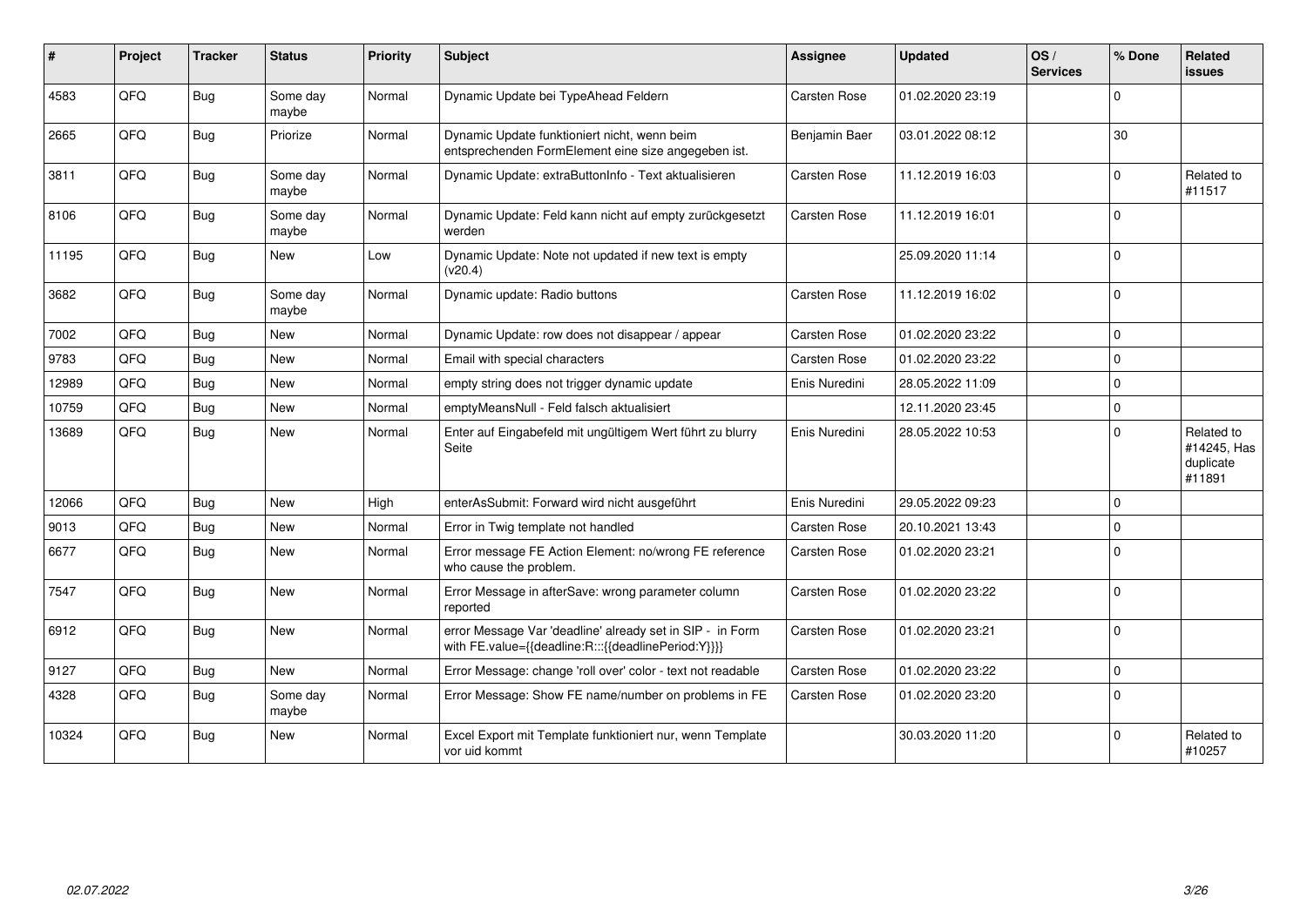| #     | Project | <b>Tracker</b> | <b>Status</b>     | <b>Priority</b> | <b>Subject</b>                                                                                                       | Assignee            | <b>Updated</b>   | OS/<br><b>Services</b> | % Done      | Related<br><b>issues</b>                                                                                                       |
|-------|---------|----------------|-------------------|-----------------|----------------------------------------------------------------------------------------------------------------------|---------------------|------------------|------------------------|-------------|--------------------------------------------------------------------------------------------------------------------------------|
| 11517 | QFQ     | <b>Bug</b>     | In Progress       | Normal          | extraButtonInfo Broken for multiple FormElements                                                                     | Carsten Rose        | 12.05.2022 13:12 |                        | $\Omega$    | Related to<br>#7890,<br>Related to<br>#3811, Has<br>duplicate<br>#10905, Has<br>duplicate<br>#10553, Has<br>duplicate<br>#6779 |
| 4528  | QFQ     | <b>Bug</b>     | Some day<br>maybe | Normal          | extraButtonLock mit SQLAhead Bug                                                                                     | Carsten Rose        | 01.02.2020 23:19 |                        | $\Omega$    |                                                                                                                                |
| 9862  | QFQ     | <b>Bug</b>     | Priorize          | Normal          | Failed writing to sql mail qfq.log should throw an exception                                                         | Carsten Rose        | 01.02.2020 10:13 |                        | $\pmb{0}$   |                                                                                                                                |
| 9531  | QFQ     | <b>Bug</b>     | <b>New</b>        | High            | FE File: Dynamic Update / modeSgl / required detected even<br>it not set                                             | <b>Carsten Rose</b> | 11.06.2021 20:32 |                        | $\mathbf 0$ | Related to<br>#12398                                                                                                           |
| 3750  | QFQ     | <b>Bug</b>     | Some day<br>maybe | Normal          | FE in a row: if one violates check, all are red                                                                      | Carsten Rose        | 11.12.2019 16:03 |                        | $\mathbf 0$ |                                                                                                                                |
| 12040 | QFQ     | Bug            | <b>New</b>        | Normal          | FE Mode 'hidden' für zwei FEs auf einer Zeile                                                                        | Carsten Rose        | 18.02.2021 10:13 |                        | $\Omega$    |                                                                                                                                |
| 3547  | QFQ     | <b>Bug</b>     | New               | Normal          | FE of type 'note' causes writing of empty fields.                                                                    | Carsten Rose        | 01.02.2020 23:21 |                        | $\mathbf 0$ |                                                                                                                                |
| 7656  | QFQ     | Bug            | Priorize          | Normal          | FE with required, 'pattern' and 'extraButtonLock': always<br>complain about missing value                            | Carsten Rose        | 01.02.2020 10:13 |                        | $\mathbf 0$ |                                                                                                                                |
| 5021  | QFQ     | <b>Bug</b>     | Some day<br>maybe | Normal          | FE.typ=extra - during save displays error 'datum2' already<br>filled in STORE_SIP - the value is stored nevertheless | Carsten Rose        | 01.02.2020 23:19 |                        | $\mathbf 0$ | Related to<br>#3875                                                                                                            |
| 5559  | QFQ     | <b>Bug</b>     | New               | Normal          | FE.type = Upload: 'accept' might contain variables                                                                   | Carsten Rose        | 11.05.2020 21:23 |                        | $\Omega$    |                                                                                                                                |
| 8049  | QFQ     | Bug            | <b>New</b>        | Normal          | FE.type=note, column 'value': text moves some pixel to top<br>after save                                             | Carsten Rose        | 01.02.2020 23:22 |                        | $\Omega$    |                                                                                                                                |
| 9317  | QFQ     | Bug            | <b>New</b>        | Normal          | FE.type=note: with dynamic show/hidden an empty label<br>causes trouble                                              | Carsten Rose        | 01.02.2020 23:22 |                        | $\Omega$    |                                                                                                                                |
| 5877  | QFQ     | <b>Bug</b>     | Some day<br>maybe | Normal          | FE.type=note:bsColumn strange behaviour                                                                              |                     | 01.02.2020 23:19 |                        | $\mathbf 0$ |                                                                                                                                |
| 7899  | QFQ     | <b>Bug</b>     | <b>New</b>        | High            | Fe.type=password / retype / required: always complain about<br>missing value                                         | <b>Carsten Rose</b> | 03.05.2021 21:14 |                        | $\mathbf 0$ |                                                                                                                                |
| 10082 | QFQ     | Bug            | New               | Normal          | FE.type=SELECT - 'sanatize' Class                                                                                    | Carsten Rose        | 07.05.2020 09:36 |                        | $\Omega$    | Related to<br>#10081                                                                                                           |
| 9347  | QFQ     | Bug            | New               | High            | FE.type=upload with dynamic show/hidden: required not<br>detected                                                    | Carsten Rose        | 12.06.2021 10:40 |                        | $\mathbf 0$ | Related to<br>#5305,<br>Related to<br>#12398                                                                                   |
| 8037  | QFQ     | <b>Bug</b>     | Priorize          | Normal          | FE.type=upload (advanced mode): {{slaveld:V}} missing<br>during dynamic update                                       | Carsten Rose        | 01.02.2020 10:13 |                        | $\mathbf 0$ |                                                                                                                                |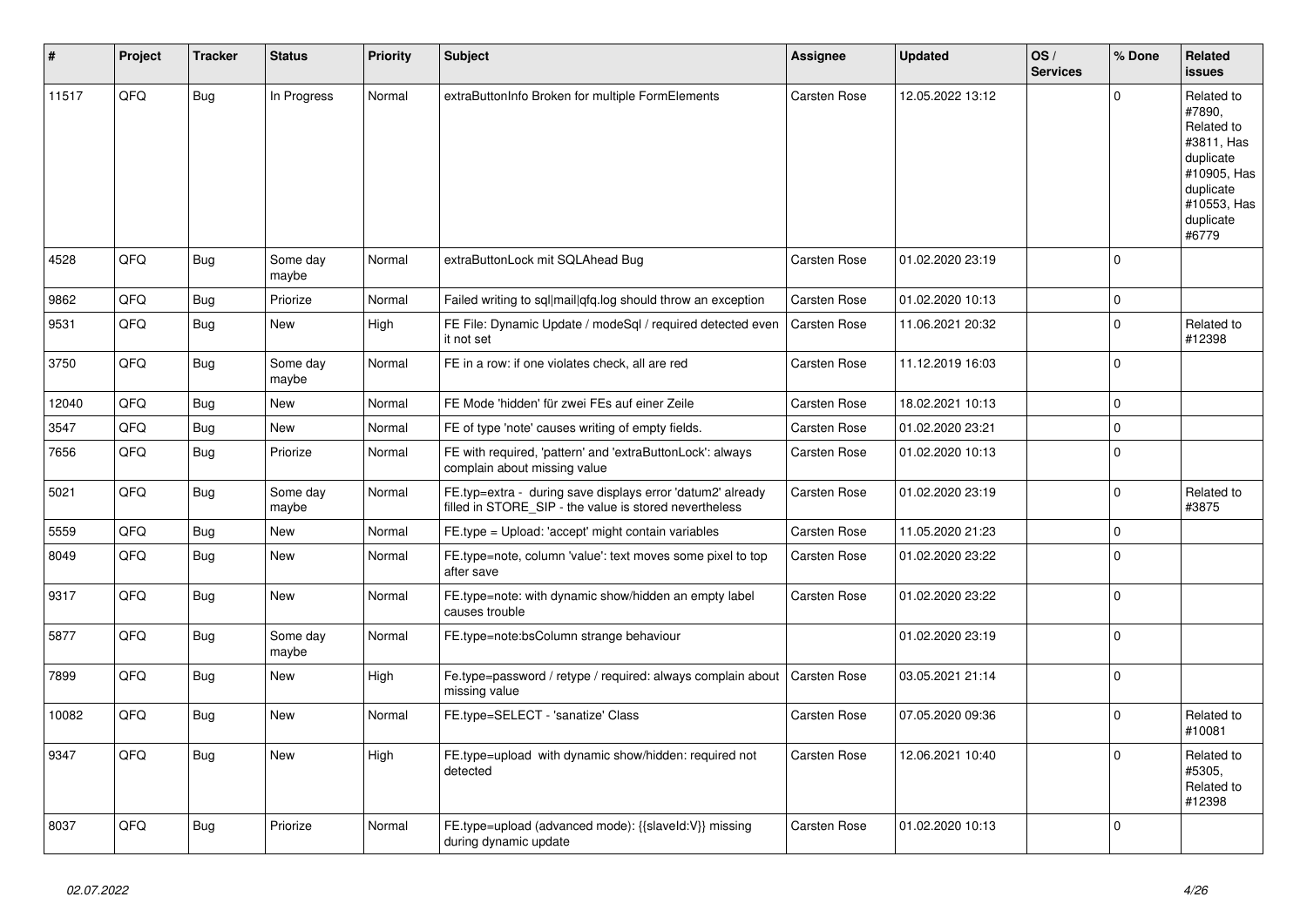| #     | Project | <b>Tracker</b> | <b>Status</b>     | <b>Priority</b> | Subject                                                                                                                                             | <b>Assignee</b> | <b>Updated</b>   | OS/<br><b>Services</b> | % Done      | Related<br><b>issues</b>                     |
|-------|---------|----------------|-------------------|-----------------|-----------------------------------------------------------------------------------------------------------------------------------------------------|-----------------|------------------|------------------------|-------------|----------------------------------------------|
| 9534  | QFQ     | Bug            | Priorize          | Urgent          | FE.type=upload: 'Unknown Mode: ID"                                                                                                                  | Carsten Rose    | 03.05.2021 21:14 |                        | $\Omega$    | Related to<br>#9532                          |
| 9533  | QFQ     | <b>Bug</b>     | New               | Normal          | FE.type=upload: Check in 'beforeSave' if upload is given                                                                                            | Carsten Rose    | 01.02.2020 23:22 |                        | $\mathbf 0$ | Related to<br>#11523                         |
| 7512  | QFQ     | <b>Bug</b>     | New               | Normal          | FE: inputType=number >> 'pattern' is not respected                                                                                                  | Carsten Rose    | 01.02.2020 23:22 |                        | $\mathbf 0$ |                                              |
| 10937 | QFQ     | Bug            | New               | Normal          | Fehler mit abhängigen Select- Feldern beim Positionieren                                                                                            | Carsten Rose    | 12.11.2020 23:45 |                        | $\mathbf 0$ |                                              |
| 6462  | QFQ     | Bug            | New               | Normal          | File Upload: Nutzlose Fehlermeldung wenn Datei zu gross                                                                                             | Carsten Rose    | 01.02.2020 23:21 |                        | $\mathbf 0$ | Related to<br>#6139                          |
| 13716 | QFQ     | Bug            | New               | High            | Firefox ask to store username/password                                                                                                              | Enis Nuredini   | 30.05.2022 09:31 |                        | $\mathbf 0$ | Related to<br>#13827                         |
| 4756  | QFQ     | Bug            | New               | Normal          | Form dirty even nothing changes                                                                                                                     | Carsten Rose    | 11.12.2019 16:16 |                        | $\mathbf 0$ |                                              |
| 14322 | QFQ     | Bug            | New               | Normal          | Form Load: by default no scroll (save & close should be<br>visible)                                                                                 | Enis Nuredini   | 15.06.2022 14:12 |                        | $\Omega$    | Related to<br>#14321,<br>Related to<br>#6232 |
| 5557  | QFQ     | Bug            | Some day<br>maybe | Normal          | Form load: STORE RECORD filled, but should be empty                                                                                                 | Carsten Rose    | 01.02.2020 23:19 |                        | $\mathbf 0$ |                                              |
| 14245 | QFQ     | Bug            | New               | Normal          | Form Save Btn bleibt disabled wenn Datumsfeld über<br>Datepicker geändert                                                                           | Enis Nuredini   | 27.05.2022 13:45 |                        | $\mathbf 0$ | Related to<br>#13689                         |
| 12581 | QFQ     | Bug            | New               | Normal          | Form.forward=close: Record 'new' in new browser tab > save<br>(& close) >> Form is not reloaded with new created record id<br>and stays in mode=new | Carsten Rose    | 19.03.2022 17:48 |                        | $\Omega$    |                                              |
| 9773  | QFQ     | Bug            | <b>New</b>        | Normal          | form.parameter.formModeGlobal=requiredOff                                                                                                           | Carsten Rose    | 01.02.2020 15:56 |                        | $\mathbf 0$ |                                              |
| 12468 | QFQ     | Bug            | New               | Urgent          | Form: update Form.title after save                                                                                                                  | Carsten Rose    | 03.05.2021 21:12 |                        | $\mathbf 0$ |                                              |
| 8083  | QFQ     | <b>Bug</b>     | New               | High            | FormEditor: primary table list does not respect<br>'indexDb={{indexData:Y}}'                                                                        | Carsten Rose    | 03.05.2021 21:14 |                        | $\mathbf 0$ | Has<br>duplicate<br>#6678                    |
| 4008  | QFQ     | <b>Bug</b>     | Some day<br>maybe | Normal          | FormElemen.type=sendmail: wrong 'TO' if 'real<br>name <rea@mail.to>' is used</rea@mail.to>                                                          | Carsten Rose    | 11.12.2019 16:03 |                        | $\mathbf 0$ |                                              |
| 7890  | QFQ     | Bug            | New               | Normal          | FormElement 'required': extraButtonInfo not aligned                                                                                                 | Carsten Rose    | 11.06.2021 21:17 |                        | $\mathbf 0$ | Related to<br>#11517                         |
| 10322 | QFQ     | Bug            | New               | Normal          | FormElement / Radio: missing column 'enum' >> FE not<br>reported                                                                                    | Carsten Rose    | 07.05.2020 09:37 |                        | $\mathbf 0$ |                                              |
| 8891  | QFQ     | <b>Bug</b>     | New               | High            | formSubmitLog: do not log passwords                                                                                                                 | Enis Nuredini   | 25.03.2022 09:06 |                        | $\mathbf 0$ |                                              |
| 3570  | QFQ     | <b>Bug</b>     | Some day<br>maybe | High            | Formular mit prmitnew permitEdit=Always wird nicht<br>aufgerufen (ist leer)                                                                         | Carsten Rose    | 03.05.2021 21:14 |                        | $\mathbf 0$ |                                              |
| 9898  | QFQ     | Bug            | Feedback          | Normal          | Formular trotz Timeout gespeichert                                                                                                                  | Benjamin Baer   | 01.02.2020 15:56 |                        | $\mathbf 0$ |                                              |
| 14283 | QFQ     | <b>Bug</b>     | Priorize          | Normal          | HEIC / HEIF convert doesn't trigger                                                                                                                 | Carsten Rose    | 19.06.2022 16:37 |                        | $\mathbf 0$ |                                              |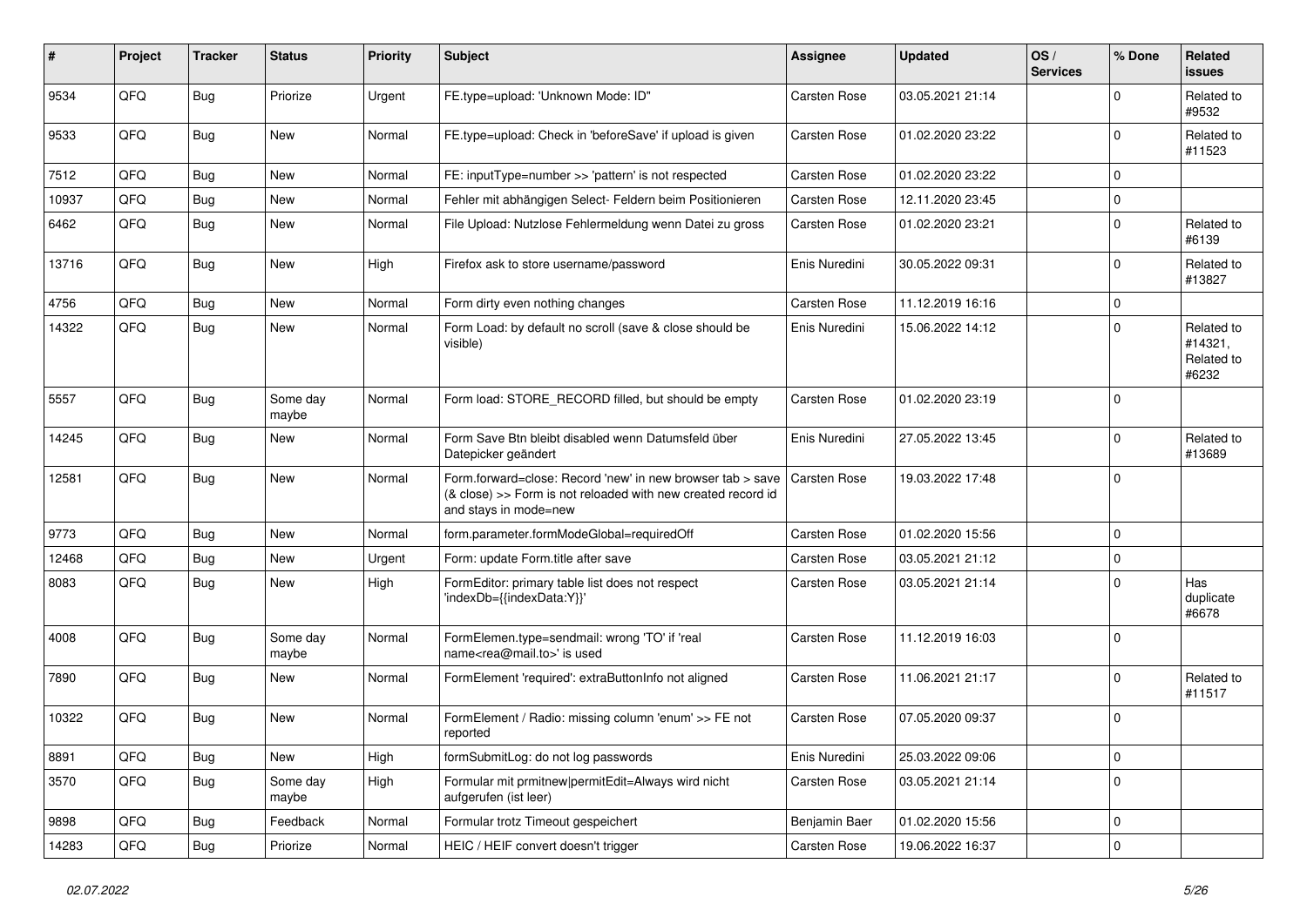| #     | Project | <b>Tracker</b> | <b>Status</b>     | <b>Priority</b> | Subject                                                                                                  | <b>Assignee</b> | <b>Updated</b>   | OS/<br><b>Services</b> | % Done      | Related<br><b>issues</b>                                                |
|-------|---------|----------------|-------------------|-----------------|----------------------------------------------------------------------------------------------------------|-----------------|------------------|------------------------|-------------|-------------------------------------------------------------------------|
| 9126  | QFQ     | <b>Bug</b>     | Some day<br>maybe | Normal          | hidden Form elements are present in page source                                                          |                 | 02.01.2021 18:41 |                        | $\Omega$    |                                                                         |
| 11347 | QFQ     | Bug            | Feedback          | Normal          | If Bedingungen funktionieren nicht korrekt                                                               | Christoph Fuchs | 21.03.2021 20:37 |                        | $\Omega$    |                                                                         |
| 12513 | QFQ     | <b>Bug</b>     | New               | High            | Implement server side check of maxlength                                                                 | Carsten Rose    | 07.12.2021 17:19 |                        | $\Omega$    |                                                                         |
| 14091 | QFQ     | <b>Bug</b>     | New               | Normal          | inconsistent template path for twig                                                                      | Carsten Rose    | 19.04.2022 18:36 |                        | $\Omega$    |                                                                         |
| 4659  | QFQ     | Bug            | Some day<br>maybe | Normal          | infoButtonExtra                                                                                          | Carsten Rose    | 01.02.2020 23:20 |                        | $\Omega$    |                                                                         |
| 14305 | QFQ     | <b>Bug</b>     | New               | Normal          | Inline Report editing does not create history entries                                                    | Carsten Rose    | 10.06.2022 11:55 |                        | $\Omega$    |                                                                         |
| 9834  | QFQ     | <b>Bug</b>     | Priorize          | Normal          | Input elements with tag 'disabled' are missing on<br>form-submit: server option 'processReadOnly' broken | Carsten Rose    | 07.12.2021 16:43 |                        | $\Omega$    | Related to<br>#9691,<br>Related to<br>#5305, Has<br>duplicate<br>#12331 |
| 6566  | QFQ     | <b>Bug</b>     | Priorize          | Normal          | Link Function 'delete': provided parameter missing on page<br>reload                                     | Benjamin Baer   | 03.01.2022 08:08 |                        | $\mathbf 0$ |                                                                         |
| 5459  | QFQ     | Bug            | New               | High            | Multi DB: spread system tables between 'QFQ' and 'Data'-DB                                               | Carsten Rose    | 03.05.2021 21:14 |                        | $\mathbf 0$ | Related to<br>#4720                                                     |
| 10508 | QFQ     | <b>Bug</b>     | New               | High            | Multi Form broken on Multi DB Instance                                                                   | Carsten Rose    | 03.05.2021 21:12 |                        | $\Omega$    |                                                                         |
| 13331 | QFQ     | <b>Bug</b>     | <b>New</b>        | Normal          | Multi Form: Clear Icon misplaced                                                                         | Carsten Rose    | 19.03.2022 17:47 |                        | $\Omega$    |                                                                         |
| 13332 | QFQ     | Bug            | New               | Normal          | Multi Form: Required Felder werden visuell nicht markiert.                                               | Carsten Rose    | 19.03.2022 17:47 |                        | 0           |                                                                         |
| 12325 | QFQ     | Bug            | Priorize          | Normal          | MultiDB form.dblndex not working for report syntax                                                       | Carsten Rose    | 07.09.2021 13:37 |                        | $\Omega$    | Related to<br>#12145,<br>Related to<br>#12314                           |
| 11695 | QFQ     | <b>Bug</b>     | <b>New</b>        | Normal          | MultiForm required FE Error                                                                              | Carsten Rose    | 04.12.2020 13:34 |                        | $\mathbf 0$ |                                                                         |
| 11667 | QFQ     | <b>Bug</b>     | New               | Normal          | MySQL mariadb-server-10.3: Incorrect datetime value                                                      | Carsten Rose    | 03.05.2021 20:48 |                        | $\Omega$    |                                                                         |
| 4546  | QFQ     | <b>Bug</b>     | Some day<br>maybe | Normal          | NH: SIP storage is destroyed                                                                             |                 | 01.02.2020 23:20 |                        | $\Omega$    |                                                                         |
| 3613  | QFQ     | <b>Bug</b>     | Some day<br>maybe | Normal          | note /note unchecked -> note div (col-md) wird weiterhin<br>gerendert                                    | Elias Villiger  | 01.02.2020 23:19 |                        | 100         |                                                                         |
| 12133 | QFQ     | <b>Bug</b>     | New               | Normal          | NPM, phpSpreadSheet aktualisieren                                                                        | Carsten Rose    | 15.03.2021 09:04 |                        | 0           |                                                                         |
| 7685  | QFQ     | <b>Bug</b>     | New               | Normal          | Open FormElement from QFQ error message and save<br>modified record: error about missing {{formId:F}}    | Carsten Rose    | 01.02.2020 23:22 |                        | 0           |                                                                         |
| 14175 | QFQ     | <b>Bug</b>     | In Progress       | Normal          | Opening a form with no QFQ Session cookie fails                                                          | Carsten Rose    | 03.06.2022 10:40 |                        | $\mathbf 0$ |                                                                         |
| 7650  | QFQ     | <b>Bug</b>     | New               | High            | Optional do not show 'required' sign on FormElement                                                      | Carsten Rose    | 03.05.2021 21:14 |                        | $\mathbf 0$ |                                                                         |
| 8668  | QFQ     | <b>Bug</b>     | New               | High            | Pill disabled: dyamic mode 'hidden' not respected - FE is still<br>required                              | Carsten Rose    | 03.05.2021 21:14 |                        | 0           |                                                                         |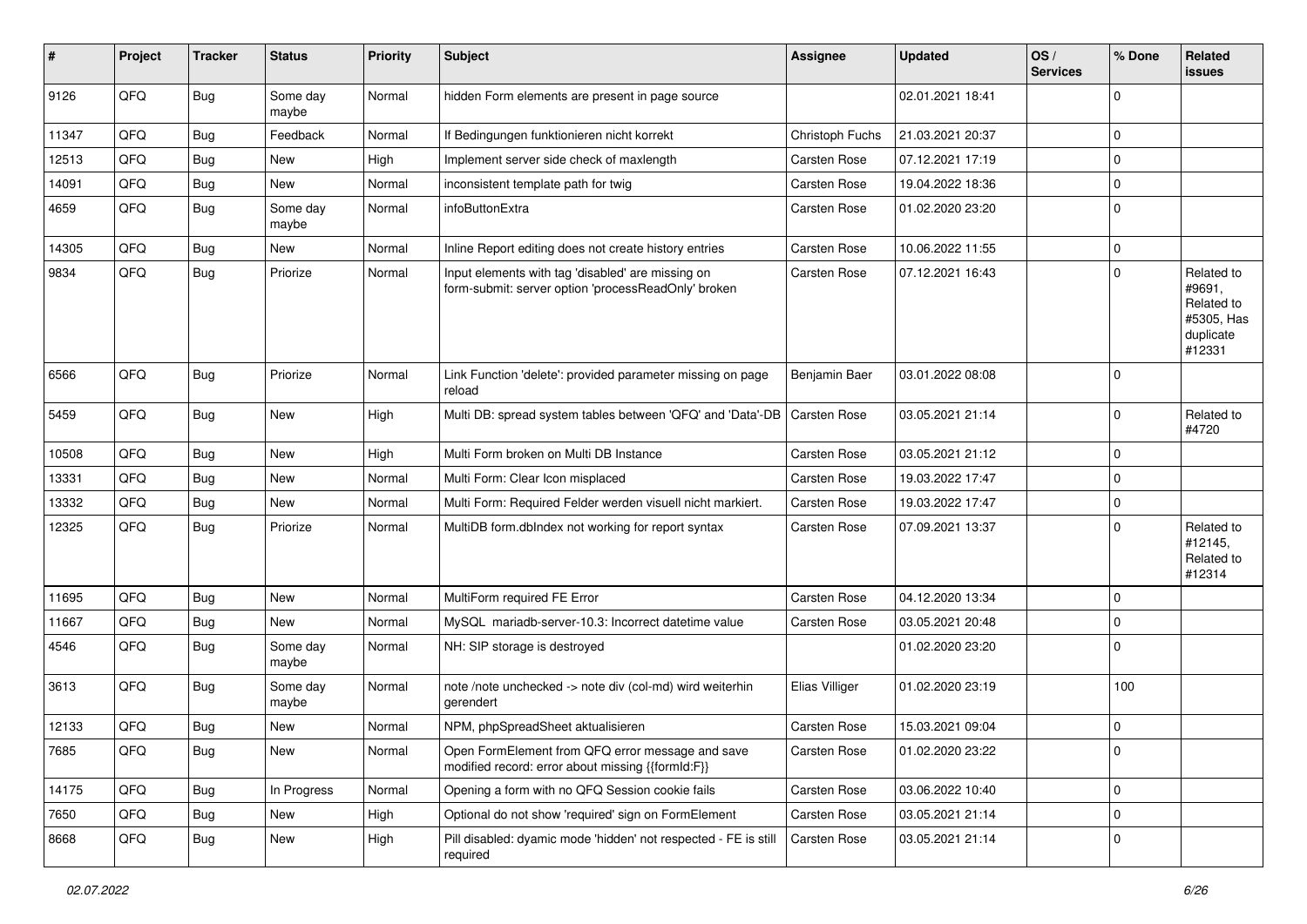| #     | Project | <b>Tracker</b> | <b>Status</b>     | <b>Priority</b> | <b>Subject</b>                                                                           | <b>Assignee</b>     | <b>Updated</b>   | OS/<br><b>Services</b> | % Done   | Related<br><b>issues</b>                       |
|-------|---------|----------------|-------------------|-----------------|------------------------------------------------------------------------------------------|---------------------|------------------|------------------------|----------|------------------------------------------------|
| 2063  | QFQ     | <b>Bug</b>     | Some day<br>maybe | Normal          | Pills auf 'inaktiv' setzen falls keine Element auf dem Pill<br>sichtbar sind.            | Benjamin Baer       | 11.12.2019 16:03 |                        | $\Omega$ | Related to<br>#3752                            |
| 11668 | QFQ     | <b>Bug</b>     | <b>New</b>        | Normal          | Play function.sql - problem with mysql                                                   | Carsten Rose        | 03.05.2021 20:48 |                        | $\Omega$ |                                                |
| 10658 | QFQ     | <b>Bug</b>     | New               | Normal          | processReadOnly broken                                                                   | Carsten Rose        | 27.05.2020 17:55 |                        | $\Omega$ |                                                |
| 13592 | QFQ     | <b>Bug</b>     | <b>New</b>        | Normal          | QFQ Build Queue: das vergeben von Tags klappt nicht. Es<br>werden keine Releases gebaut. | Carsten Rose        | 19.03.2022 17:45 |                        | $\Omega$ |                                                |
| 6140  | QFQ     | <b>Bug</b>     | Priorize          | Normal          | QFQ DnD Sort: Locked fields                                                              | Benjamin Baer       | 21.03.2022 09:56 |                        | $\Omega$ |                                                |
| 9024  | QFQ     | Bug            | Some day<br>maybe | Normal          | QFQ Einarbeitung                                                                         |                     | 01.02.2020 15:56 |                        | $\Omega$ |                                                |
| 12508 | OFQ     | Bug            | In Progress       | High            | qfq Form: sendMail                                                                       | Karin Niffeler      | 19.03.2022 17:48 |                        | $\Omega$ |                                                |
| 12463 | QFQ     | Bug            | ToDo              | High            | QFQ Function: 'function' and 'sql' on same level - output of<br>sal is shown two times.  | Carsten Rose        | 15.12.2021 16:31 |                        | $\Omega$ |                                                |
| 12395 | QFQ     | <b>Bug</b>     | ToDo              | High            | QFQ Function: Result two times shown                                                     | Carsten Rose        | 18.02.2022 08:59 |                        | $\Omega$ |                                                |
| 7524  | QFQ     | <b>Bug</b>     | New               | Normal          | QFQ throws a 'General Error' if 'fileadmin/protected/log/' is<br>not writeable           | Carsten Rose        | 01.02.2020 23:22 |                        | $\Omega$ |                                                |
| 13528 | QFQ     | <b>Bug</b>     | <b>New</b>        | Normal          | gfg.io > releases: es wird kein neues Release angelegt                                   | Benjamin Baer       | 19.03.2022 17:46 |                        | $\Omega$ |                                                |
| 6574  | QFQ     | <b>Bug</b>     | Priorize          | Normal          | gfg.log: Fehlermeldung wurde angezeigt, aber nicht geloggt                               | Carsten Rose        | 01.02.2020 10:13 |                        | $\Omega$ |                                                |
| 4771  | QFQ     | Bug            | Some day<br>maybe | Normal          | qfq: select-down-values empty after save (edit-form for<br>program administrators)       | Carsten Rose        | 01.02.2020 23:20 |                        | $\Omega$ | Related to<br>#4549, Has<br>duplicate<br>#4282 |
| 6483  | QFQ     | <b>Bug</b>     | <b>New</b>        | Normal          | R Store funktioniert nicht bei 'Report Notation' im FE                                   | Carsten Rose        | 01.02.2020 23:21 |                        | $\Omega$ |                                                |
| 9020  | QFQ     | <b>Bug</b>     | Some day<br>maybe | Normal          | radio mit buttonClass und dynamicUpdate lassen sich nicht<br>kombinieren                 |                     | 11.12.2019 16:01 |                        | $\Omega$ |                                                |
| 11239 | QFQ     | Bug            | New               | Normal          | Radiobutton (plain): horizontales Rendern abhängig vom<br>Datentyp in der Datenbank      | Carsten Rose        | 30.09.2020 18:37 |                        | $\Omega$ |                                                |
| 11237 | QFQ     | Bug            | New               | High            | Radiobutton / parameter.buttonClass= btn-default - kein dirty<br>Trigger                 | Benjamin Baer       | 03.05.2021 21:12 |                        | $\Omega$ | Related to<br>#10766                           |
| 10766 | QFQ     | Bug            | <b>New</b>        | High            | Radiobutton / parameter.buttonClass=btn-default: dynamic<br>update                       |                     | 03.05.2021 21:12 |                        | $\Omega$ | Related to<br>#11237                           |
| 7513  | QFQ     | Bug            | New               | Normal          | Radios not correct aligned                                                               | <b>Carsten Rose</b> | 01.02.2020 23:22 |                        | $\Omega$ |                                                |
| 7795  | QFQ     | <b>Bug</b>     | New               | Normal          | Readonly Form: Typeahead-Felder                                                          | Carsten Rose        | 01.02.2020 23:22 |                        | $\Omega$ | Related to<br>#10640                           |
| 3109  | QFQ     | <b>Bug</b>     | Some day<br>maybe | High            | RealUrl: Links werden nicht korrekt gerendert                                            | Carsten Rose        | 03.05.2021 21:14 |                        | $\Omega$ |                                                |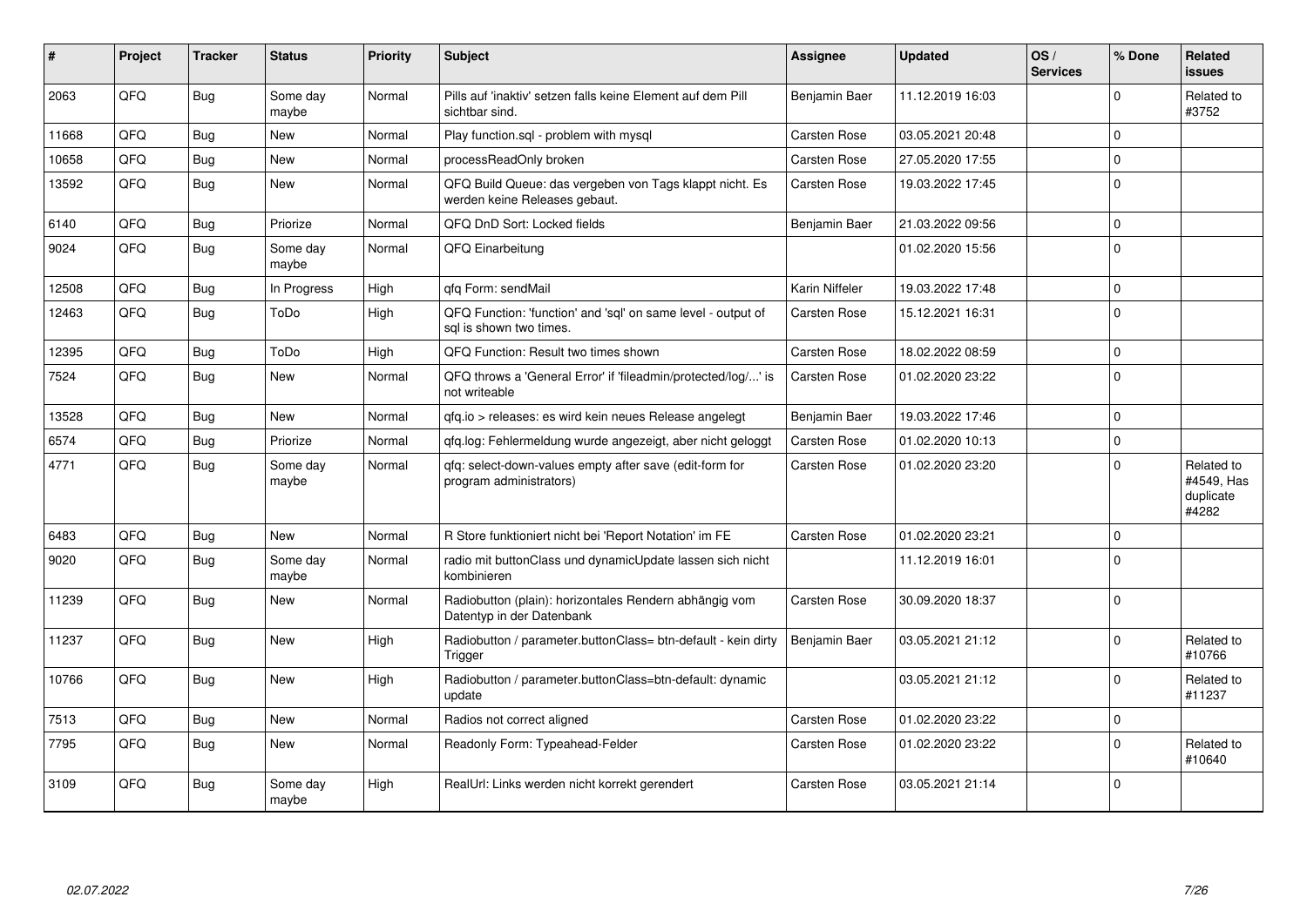| #     | Project | <b>Tracker</b> | <b>Status</b>     | <b>Priority</b> | Subject                                                                                         | <b>Assignee</b>     | <b>Updated</b>   | OS/<br><b>Services</b> | % Done      | Related<br><b>issues</b>                                             |
|-------|---------|----------------|-------------------|-----------------|-------------------------------------------------------------------------------------------------|---------------------|------------------|------------------------|-------------|----------------------------------------------------------------------|
| 9789  | QFQ     | Bug            | In Progress       | High            | Record Lock: release to early on 'leave page'                                                   | Carsten Rose        | 10.01.2022 09:25 |                        | 100         | Related to<br>#10081,<br>Related to<br>#9173.<br>Related to<br>#8702 |
| 7261  | QFQ     | <b>Bug</b>     | <b>New</b>        | Normal          | Report pathFilename for user without path, only the filename                                    | <b>Carsten Rose</b> | 01.02.2020 23:21 |                        | $\mathbf 0$ |                                                                      |
| 9535  | QFQ     | Bug            | Feedback          | Normal          | Report:  AS '_vertical' - column to wide - vertical >> rot45,<br>rot90                          | Benjamin Baer       | 01.02.2020 15:56 |                        | $\Omega$    |                                                                      |
| 14323 | QFQ     | <b>Bug</b>     | In Progress       | Normal          | Report: render=both single - no impact                                                          | Carsten Rose        | 19.06.2022 18:31 |                        | $\mathbf 0$ |                                                                      |
| 9855  | QFQ     | <b>Bug</b>     | New               | Normal          | <b>Required Check</b>                                                                           |                     | 01.02.2020 15:56 |                        | 0           |                                                                      |
| 4454  | QFQ     | Bug            | Some day<br>maybe | Normal          | Required Elements: multiple elements in a row - whole row<br>marked if only one input is empty. | Benjamin Baer       | 01.02.2020 23:20 |                        | $\Omega$    |                                                                      |
| 12974 | QFQ     | <b>Bug</b>     | New               | High            | Sanitize Queries in Action-Elements                                                             | Carsten Rose        | 07.12.2021 17:19 |                        | $\Omega$    |                                                                      |
| 7616  | QFQ     | <b>Bug</b>     | Priorize          | Normal          | Selectlist with Enum & Dynamic Update                                                           | Carsten Rose        | 01.02.2020 10:13 |                        | $\mathbf 0$ |                                                                      |
| 13899 | QFQ     | <b>Bug</b>     | ToDo              | Normal          | Selenium: zum laufen bringen                                                                    | Enis Nuredini       | 25.03.2022 10:24 |                        | $\mathbf 0$ |                                                                      |
| 7014  | QFQ     | <b>Bug</b>     | <b>New</b>        | Normal          | Sending invalid emails succeeds when<br>debug.redirectAllMailTo is set                          | Carsten Rose        | 01.02.2020 23:21 |                        | $\Omega$    |                                                                      |
| 9121  | QFQ     | <b>Bug</b>     | Priorize          | High            | sip links have r and dblndexData set                                                            | Carsten Rose        | 12.06.2021 10:41 |                        | $\Omega$    |                                                                      |
| 12512 | QFQ     | <b>Bug</b>     | <b>New</b>        | Normal          | Some MySQL Installation can't use 'stored procedures'                                           | Carsten Rose        | 19.03.2022 17:48 |                        | $\mathbf 0$ |                                                                      |
| 12545 | QFQ     | <b>Bug</b>     | <b>New</b>        | Urgent          | sql.log not created / updated                                                                   | Carsten Rose        | 14.12.2021 16:02 |                        | $\mathbf 0$ |                                                                      |
| 10081 | QFQ     | Bug            | New               | High            | Stale record lock after 'forbidden' character                                                   | Carsten Rose        | 03.05.2021 21:12 |                        | $\Omega$    | Related to<br>#10082,<br>Related to<br>#9789                         |
| 9173  | QFQ     | <b>Bug</b>     | Priorize          | Urgent          | Stale Record Lock: Firefox                                                                      | Carsten Rose        | 03.05.2021 21:14 |                        | $\Omega$    | Related to<br>#9789                                                  |
| 7281  | QFQ     | Bug            | Some day<br>maybe | Normal          | Subrecords: on large screen separator line too short                                            |                     | 01.02.2020 23:19 |                        | $\Omega$    |                                                                      |
| 7574  | QFQ     | Bug            | New               | Normal          | Substitute error: form element not reported / dont parse<br>Form.note                           | Carsten Rose        | 01.02.2020 23:21 |                        | $\Omega$    |                                                                      |
| 12520 | QFQ     | <b>Bug</b>     | New               | Normal          | Switch FE User: still active even FE User session expired                                       | Carsten Rose        | 19.03.2022 17:48 |                        | 0           |                                                                      |
| 14304 | QFQ     | Bug            | New               | Normal          | table sorter view safer does not work                                                           | Carsten Rose        | 10.06.2022 11:49 |                        | $\pmb{0}$   |                                                                      |
| 10506 | QFQ     | <b>Bug</b>     | New               | High            | Template Group broken on MultiDB instance                                                       | Carsten Rose        | 03.05.2021 21:12 |                        | $\mathbf 0$ | Related to<br>#10505                                                 |
| 12716 | QFQ     | Bug            | New               | Normal          | template group: Pattern only applied to first instance                                          | Carsten Rose        | 19.03.2022 17:47 |                        | $\mathbf 0$ |                                                                      |
| 12045 | QFQ     | Bug            | New               | Normal          | templateGroup afterSave FE: Aufruf ohne<br>sqlHonorFormElements funktioniert nicht              | Carsten Rose        | 18.02.2021 16:33 |                        | $\mathbf 0$ |                                                                      |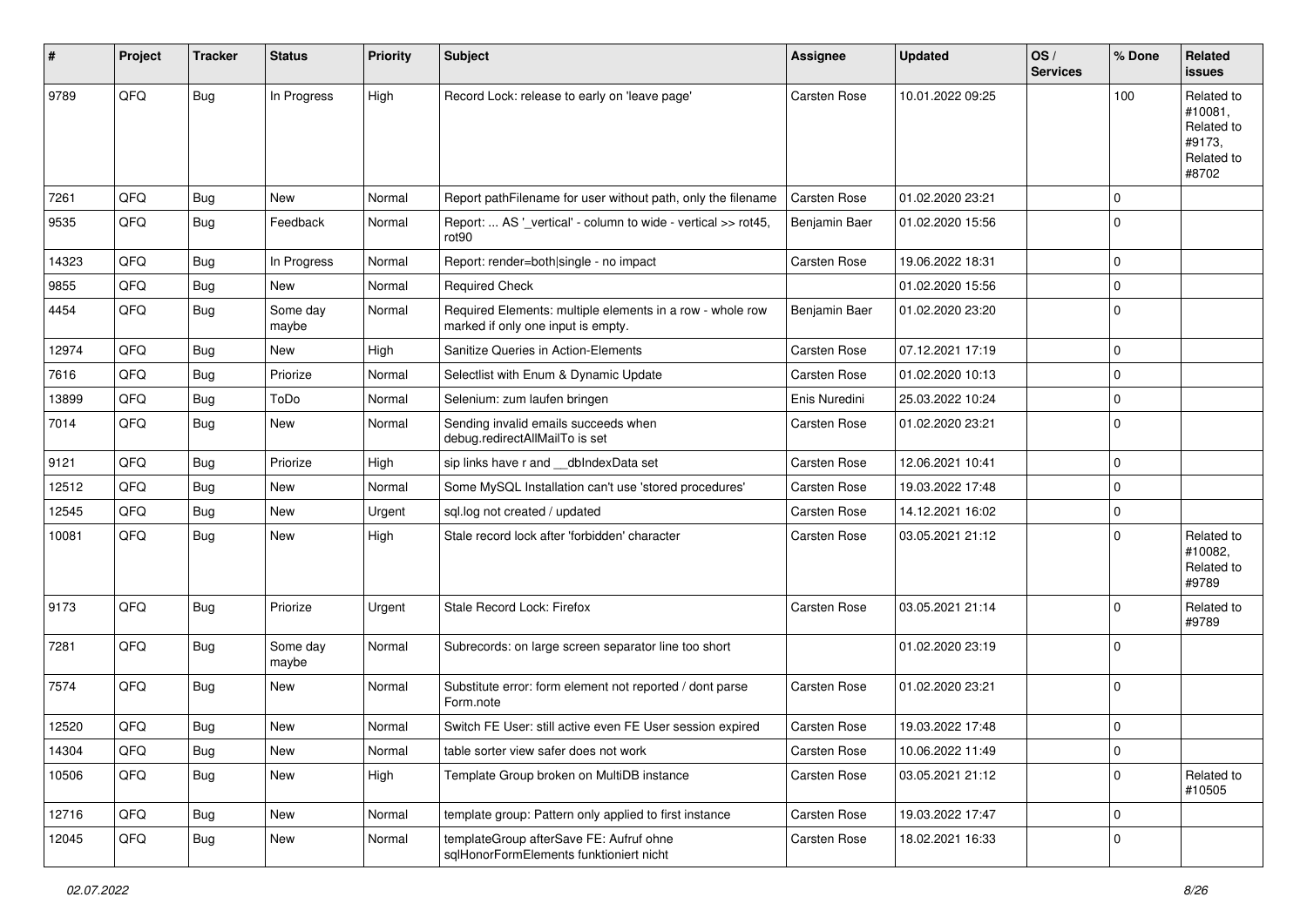| #     | Project | <b>Tracker</b> | <b>Status</b>     | <b>Priority</b> | <b>Subject</b>                                                                                                                                           | Assignee      | <b>Updated</b>   | OS/<br><b>Services</b> | % Done      | Related<br><b>issues</b>                    |
|-------|---------|----------------|-------------------|-----------------|----------------------------------------------------------------------------------------------------------------------------------------------------------|---------------|------------------|------------------------|-------------|---------------------------------------------|
| 12702 | QFQ     | <b>Bug</b>     | <b>New</b>        | High            | templateGroup: broken in multiDb Setup                                                                                                                   | Carsten Rose  | 14.12.2021 16:02 |                        | $\Omega$    |                                             |
| 3882  | QFQ     | <b>Bug</b>     | Some dav<br>maybe | Normal          | templateGroup: disable 'add' if limit is reached - funktioniert<br>nicht wenn bereits records existierten                                                | Carsten Rose  | 11.12.2019 16:03 |                        | $\Omega$    |                                             |
| 3588  | QFQ     | Bug            | Some day<br>maybe | Normal          | templateGroup: versteckte Elemente werden weiterhin<br>gespeichert.                                                                                      | Carsten Rose  | 11.12.2019 16:02 |                        | $\Omega$    |                                             |
| 4549  | QFQ     | <b>Bug</b>     | Some day<br>maybe | Normal          | TemplateGroups: FE.type SELECT loose selected value<br>after save                                                                                        | Carsten Rose  | 01.02.2020 23:20 |                        | $\Omega$    | Related to<br>#4548.<br>Related to<br>#4771 |
| 7402  | QFQ     | Bug            | Some day<br>maybe | Normal          | thumbnail cache: outdated picture when permission denied<br>and permission resolved.                                                                     |               | 01.02.2020 23:20 |                        | $\Omega$    |                                             |
| 7456  | QFQ     | Bug            | Some day<br>maybe | Low             | Todos in Code: solve or make ticket                                                                                                                      | Carsten Rose  | 16.09.2021 15:10 |                        | $\Omega$    |                                             |
| 12187 | QFQ     | <b>Bug</b>     | New               | Normal          | Trigger FormAsFile() via Report: probably problem with multi<br>DB setup                                                                                 | Carsten Rose  | 20.03.2021 21:20 |                        | $\Omega$    |                                             |
| 3895  | QFQ     | Bug            | Some day<br>maybe | Normal          | typeahead pedantic: on lehrkredit Idap webpass - if only one<br>person is in dropdown, such person can't be selected                                     | Carsten Rose  | 11.12.2019 16:03 |                        | $\Omega$    |                                             |
| 10640 | QFQ     | <b>Bug</b>     | New               | High            | TypeAhead Tag: FE editierbar trotz readOnly                                                                                                              | Carsten Rose  | 03.05.2021 21:12 |                        | $\Omega$    | Related to<br>#7795                         |
| 4398  | QFQ     | Bug            | Some day<br>maybe | Normal          | Typeahead: mouse click in a prefilled input opens a single<br>item dropdown with the current value - click on it seems to<br>set the value, not the key. | Benjamin Baer | 01.02.2020 23:20 |                        | $\Omega$    | Related to<br>#4457                         |
| 4457  | QFQ     | <b>Bug</b>     | Priorize          | Normal          | typeahead: pressing return to select an item, saves the form<br>and closes the form.                                                                     | Benjamin Baer | 03.01.2022 08:01 |                        | $\Omega$    | Related to<br>#4398                         |
| 9077  | QFQ     | <b>Bug</b>     | New               | Normal          | typeAheadSql: report broken SQL                                                                                                                          | Carsten Rose  | 29.06.2022 22:35 |                        | $\Omega$    | Related to<br>#4018                         |
| 10588 | QFQ     | Bug            | <b>New</b>        | Normal          | typeahed Tag: Doku anpassen                                                                                                                              | Carsten Rose  | 12.11.2020 23:45 |                        | $\Omega$    |                                             |
| 7219  | QFQ     | Bug            | New               | Normal          | typeSheadSql / typeAheadSqlPrefetch: change to curly<br>braces                                                                                           | Carsten Rose  | 01.02.2020 23:21 |                        | $\Omega$    |                                             |
| 10661 | QFQ     | <b>Bug</b>     | In Progress       | Normal          | Typo3 Warnungen                                                                                                                                          | Carsten Rose  | 07.09.2021 13:23 |                        | $\Omega$    | Related to<br>#12440                        |
| 13943 | QFQ     | Bug            | Priorize          | Normal          | unable to find formgroup                                                                                                                                 | Enis Nuredini | 28.05.2022 11:03 |                        | $\Omega$    |                                             |
| 9947  | QFQ     | Bug            | Priorize          | Normal          | Unwanted error message if missing 'typeAheadSqlPrefetch'                                                                                                 | Carsten Rose  | 01.02.2020 10:13 |                        | $\mathbf 0$ |                                             |
| 5305  | QFQ     | Bug            | New               | Normal          | Upload FormElement: nicht disabled by readonly Form                                                                                                      | Carsten Rose  | 16.06.2021 13:43 |                        | $\Omega$    | Related to<br>#9347,<br>Related to<br>#9834 |
| 5706  | QFQ     | Bug            | Some day<br>maybe | Normal          | upload: fileDestination needs to be sanatized                                                                                                            | Carsten Rose  | 01.02.2020 23:19 |                        | $\Omega$    |                                             |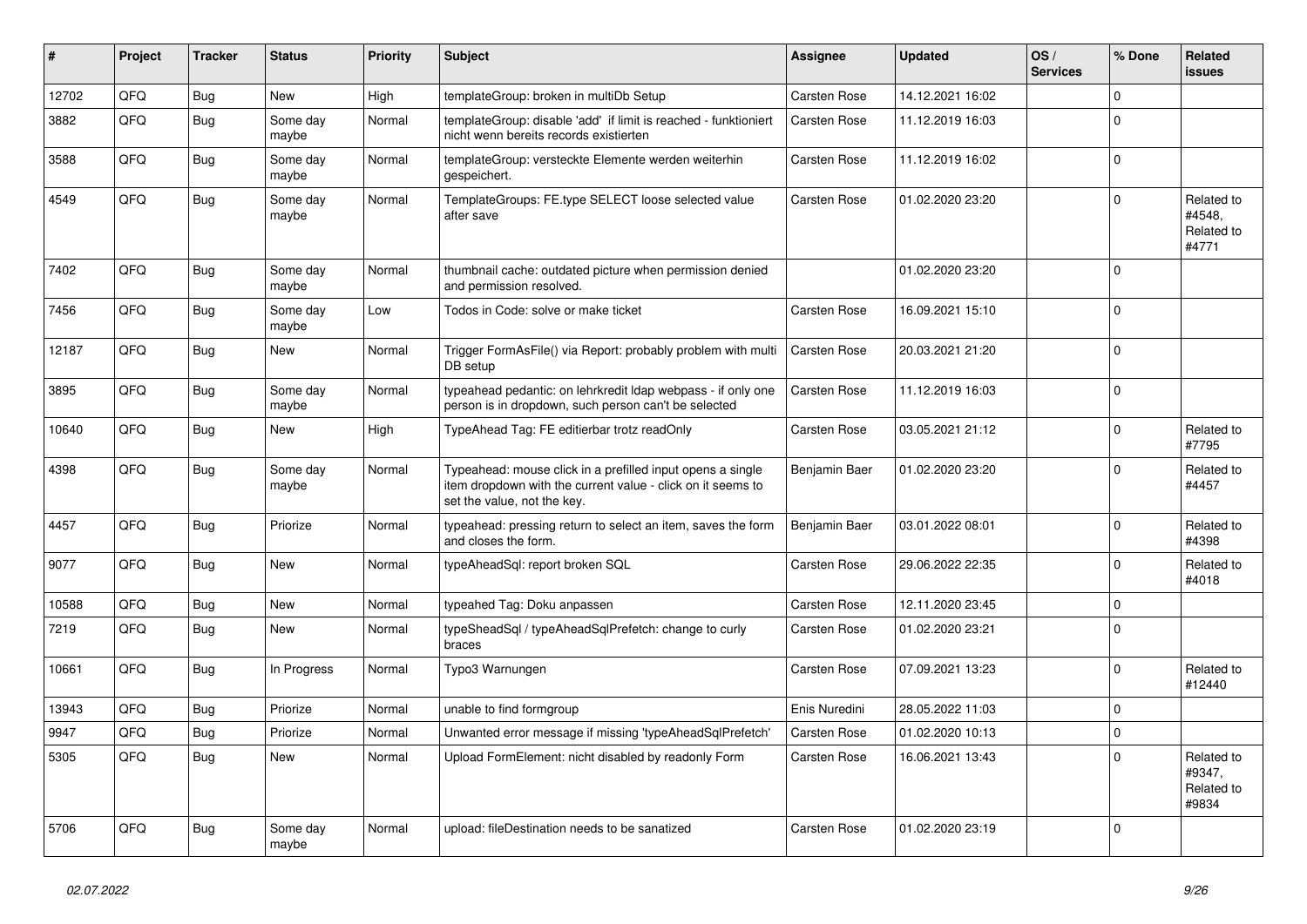| #     | Project | <b>Tracker</b> | <b>Status</b>     | <b>Priority</b> | <b>Subject</b>                                                                                                                               | <b>Assignee</b>     | <b>Updated</b>   | OS/<br><b>Services</b> | % Done       | Related<br><b>issues</b>                                             |
|-------|---------|----------------|-------------------|-----------------|----------------------------------------------------------------------------------------------------------------------------------------------|---------------------|------------------|------------------------|--------------|----------------------------------------------------------------------|
| 5991  | QFQ     | Bug            | Some day<br>maybe | Normal          | URLs with ' ' or long parameter are problematic                                                                                              | Carsten Rose        | 01.02.2020 23:19 |                        | $\mathbf 0$  |                                                                      |
| 6116  | QFQ     | <b>Bug</b>     | Priorize          | High            | value of checkbox not saved                                                                                                                  | Carsten Rose        | 07.12.2021 17:19 |                        | $\pmb{0}$    |                                                                      |
| 3061  | QFQ     | <b>Bug</b>     | Some day<br>maybe | High            | winstitute: mysql connection durcheinander - nmhp17<br>(ag7)/QFQ arbeitet mit DB/Tabellen von biostat.                                       | Carsten Rose        | 03.05.2021 21:14 |                        | $\pmb{0}$    |                                                                      |
| 10704 | QFQ     | <b>Bug</b>     | <b>New</b>        | Normal          | wkhtml problem rendering fullCalendar.js / fabric.js >><br>successor: puppeteer                                                              | Carsten Rose        | 12.11.2020 23:45 |                        | $\mathbf 0$  | Related to<br>#5024,<br>Related to<br>#4650,<br>Related to<br>#10715 |
| 13706 | QFQ     | Bug            | New               | Normal          | Wrong CheckType in FieldElement LastStatus of Form Cron                                                                                      | <b>Carsten Rose</b> | 21.01.2022 18:20 |                        | $\mathbf 0$  |                                                                      |
| 13659 | QFQ     | Bug            | New               | Normal          | wrong sanitize class applied to R-store                                                                                                      | <b>Carsten Rose</b> | 15.01.2022 14:23 |                        | $\pmb{0}$    |                                                                      |
| 2643  | QFQ     | <b>Bug</b>     | Some day<br>maybe | Normal          | Zend / PHP Webinars anschauen                                                                                                                | Carsten Rose        | 01.02.2020 15:56 |                        | $\mathbf 0$  |                                                                      |
| 4122  | QFQ     | Bug            | Some day<br>maybe | Normal          | file: Render Mode hat keinen Effekt                                                                                                          |                     | 11.12.2019 16:03 |                        | $\mathbf 0$  |                                                                      |
| 4138  | QFQ     | Bug            | Some day<br>maybe | Normal          | style fehlt                                                                                                                                  |                     | 11.12.2019 16:03 |                        | $\pmb{0}$    |                                                                      |
| 5942  | QFQ     | Feature        | Priorize          | Normal          | "L' and 'type': append to links, generate via ' link' by using 'u:"                                                                          | <b>Carsten Rose</b> | 01.02.2020 10:13 |                        | $\mathbf 0$  |                                                                      |
| 3567  | QFQ     | Feature        | Some day<br>maybe | Low             | 'Save', 'Close', 'New' als FormElement                                                                                                       |                     | 11.12.2019 16:02 |                        | $\mathbf 0$  |                                                                      |
| 3267  | QFQ     | Feature        | Some day<br>maybe | Normal          | 2 Forms auf einer Seite: real + Read only                                                                                                    | Carsten Rose        | 11.12.2019 16:03 |                        | $\mathbf 0$  |                                                                      |
| 12269 | QFQ     | Feature        | <b>New</b>        | Normal          | 2FA - Login                                                                                                                                  | Carsten Rose        | 03.05.2021 20:45 |                        | $\mathbf 0$  |                                                                      |
| 5548  | QFQ     | Feature        | Some day<br>maybe | Normal          | 801 Textfiles/Scriptfiles als Thumbnail                                                                                                      | Carsten Rose        | 07.03.2022 16:26 |                        | $\mathbf 0$  |                                                                      |
| 12544 | QFQ     | Feature        | New               | High            | a) ' AS link' new also as ' AS format', b) sortierung via<br>'display: none;', c) '_format' benoeitgt nicht zwingend<br>u/U/p/m/z/d          | Carsten Rose        | 14.12.2021 16:03 |                        | $\Omega$     |                                                                      |
| 3666  | QFQ     | Feature        | Some day<br>maybe | Normal          | a) Performance Messung: mysql_real_escape_string() im<br>Vergleich zu str_replace(), b) doppeltes Aufrufen von<br>mysql_real_escape_string() | Carsten Rose        | 11.12.2019 16:02 |                        | $\pmb{0}$    |                                                                      |
| 12038 | QFQ     | Feature        | New               | Normal          | a) STORE_VAR: filenameOnlyStripUniq, b) SP:<br>QSTRIPUNIQ()                                                                                  |                     | 17.02.2021 23:55 |                        | $\mathbf 0$  |                                                                      |
| 11535 | QFQ     | Feature        | <b>New</b>        | Normal          | Ability to create SQL columns in frontend QFQ forms                                                                                          |                     | 17.11.2020 12:11 |                        | $\mathbf{0}$ |                                                                      |
| 3942  | QFQ     | Feature        | Some day<br>maybe | Normal          | Action Elemente: neu generierte IDs via FE weitergeben                                                                                       | Carsten Rose        | 11.12.2019 16:03 |                        | $\mathbf 0$  | Related to<br>#3941                                                  |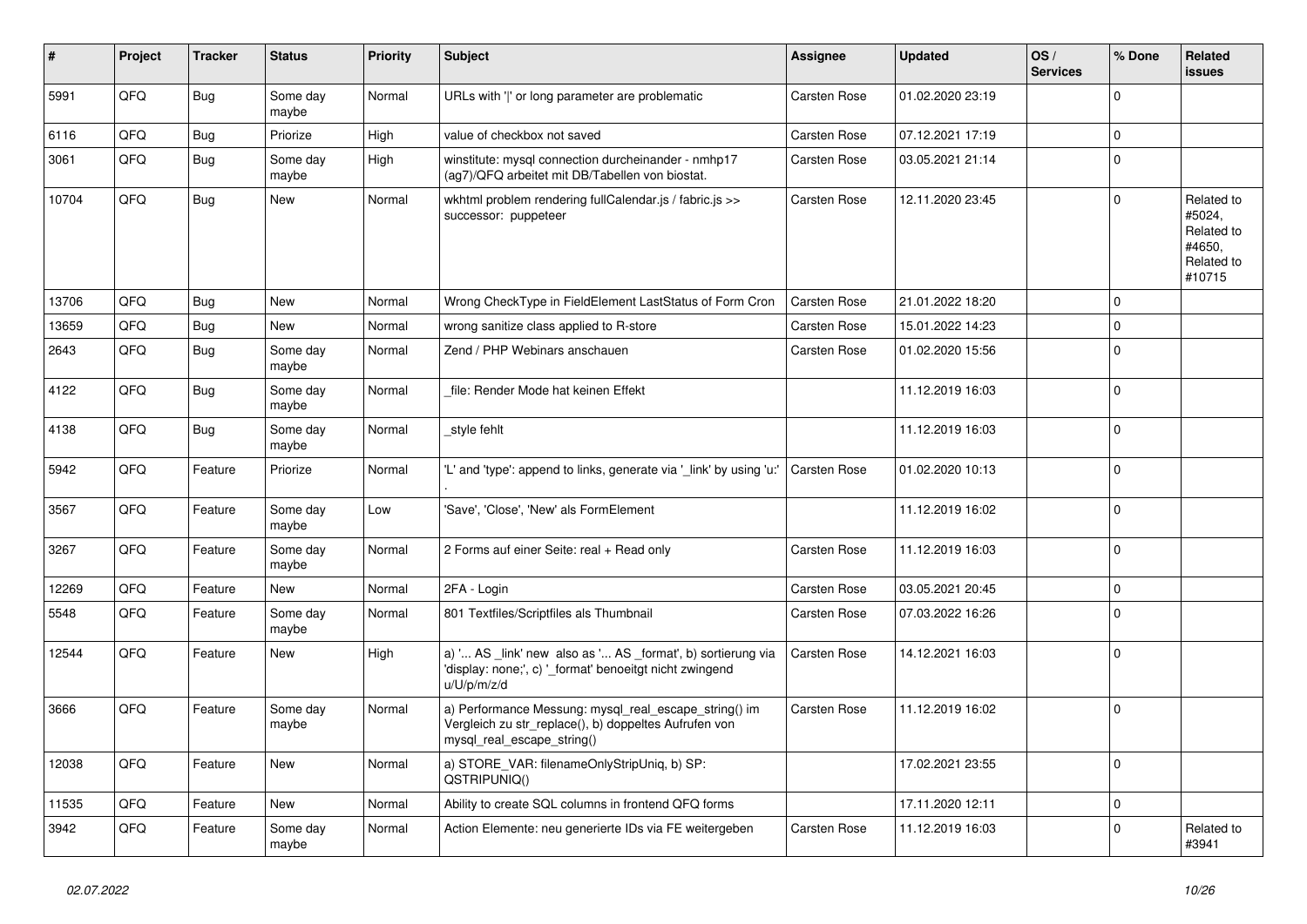| $\vert$ # | Project | <b>Tracker</b> | <b>Status</b>     | <b>Priority</b> | <b>Subject</b>                                                                                                 | <b>Assignee</b>     | <b>Updated</b>   | OS/<br><b>Services</b> | % Done      | Related<br><b>issues</b>                                                                                                                                              |
|-----------|---------|----------------|-------------------|-----------------|----------------------------------------------------------------------------------------------------------------|---------------------|------------------|------------------------|-------------|-----------------------------------------------------------------------------------------------------------------------------------------------------------------------|
| 12412     | QFQ     | Feature        | New               | Normal          | Action/Escape qualifier 'e' (empty), '0': if given, an empty<br>string (or '0') will be treated as 'not found' | Carsten Rose        | 08.05.2021 09:40 |                        | $\Omega$    | Related to<br>#12413,<br>Related to<br>#10012                                                                                                                         |
| 5131      | QFQ     | Feature        | <b>New</b>        | Normal          | Activate Spin Gear ('wait/busy' indicator) via LINK attribute                                                  | Carsten Rose        | 01.02.2020 23:21 |                        | $\mathbf 0$ |                                                                                                                                                                       |
| 7342      | QFQ     | Feature        | <b>New</b>        | Normal          | add content = hide this                                                                                        | <b>Carsten Rose</b> | 01.02.2020 23:21 |                        | $\Omega$    |                                                                                                                                                                       |
| 10979     | QFQ     | Feature        | New               | Normal          | Ajax Calls an API - dataReport                                                                                 | Carsten Rose        | 11.05.2022 12:15 |                        | $\mathbf 0$ |                                                                                                                                                                       |
| 8962      | QFQ     | Feature        | New               | High            | allow for form fields with identical names                                                                     | Carsten Rose        | 03.05.2021 21:14 |                        | $\pmb{0}$   |                                                                                                                                                                       |
| 14320     | QFQ     | Feature        | ToDo              | Normal          | Allow specific HTML Tags and Attributes: general, TinyMCE                                                      | Enis Nuredini       | 17.06.2022 10:44 |                        | $\Omega$    | Related to<br>#12664,<br>Related to<br>#12039,<br>Related to<br>#11702,<br>Related to<br>#7239,<br>Related to<br>#3708,<br>Related to<br>#3646.<br>Related to<br>#880 |
| 3848      | QFQ     | Feature        | Some day<br>maybe | High            | Antivirus check fuer Upload files in qfq?                                                                      | Carsten Rose        | 03.05.2021 21:14 |                        | $\Omega$    | Related to<br>#4131                                                                                                                                                   |
| 12119     | QFQ     | Feature        | <b>New</b>        | Normal          | AS paged: error message missing if there ist no 'r' argument.                                                  | Carsten Rose        | 03.05.2021 20:51 |                        | $\pmb{0}$   |                                                                                                                                                                       |
| 13945     | QFQ     | Feature        | New               | Normal          | As link: content before/after link                                                                             | Enis Nuredini       | 28.05.2022 11:01 |                        | $\Omega$    | Related to<br>#12262                                                                                                                                                  |
| 3947      | QFQ     | Feature        | Some day<br>maybe | Normal          | Attack detectect: logout current user                                                                          | <b>Carsten Rose</b> | 11.12.2019 16:03 |                        | $\pmb{0}$   | Related to<br>#5458,<br>Related to<br>#6299                                                                                                                           |
| 6299      | QFQ     | Feature        | Some day<br>maybe | Normal          | Attack detection: log table with invalid SIP access                                                            |                     | 11.12.2019 16:02 |                        | $\pmb{0}$   | Related to<br>#3947                                                                                                                                                   |
| 4250      | QFQ     | Feature        | New               | Normal          | AutoCron in QFQ via PHP                                                                                        | <b>Carsten Rose</b> | 01.02.2020 23:21 |                        | $\Omega$    | Related to<br>#3292,<br>Related to<br>#3291                                                                                                                           |
| 12146     | QFQ     | Feature        | New               | Normal          | Autocron Job: Anzeigen wann der naechste Job ausgefuehrt<br>wird, resp das er nicht ausgefuehrt wird           | Carsten Rose        | 15.03.2021 15:23 |                        | $\mathbf 0$ |                                                                                                                                                                       |
| 3291      | QFQ     | Feature        | Some day<br>maybe | Normal          | AutoCron websiteToken                                                                                          | <b>Carsten Rose</b> | 11.12.2019 16:02 |                        | $\Omega$    | Related to<br>#4250                                                                                                                                                   |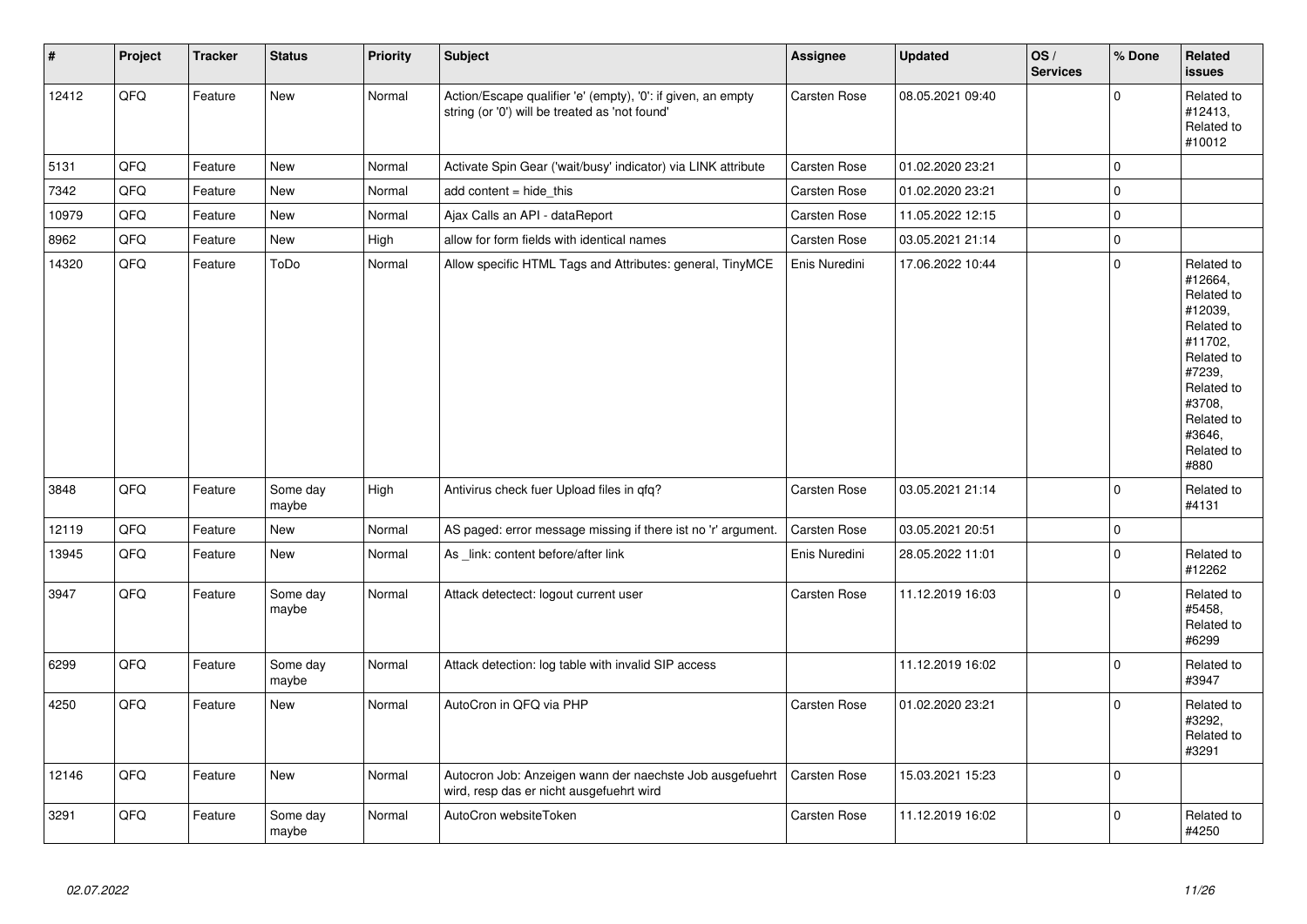| $\vert$ # | Project | <b>Tracker</b> | <b>Status</b>     | <b>Priority</b> | Subject                                                                         | Assignee      | <b>Updated</b>   | OS/<br><b>Services</b> | % Done       | Related<br><b>issues</b>                      |
|-----------|---------|----------------|-------------------|-----------------|---------------------------------------------------------------------------------|---------------|------------------|------------------------|--------------|-----------------------------------------------|
| 7452      | QFQ     | Feature        | Some day<br>maybe | Normal          | automate deployment new QFQ version                                             | Carsten Rose  | 16.09.2021 15:10 |                        | $\Omega$     |                                               |
| 13608     | QFQ     | Feature        | Some day<br>maybe | Normal          | Automatic Browser Language Redirect                                             | Enis Nuredini | 17.06.2022 08:35 |                        | $\Omega$     |                                               |
| 12452     | QFQ     | Feature        | Priorize          | Normal          | BaseURL: alsways with '/' at the end                                            | Carsten Rose  | 19.06.2022 13:45 |                        | $\mathbf 0$  | Related to<br>#10782                          |
| 9346      | QFQ     | Feature        | Priorize          | Normal          | beforeSave: check if an upload is given                                         | Carsten Rose  | 11.06.2021 21:18 |                        | $\Omega$     |                                               |
| 7106      | QFQ     | Feature        | Some day<br>maybe | Normal          | Beispiel Nummerierung von Rows in Report                                        |               | 11.12.2019 16:01 |                        | $\mathbf 0$  |                                               |
| 7105      | QFQ     | Feature        | Some day<br>maybe | Normal          | Beispiel wie man in einer zweiten Tabelle speichert.                            |               | 11.12.2019 16:01 |                        | $\Omega$     |                                               |
| 6288      | QFQ     | Feature        | Some day<br>maybe | Normal          | Best Practice: Erklaeren wie man ein Formular ganz in<br>'weiss' erstellen kann |               | 11.12.2019 16:02 |                        | $\Omega$     |                                               |
| 4194      | QFQ     | Feature        | In Progress       | Normal          | Bootstrap 4 ist jetzt offiziel                                                  |               | 03.05.2021 20:47 |                        | $\mathbf 0$  | Related to<br>#10114                          |
| 5783      | QFQ     | Feature        | Some day<br>maybe | Normal          | <b>BPMN View/Edit</b>                                                           |               | 11.12.2019 16:02 |                        | $\Omega$     |                                               |
| 8520      | QFQ     | Feature        | Some day<br>maybe | Normal          | Bring QFQ to Composer                                                           | Carsten Rose  | 16.09.2021 15:10 |                        | $\Omega$     |                                               |
| 11893     | QFQ     | Feature        | New               | High            | Broken SIP: a) only report one time, b) only report in main<br>column           | Carsten Rose  | 12.05.2021 12:13 |                        | $\mathbf 0$  | Related to<br>#12532,<br>Related to<br>#14187 |
| 8522      | QFQ     | Feature        | Some day<br>maybe | Normal          | build QFQ - npm warnings                                                        | Benjamin Baer | 01.02.2020 23:19 |                        | 50           |                                               |
| 10716     | QFQ     | Feature        | Some day<br>maybe | Normal          | Business Logic mit Externen Skripten                                            | Carsten Rose  | 16.09.2021 15:10 |                        | $\Omega$     | Related to<br>#10713,<br>Related to<br>#8217  |
| 9781      | QFQ     | Feature        | <b>New</b>        | Normal          | Button: CSS class to make buttons smaller                                       | Carsten Rose  | 01.02.2020 23:22 |                        | 0            |                                               |
| 13467     | QFQ     | Feature        | <b>New</b>        | Normal          | ChangeLog Generator                                                             | Carsten Rose  | 19.03.2022 17:46 |                        | $\Omega$     | Related to<br>#11460                          |
| 12474     | QFQ     | Feature        | <b>New</b>        | Normal          | Check BaseConfigURL if it is given and the the last char is '/'                 | Carsten Rose  | 03.05.2021 20:45 |                        | $\mathbf{0}$ |                                               |
| 9853      | QFQ     | Feature        | New               | Normal          | Check das SQL / QFQ / Mail Logfile geschrieben wird                             |               | 09.01.2020 11:15 |                        | $\mathbf 0$  |                                               |
| 12163     | QFQ     | Feature        | <b>New</b>        | Normal          | Checkbox: table wrap                                                            | Carsten Rose  | 03.05.2021 20:51 |                        | $\mathbf 0$  |                                               |
| 12476     | QFQ     | Feature        | <b>New</b>        | Normal          | clearMe: a) should trigger 'dirty', b) sticky on textarea resize                | Benjamin Baer | 04.01.2022 08:40 |                        | $\Omega$     | Related to<br>#9528                           |
| 6870      | QFQ     | Feature        | Priorize          | Normal          | Click on 'link' triggers an API call                                            | Benjamin Baer | 03.01.2022 08:25 |                        | $\mathbf 0$  |                                               |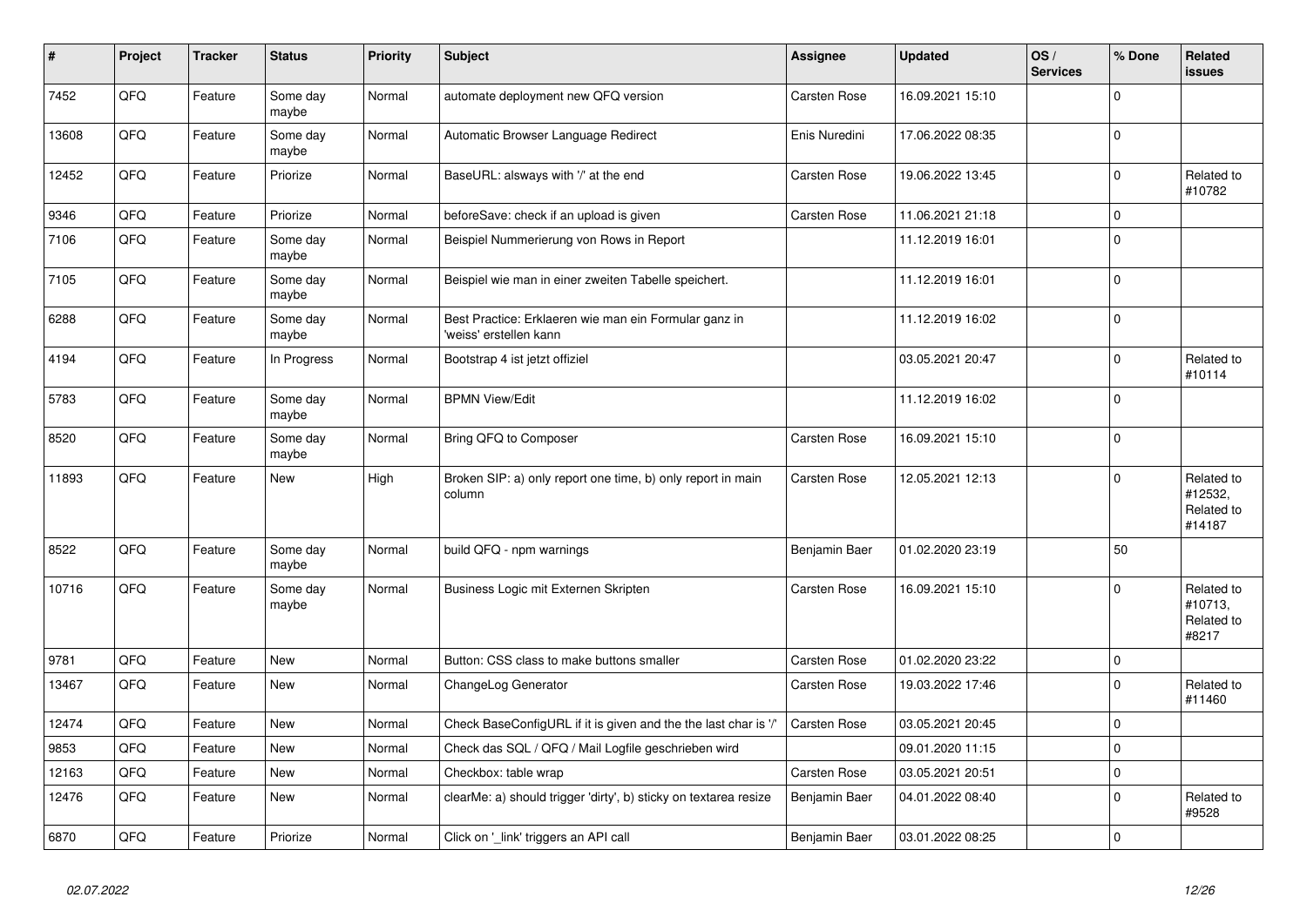| #     | Project | <b>Tracker</b> | <b>Status</b>              | <b>Priority</b> | <b>Subject</b>                                                                                                                                                | <b>Assignee</b> | <b>Updated</b>   | OS/<br><b>Services</b> | % Done         | Related<br><b>issues</b>                        |
|-------|---------|----------------|----------------------------|-----------------|---------------------------------------------------------------------------------------------------------------------------------------------------------------|-----------------|------------------|------------------------|----------------|-------------------------------------------------|
| 4420  | QFQ     | Feature        | Some day<br>maybe          | Normal          | Client: Local Storage - store the changes of a form, local in<br>the browser.                                                                                 | Benjamin Baer   | 11.12.2019 16:02 |                        | $\mathbf 0$    |                                                 |
| 6715  | QFQ     | Feature        | Some day<br>maybe          | Normal          | Code-Refactoring: dbArray vereinheitlichen                                                                                                                    | Carsten Rose    | 11.12.2019 16:02 |                        | $\mathbf 0$    |                                                 |
| 7102  | QFQ     | Feature        | New                        | Normal          | Comment sign in report: '#' and '--'                                                                                                                          | Carsten Rose    | 01.02.2020 23:21 |                        | $\mathbf 0$    |                                                 |
| 8082  | QFQ     | Feature        | Priorize                   | High            | Contact form without saving record                                                                                                                            | Carsten Rose    | 07.12.2021 15:20 |                        | $\Omega$       | Related to<br>#8587,<br><b>Blocks</b><br>#11850 |
| 4650  | QFQ     | Feature        | Some day<br>maybe          | Normal          | Convert html to doc/rtf                                                                                                                                       | Carsten Rose    | 01.02.2020 23:20 |                        | $\mathbf 0$    | Related to<br>#10704                            |
| 12330 | QFQ     | Feature        | <b>New</b>                 | Normal          | Copy to input field / text area / TinyMCE                                                                                                                     | Carsten Rose    | 07.04.2021 09:01 |                        | $\mathbf 0$    |                                                 |
| 8089  | QFQ     | Feature        | <b>New</b>                 | Normal          | Copy/Paste for FormElements                                                                                                                                   | Carsten Rose    | 01.02.2020 23:22 |                        | $\mathbf 0$    |                                                 |
| 10738 | QFQ     | Feature        | Some day<br>maybe          | Normal          | CORS headers for external API requests                                                                                                                        |                 | 10.06.2020 14:00 |                        | $\mathbf 0$    |                                                 |
| 13843 | QFQ     | Feature        | <b>New</b>                 | Normal          | Create JWT via QFQ                                                                                                                                            | Carsten Rose    | 19.03.2022 17:42 |                        | $\mathbf 0$    |                                                 |
| 13841 | QFQ     | Feature        | New                        | Normal          | Create PDF via iText - evaluate                                                                                                                               | Carsten Rose    | 19.03.2022 17:42 |                        | $\mathbf 0$    |                                                 |
| 9136  | QFQ     | Feature        | New                        | Normal          | Create ZIP files with dynamic PDFs                                                                                                                            | Carsten Rose    | 01.02.2020 23:22 |                        | $\mathbf 0$    |                                                 |
| 3990  | QFQ     | Feature        | Some day<br>maybe          | High            | custom class definition: add space automatically                                                                                                              | Carsten Rose    | 03.05.2021 21:14 |                        | $\mathbf 0$    |                                                 |
| 4719  | QFQ     | Feature        | Some day<br>maybe          | Normal          | Custom Message in Client in case of 'Browser tab close,<br>modification will be lost'                                                                         |                 | 01.02.2020 23:20 |                        | $\mathbf 0$    |                                                 |
| 12337 | QFQ     | Feature        | Some day<br>maybe          | Normal          | Database.php: better caching                                                                                                                                  | Carsten Rose    | 16.09.2021 15:10 |                        | $\mathbf 0$    |                                                 |
| 6992  | QFQ     | Feature        | Some day<br>maybe          | Normal          | DB exception: Syntax Highlight                                                                                                                                |                 | 11.12.2019 16:01 |                        | $\mathbf 0$    | Related to<br>#5450                             |
| 4627  | QFQ     | Feature        | Some day<br>maybe          | Normal          | dbupdate: all tables - check 'create', 'modified' if it is possible<br>to change to default 'CURRENT_TIMESTAMP' and modified<br>'ON UPDATE CURRENT TIMESTAMP' |                 | 01.02.2020 23:20 |                        | $\Omega$       |                                                 |
| 3331  | QFQ     | Feature        | Some day<br>maybe          | Normal          | Default Tooltip fuer _page? Links: mit Form und Record ID                                                                                                     | Carsten Rose    | 11.12.2019 16:02 |                        | $\mathbf 0$    |                                                 |
| 9348  | QFQ     | Feature        | <b>New</b>                 | Normal          | defaultThumbnailSize: pre render thumbnails                                                                                                                   | Carsten Rose    | 12.06.2021 09:05 |                        | $\mathbf 0$    |                                                 |
| 13566 | QFG     | Feature        | Ready to sync<br>(develop) | Normal          | Delete config-example.qfq.php file                                                                                                                            | Carsten Rose    | 23.12.2021 09:25 |                        | 0              |                                                 |
| 5850  | QFQ     | Feature        | Some day<br>maybe          | Normal          | Deployment: In QFQ Doc best practice fuer zeitgemaesses<br>Deployment beschreiben                                                                             |                 | 01.02.2020 23:20 |                        | $\overline{0}$ |                                                 |
| 7630  | QFQ     | Feature        | Priorize                   | Normal          | detailed error message for simple upload                                                                                                                      | Carsten Rose    | 01.02.2020 10:13 |                        | $\mathbf 0$    |                                                 |
| 7481  | QFQ     | Feature        | New                        | Normal          | Detect 'BaseUrl' automatically                                                                                                                                | Carsten Rose    | 01.02.2020 23:21 |                        | $\pmb{0}$      |                                                 |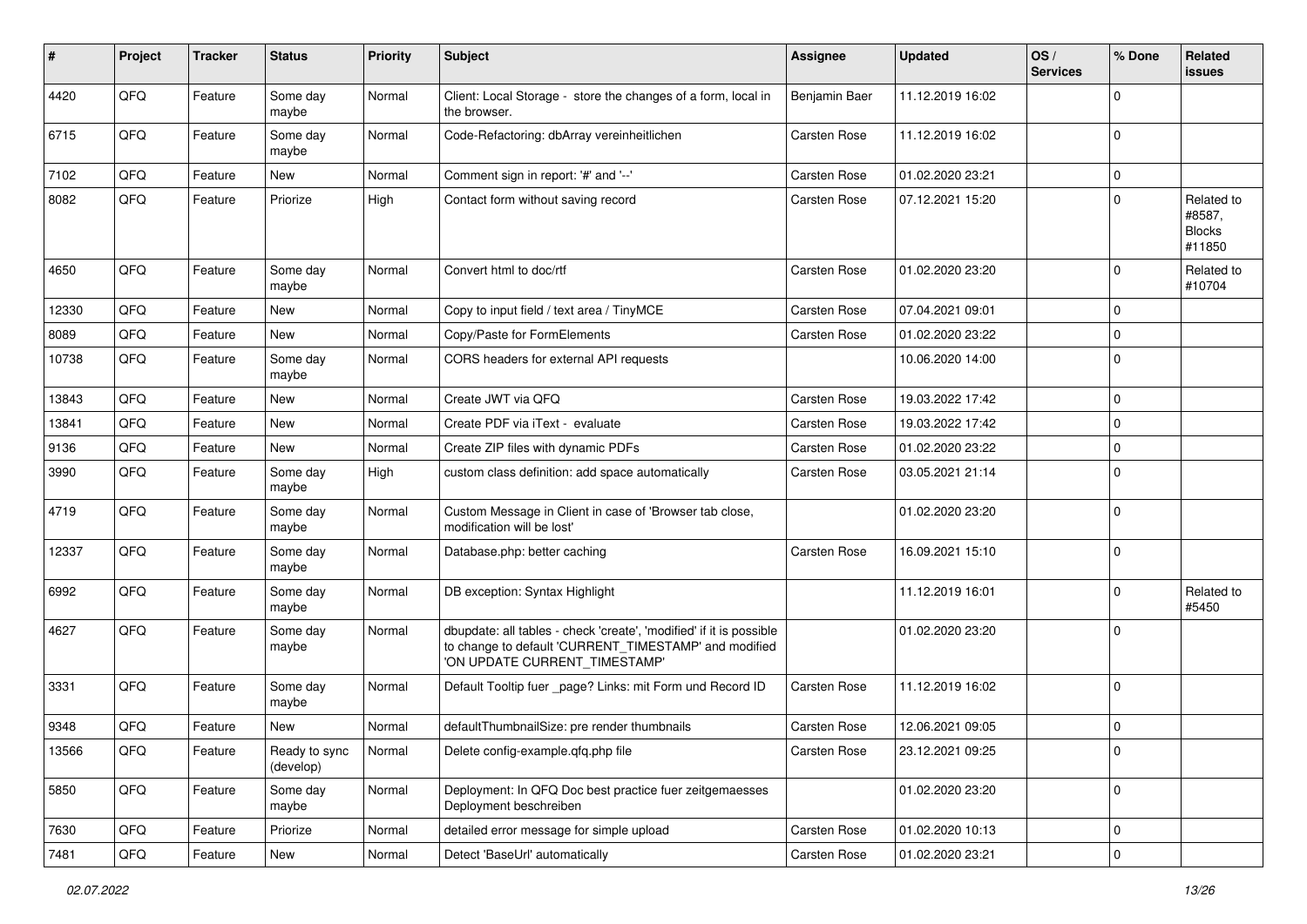| #     | Project | <b>Tracker</b> | <b>Status</b>     | <b>Priority</b> | Subject                                                                                                            | <b>Assignee</b>     | <b>Updated</b>   | OS/<br><b>Services</b> | % Done       | Related<br><b>issues</b> |
|-------|---------|----------------|-------------------|-----------------|--------------------------------------------------------------------------------------------------------------------|---------------------|------------------|------------------------|--------------|--------------------------|
| 12503 | QFQ     | Feature        | Priorize          | Normal          | Detect dangerous UPDATE statement with missing WHERE                                                               | Carsten Rose        | 05.05.2021 22:09 |                        | $\Omega$     |                          |
| 3273  | QFQ     | Feature        | Some day<br>maybe | Low             | Dirty Flag in Form                                                                                                 | Carsten Rose        | 11.12.2019 16:02 |                        | 0            |                          |
| 3458  | QFQ     | Feature        | Some day<br>maybe | Normal          | Display 'Edit Form Element'-Checkbox on form: should<br>depend on FE Group                                         | Carsten Rose        | 11.12.2019 16:02 |                        | $\Omega$     | Related to<br>#3447      |
| 8892  | QFQ     | Feature        | Some day<br>maybe | Normal          | Display and Edit SQL Comments in Form Editor                                                                       | Carsten Rose        | 11.12.2019 16:01 |                        | $\Omega$     |                          |
| 8894  | QFQ     | Feature        | Some day<br>maybe | Normal          | Documentation Tags Usable in QFQ Application                                                                       | Carsten Rose        | 11.12.2019 16:01 |                        | $\Omega$     |                          |
| 3905  | QFQ     | Feature        | Some day<br>maybe | Normal          | Documentation: Best Practice anhand eines Online<br>Bewerbungstools                                                | Carsten Rose        | 11.12.2019 16:03 |                        | $\Omega$     |                          |
| 12109 | QFQ     | Feature        | <b>New</b>        | Normal          | Donwload Link: Plain, SIP, Persistent Link, Peristent SIP -<br>new notation                                        | Carsten Rose        | 03.05.2021 20:45 |                        | $\mathbf{0}$ | Related to<br>#12085     |
| 10996 | QFQ     | Feature        | <b>New</b>        | Normal          | Download video via sip: no seek                                                                                    | Carsten Rose        | 12.08.2020 14:18 |                        | $\Omega$     |                          |
| 6292  | QFQ     | Feature        | New               | Normal          | Download: File speichern mit Hash aber original Filename in<br>der Datenbank vermerken fuer Downloads              | Carsten Rose        | 01.02.2020 23:21 |                        | $\Omega$     |                          |
| 7100  | QFQ     | Feature        | Some day<br>maybe | Normal          | Download: log access, max downloads, time limit                                                                    |                     | 01.02.2020 23:19 |                        | $\Omega$     |                          |
| 7217  | QFQ     | Feature        | Priorize          | Normal          | Download: notice User if `_sip=?` is missing                                                                       | Carsten Rose        | 01.02.2020 10:13 |                        | $\Omega$     |                          |
| 5562  | QFQ     | Feature        | Priorize          | Normal          | Drag'n'Drop fuer Uploads                                                                                           | Benjamin Baer       | 21.03.2022 09:52 |                        | $\mathbf{0}$ | Related to<br>#9706      |
| 12603 | QFQ     | Feature        | <b>New</b>        | Normal          | Dropdown (Select), Radio, checkbox:<br>itemListAlways={{!SELECT key, value}}                                       | Carsten Rose        | 19.03.2022 17:47 |                        | $\Omega$     |                          |
| 10119 | QFQ     | Feature        | <b>New</b>        | Normal          | Dropdown (selectlist) & Type Ahead: format and catagorize list                                                     | <b>Carsten Rose</b> | 07.05.2020 09:36 |                        | $\mathbf 0$  |                          |
| 2995  | QFQ     | Feature        | Some day<br>maybe | Normal          | Dropdown JQuery Plugin: 'chosen' - Moeglichkeit um Select<br>Listen mehr Funktion zu geben. Kein Bootstrap noetig. | Carsten Rose        | 11.12.2019 16:03 |                        | $\Omega$     |                          |
| 4869  | QFQ     | Feature        | Some day<br>maybe | Normal          | Dynamic Update (show, hide, readonly?, required?) for<br><b>Template Group Elements</b>                            | Carsten Rose        | 01.02.2020 23:19 |                        | $\Omega$     | Related to<br>#4865      |
| 3216  | QFQ     | Feature        | Some day<br>maybe | Normal          | dynamic update für checkbox label2                                                                                 | Carsten Rose        | 11.12.2019 16:03 |                        | $\mathbf{0}$ | Related to<br>#2081      |
| 11504 | QFQ     | Feature        | <b>New</b>        | Normal          | Dynamic Update: Button text update for 'Save',' Close' &<br>'Delete'                                               | Carsten Rose        | 12.11.2020 23:44 |                        | $\Omega$     |                          |
| 6224  | QFQ     | Feature        | Priorize          | Normal          | Dynamic update: fade in/out fields                                                                                 | Benjamin Baer       | 21.03.2022 09:50 |                        | $\mathbf 0$  |                          |
| 4082  | QFQ     | Feature        | <b>New</b>        | Normal          | Dynamic Update: modeSql - useful default                                                                           | Carsten Rose        | 01.02.2020 23:22 |                        | $\mathbf 0$  |                          |
| 6083  | QFQ     | Feature        | Some day<br>maybe | Normal          | Dynamic Update: Value Check via SQL                                                                                |                     | 11.12.2019 16:02 |                        | $\Omega$     |                          |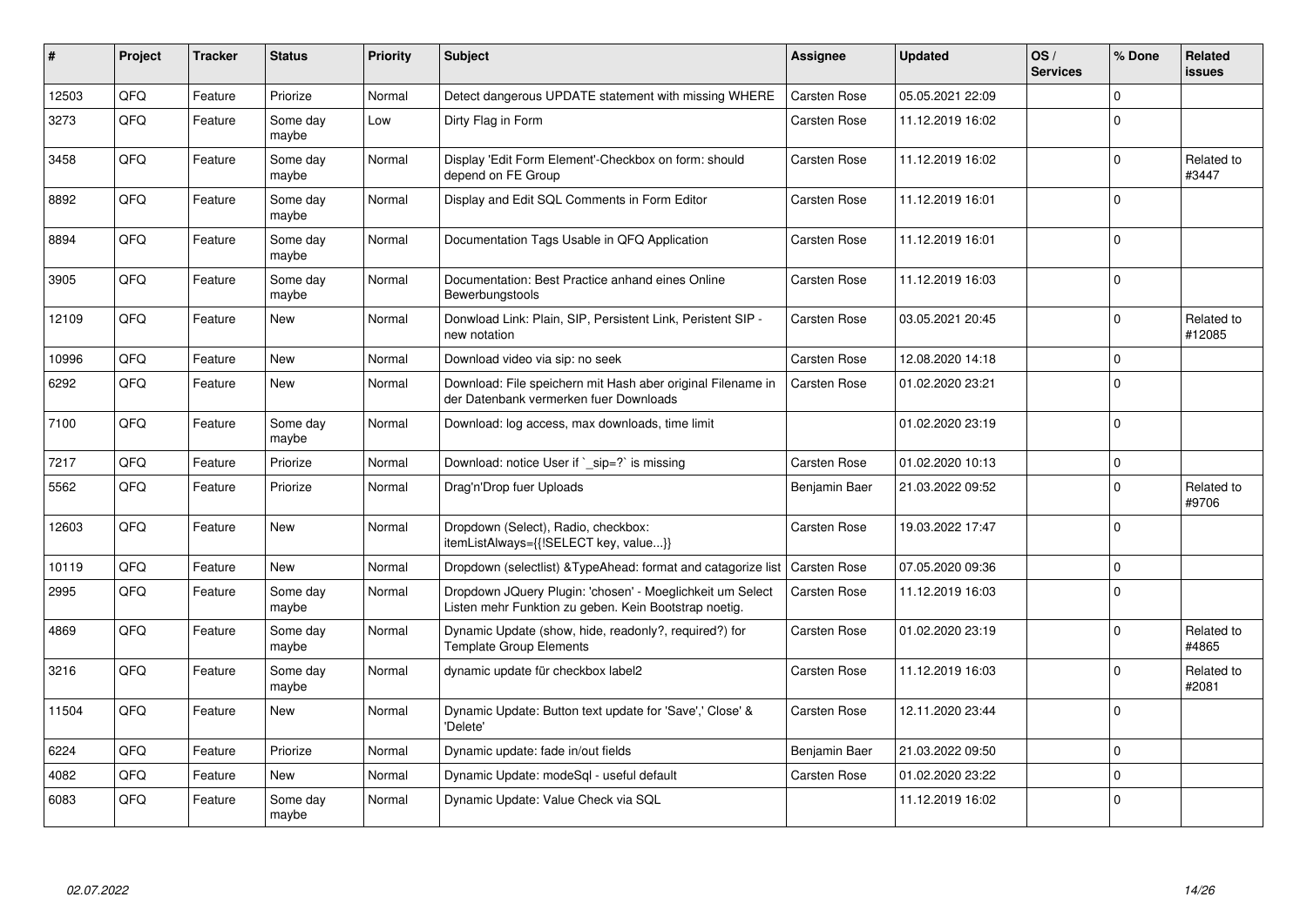| #     | Project | <b>Tracker</b> | <b>Status</b>     | <b>Priority</b> | <b>Subject</b>                                                                                                          | <b>Assignee</b> | <b>Updated</b>   | OS/<br><b>Services</b> | % Done         | Related<br><b>issues</b>  |
|-------|---------|----------------|-------------------|-----------------|-------------------------------------------------------------------------------------------------------------------------|-----------------|------------------|------------------------|----------------|---------------------------|
| 7109  | QFQ     | Feature        | <b>New</b>        | Normal          | Dynamic Updates: row/element hide                                                                                       | Carsten Rose    | 01.02.2020 23:22 |                        | $\Omega$       | Has<br>duplicate<br>#4081 |
| 11460 | QFQ     | Feature        | <b>New</b>        | Normal          | Easier creation of changelog: gitchangelog                                                                              | Carsten Rose    | 12.06.2021 10:20 |                        | $\Omega$       | Related to<br>#13467      |
| 5893  | QFQ     | Feature        | Some day<br>maybe | Normal          | Edit on double-click                                                                                                    |                 | 01.02.2020 23:19 |                        | $\overline{0}$ | Related to<br>#5894       |
| 3864  | QFQ     | Feature        | New               | Normal          | Encrypt / decrypt field                                                                                                 | Enis Nuredini   | 30.06.2022 16:29 |                        | $\Omega$       |                           |
| 5579  | QFQ     | Feature        | Some day<br>maybe | Normal          | Enhance Doc / Presentation: variable type 'link column type'                                                            | Carsten Rose    | 01.02.2020 23:19 |                        | $\mathbf 0$    |                           |
| 8585  | QFQ     | Feature        | Priorize          | Normal          | Enhance Error message for 'unknown form'                                                                                | Carsten Rose    | 01.02.2020 10:13 |                        | $\mathbf 0$    |                           |
| 6250  | QFQ     | Feature        | In Progress       | Normal          | Enhance layout: a) Subrecord, b) Subrecord-Title                                                                        | Carsten Rose    | 01.02.2020 23:22 |                        | $\mathbf 0$    | Related to<br>#5391       |
| 5132  | QFQ     | Feature        | Some day<br>maybe | Normal          | Error Message sendmail missing attachment: more details                                                                 | Carsten Rose    | 01.02.2020 23:19 |                        | 0              |                           |
| 9128  | QFQ     | Feature        | New               | Normal          | Error Message: not replaced variables- a) replace back to '{{'<br>b) underline                                          | Carsten Rose    | 01.02.2020 23:22 |                        | $\Omega$       | Related to<br>#9129       |
| 4330  | QFQ     | Feature        | Some day<br>maybe | Normal          | Error Message: report missing {{ / }} in sqlUpdate, sqlInsert,<br>sqlDelete, sqlAfter, sqlBefore in FE action elements. | Carsten Rose    | 01.02.2020 23:20 |                        | $\mathbf 0$    |                           |
| 10874 | QFQ     | Feature        | <b>New</b>        | Normal          | Erstellen eines Foreign Keys in der Tabelle "FormElement"                                                               |                 | 13.07.2020 10:11 |                        | $\mathbf 0$    |                           |
| 10976 | QFQ     | Feature        | New               | Normal          | Excel Export Verbesserungen                                                                                             | Carsten Rose    | 06.08.2020 10:56 |                        | $\mathbf 0$    |                           |
| 12024 | QFQ     | Feature        | New               | Normal          | Excel Export: text columns by default decode<br>htmlspeciachar()                                                        | Carsten Rose    | 17.02.2021 23:55 |                        | $\mathbf 0$    | Related to<br>#12022      |
| 6594  | QFQ     | Feature        | <b>New</b>        | Normal          | Excel: on download, check if there is a valid sip                                                                       | Carsten Rose    | 01.02.2020 23:21 |                        | 0              |                           |
| 3900  | QFQ     | Feature        | Some day<br>maybe | Normal          | Extend documentation of 'Copy / Paste'                                                                                  | Carsten Rose    | 11.12.2019 16:03 |                        | $\Omega$       | Related to<br>#3899       |
| 11217 | QFQ     | Feature        | Some day<br>maybe | Normal          | <b>Extend Script Functionality</b>                                                                                      | Carsten Rose    | 16.09.2021 15:10 |                        | $\mathbf 0$    |                           |
| 14185 | QFQ     | Feature        | New               | Normal          | External/Autocron.php - better suitable directory                                                                       | Support: System | 28.05.2022 11:03 |                        | 0              |                           |
| 8719  | QFQ     | Feature        | <b>New</b>        | Normal          | extraButtonLock: add support for 0/1                                                                                    | Carsten Rose    | 01.02.2020 23:22 |                        | $\mathbf 0$    |                           |
| 6972  | QFQ     | Feature        | Some day<br>maybe | Normal          | Fabric Clipboard / cross browser tab                                                                                    | Benjamin Baer   | 01.02.2020 23:21 |                        | 0              |                           |
| 5024  | QFQ     | Feature        | Some day<br>maybe | Normal          | Fabric: Generate PDF with edits                                                                                         | Benjamin Baer   | 01.02.2020 23:20 |                        | 0              | Related to<br>#10704      |
| 6801  | QFQ     | Feature        | Priorize          | Normal          | Fabric: Maximize / FullIscreen                                                                                          | Benjamin Baer   | 21.03.2022 09:56 |                        | 0              |                           |
| 8584  | QFQ     | Feature        | Priorize          | Normal          | FE 'Action' - never assign to Container (except Template<br>Group)                                                      | Carsten Rose    | 01.02.2020 10:13 |                        | 0              |                           |
| 9352  | QFQ     | Feature        | New               | Normal          | FE 'Native' fire slaveld, sqlAfter, sqlIns                                                                              | Carsten Rose    | 01.02.2020 23:22 |                        | $\pmb{0}$      |                           |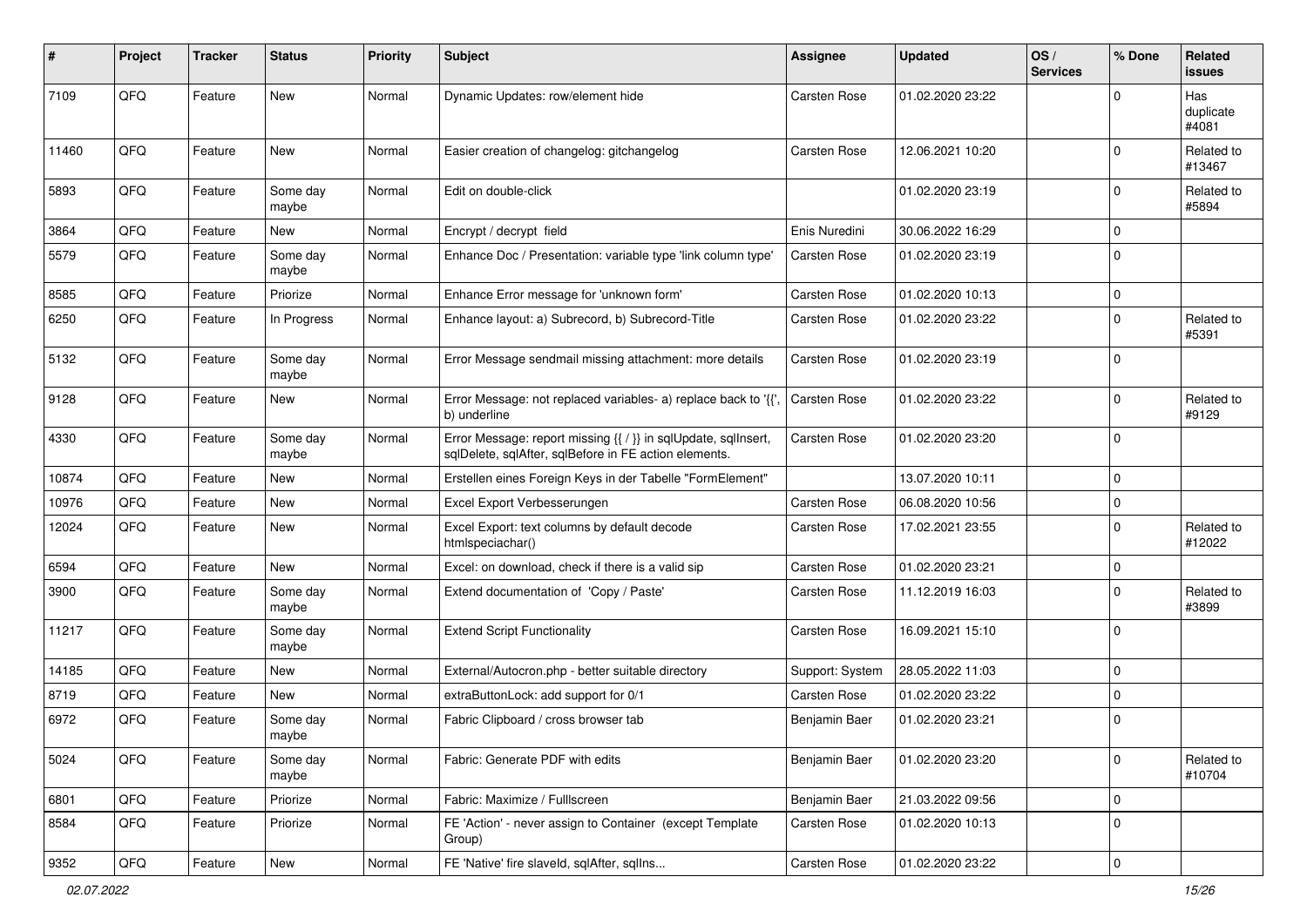| #     | Project | <b>Tracker</b> | <b>Status</b>     | <b>Priority</b> | <b>Subject</b>                                                                                                                                           | <b>Assignee</b> | <b>Updated</b>   | OS/<br><b>Services</b> | % Done      | <b>Related</b><br><b>issues</b>                                       |
|-------|---------|----------------|-------------------|-----------------|----------------------------------------------------------------------------------------------------------------------------------------------------------|-----------------|------------------|------------------------|-------------|-----------------------------------------------------------------------|
| 7812  | QFQ     | Feature        | <b>New</b>        | Normal          | FE 'Subrecord' - new option 'subrecordShowFilter',<br>'subrecordPaging'                                                                                  | Carsten Rose    | 01.02.2020 23:22 |                        | $\Omega$    |                                                                       |
| 3415  | QFQ     | Feature        | Some day<br>maybe | Normal          | FE Login Box Templatefile                                                                                                                                | Benjamin Baer   | 11.12.2019 16:02 |                        | $\mathbf 0$ |                                                                       |
| 4536  | QFQ     | Feature        | Some day<br>maybe | Normal          | FE upload: problem with delete if mutliple uploads an<br>FE.name="                                                                                       |                 | 01.02.2020 23:20 |                        | $\Omega$    |                                                                       |
| 8277  | QFQ     | Feature        | Priorize          | Normal          | fe.parameter.default=                                                                                                                                    | Carsten Rose    | 01.02.2020 23:17 |                        | $\mathbf 0$ | Related to<br>#8113                                                   |
| 10013 | QFQ     | Feature        | Some day<br>maybe | Normal          | FE.typ=editor: CodeMirror                                                                                                                                | Carsten Rose    | 08.06.2022 10:37 |                        | $\mathbf 0$ | Related to<br>#12611,<br>Related to<br>#12490,<br>Related to<br>#7732 |
| 12162 | QFQ     | Feature        | New               | Normal          | FE.type=sendmail: personalized mailing (several mails) via<br>template                                                                                   | Carsten Rose    | 03.05.2021 20:45 |                        | $\mathbf 0$ |                                                                       |
| 4444  | QFQ     | Feature        | Some day<br>maybe | Normal          | FE.type=upload: detect mime type                                                                                                                         |                 | 11.12.2019 16:02 |                        | $\mathbf 0$ | Related to<br>#4303                                                   |
| 7920  | QFQ     | Feature        | <b>New</b>        | Normal          | FE: Syntax Highlight, Zeinlenumbruch                                                                                                                     | Carsten Rose    | 01.02.2020 10:03 |                        | $\mathbf 0$ |                                                                       |
| 4872  | QFQ     | Feature        | Some day<br>maybe | Normal          | Fields of Typo3 page available in STORE_TYPO3                                                                                                            | Carsten Rose    | 01.02.2020 23:19 |                        | $\mathbf 0$ |                                                                       |
| 4413  | QFQ     | Feature        | <b>New</b>        | Normal          | fieldset: show/hidden, modeSql, dynamicUpdate                                                                                                            | Carsten Rose    | 09.02.2022 15:19 |                        | $\Omega$    |                                                                       |
| 10003 | QFQ     | Feature        | Priorize          | Normal          | fieldset: stronger visualize group                                                                                                                       | Benjamin Baer   | 12.02.2020 08:13 |                        | $\pmb{0}$   |                                                                       |
| 5923  | QFQ     | Feature        | Some day<br>maybe | Normal          | fillStoreSystemBySqlLate                                                                                                                                 |                 | 01.02.2020 23:19 |                        | $\mathbf 0$ |                                                                       |
| 3880  | QFQ     | Feature        | Some day<br>maybe | Normal          | Form 'Form': anlegen einer Tabelle                                                                                                                       |                 | 14.01.2021 10:12 |                        | $\mathbf 0$ |                                                                       |
| 3879  | QFQ     | Feature        | Some day<br>maybe | Normal          | Form 'FormElement': Beim Feld 'name' rechts in der Notiz<br>einen Link einblenden - a) aktuelle Definition anzeigen, b)<br>Spalte in der Tabelle anlegen |                 | 11.12.2019 16:03 |                        | $\pmb{0}$   |                                                                       |
| 3878  | QFQ     | Feature        | Some day<br>maybe | Normal          | Form 'FormElement': Spalte 'name' typeAhead mit<br>Spaltennamen der Primarytable.                                                                        |                 | 11.12.2019 16:03 |                        | $\mathsf 0$ |                                                                       |
| 8336  | QFQ     | Feature        | <b>New</b>        | Normal          | Form > modified > Close New: a) Optional disable popup, b)<br>custom text, c) mode on save: closelstay                                                   | Carsten Rose    | 01.02.2020 23:22 |                        | $\mathbf 0$ | Related to<br>#8335                                                   |
| 10763 | QFQ     | Feature        | <b>New</b>        | Normal          | form accessed and submitted despite logout?                                                                                                              |                 | 16.06.2020 11:43 |                        | $\pmb{0}$   |                                                                       |
| 11716 | QFQ     | Feature        | <b>New</b>        | Normal          | Form an beliebiger Stelle im Report anzeigen                                                                                                             |                 | 09.12.2020 09:47 |                        | $\mathbf 0$ |                                                                       |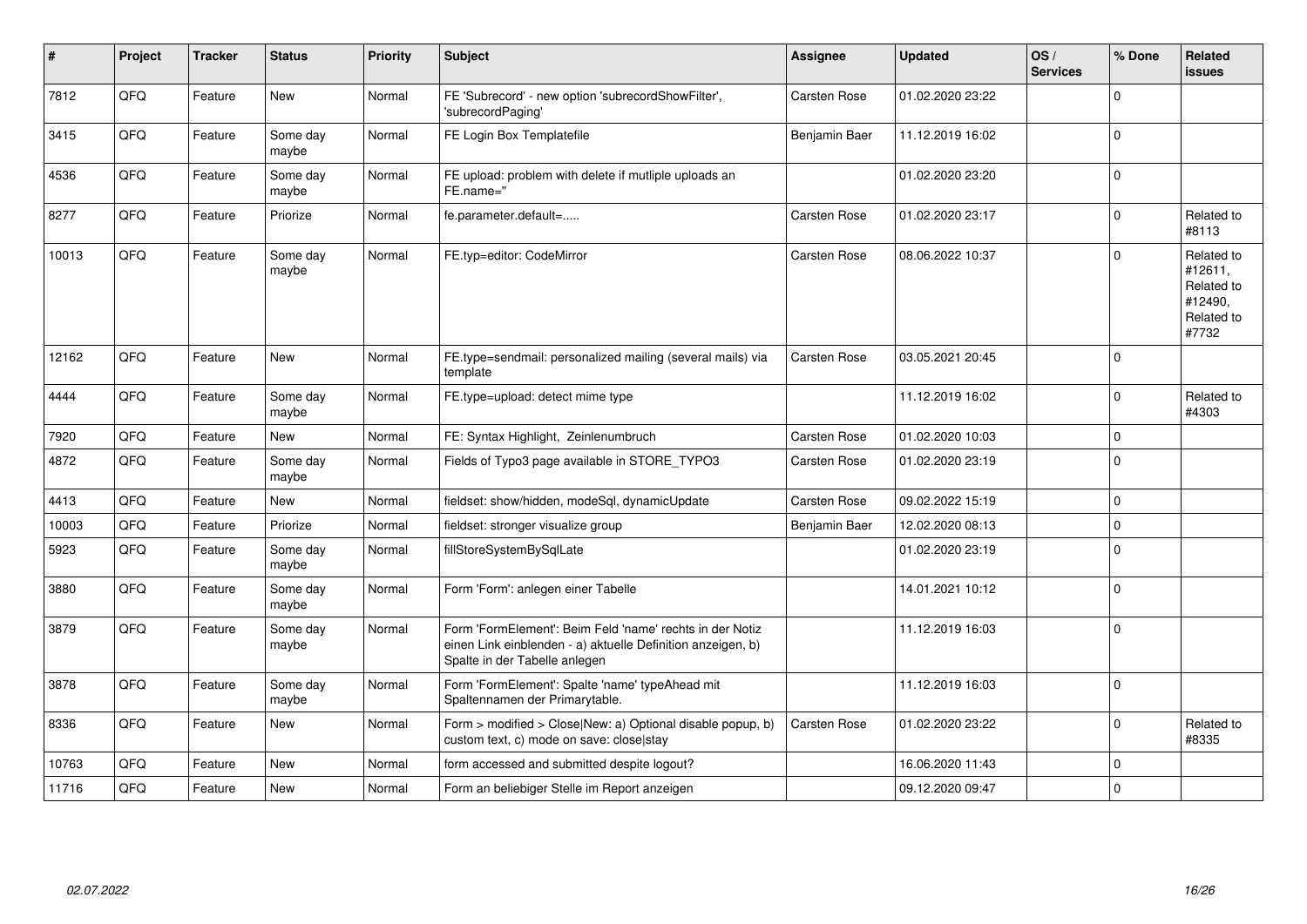| #     | Project | <b>Tracker</b> | <b>Status</b>     | <b>Priority</b> | <b>Subject</b>                                                                                                                   | <b>Assignee</b>     | <b>Updated</b>   | OS/<br><b>Services</b> | % Done         | Related<br><b>issues</b>                                                    |
|-------|---------|----------------|-------------------|-----------------|----------------------------------------------------------------------------------------------------------------------------------|---------------------|------------------|------------------------|----------------|-----------------------------------------------------------------------------|
| 12262 | QFQ     | Feature        | ToDo              | Normal          | Form buttons on top: more customable                                                                                             | Enis Nuredini       | 17.06.2022 10:44 |                        | $\Omega$       | Related to<br>#13945, Has<br>duplicate<br>#4046, Has<br>duplicate<br>#10080 |
| 9602  | QFQ     | Feature        | New               | Normal          | Form definition as JSON                                                                                                          | Carsten Rose        | 01.02.2020 23:21 |                        | $\Omega$       | Related to<br>#9600                                                         |
| 11322 | QFQ     | Feature        | Some day<br>maybe | Normal          | Form Element JSON - (multiline parameter field)                                                                                  | Carsten Rose        | 16.09.2021 15:10 |                        | $\Omega$       |                                                                             |
| 12315 | QFQ     | Feature        | Some day<br>maybe | Normal          | Form History (Diffs) / Backups                                                                                                   | Carsten Rose        | 16.09.2021 15:10 |                        | $\Omega$       |                                                                             |
| 13572 | QFQ     | Feature        | Feedback          | Normal          | Form Load: misleading error message on trying to load non<br>existent primary record                                             | Enis Nuredini       | 16.05.2022 23:16 |                        | 100            |                                                                             |
| 5983  | QFQ     | Feature        | Some day<br>maybe | Normal          | Form Submit (save & update): normalize date/-time FE                                                                             | Carsten Rose        | 01.02.2020 23:19 |                        | 0              |                                                                             |
| 9668  | QFQ     | Feature        | Priorize          | Normal          | Form.mode: rename 'hidden' to 'hide'                                                                                             | Carsten Rose        | 05.05.2021 22:14 |                        | $\mathbf 0$    | Related to<br>#6437                                                         |
| 3708  | QFQ     | Feature        | Some day<br>maybe | Normal          | Form: input - 'specialchars', 'none'  gewisse tags erlauben,<br>andere verbieten                                                 | Carsten Rose        | 11.12.2019 16:02 |                        | $\Omega$       | Related to<br>#14320                                                        |
| 6289  | QFQ     | Feature        | New               | Normal          | Form: Log                                                                                                                        | <b>Carsten Rose</b> | 01.02.2020 23:21 |                        | $\mathbf 0$    |                                                                             |
| 4443  | QFQ     | Feature        | Some day<br>maybe | Normal          | Form: multiple secondary tables                                                                                                  |                     | 01.02.2020 23:20 |                        | $\Omega$       |                                                                             |
| 12156 | QFQ     | Feature        | New               | Normal          | Form: Optional disable 'leave page'                                                                                              |                     | 03.05.2021 20:45 |                        | 0              |                                                                             |
| 7278  | QFQ     | Feature        | Some day<br>maybe | Normal          | Form: Wert vordefinieren der immer gesetzt wird                                                                                  |                     | 02.05.2021 09:27 |                        | $\mathbf 0$    |                                                                             |
| 6998  | QFQ     | Feature        | Priorize          | Normal          | Form: with debug=on show column information as tooltip of<br>column label                                                        | Carsten Rose        | 01.02.2020 10:13 |                        | $\Omega$       |                                                                             |
| 3877  | QFQ     | Feature        | Some day<br>maybe | Normal          | FormEditor: die Felder die aktuell nicht gebraucht werden nur<br>auf readonly/disabled setzen (nicht ausblenden > das irritiert. | Carsten Rose        | 11.12.2019 16:03 |                        | $\mathbf 0$    |                                                                             |
| 9537  | QFQ     | Feature        | New               | Normal          | FormEditor: Edit fieldset in FrontEnd                                                                                            | Carsten Rose        | 01.02.2020 23:22 |                        | $\mathbf 0$    |                                                                             |
| 3350  | QFQ     | Feature        | Some day<br>maybe | Normal          | FormEditor: Hilfetext hinter 'checktype'                                                                                         | Carsten Rose        | 11.12.2019 16:02 |                        | $\mathbf 0$    |                                                                             |
| 14290 | QFQ     | Feature        | Priorize          | Normal          | FormEditor: Show Table Definition                                                                                                | Carsten Rose        | 19.06.2022 16:37 |                        | $\overline{0}$ |                                                                             |
| 7290  | QFQ     | Feature        | Priorize          | Normal          | FormEditor: title as textarea if LEN(title)>60                                                                                   | Carsten Rose        | 01.02.2020 10:13 |                        | $\mathbf 0$    | Blocked by<br>#7682                                                         |
| 8034  | QFQ     | Feature        | Priorize          | Normal          | FormElement 'data': 22.22.2222 should not be accepted                                                                            | Carsten Rose        | 01.02.2020 10:13 |                        | $\mathbf 0$    |                                                                             |
| 9548  | QFQ     | Feature        | Feedback          | High            | FormElement: Pattern mismatch - optional report only on<br>focus lost                                                            | Benjamin Baer       | 03.05.2021 21:14 |                        | 0              |                                                                             |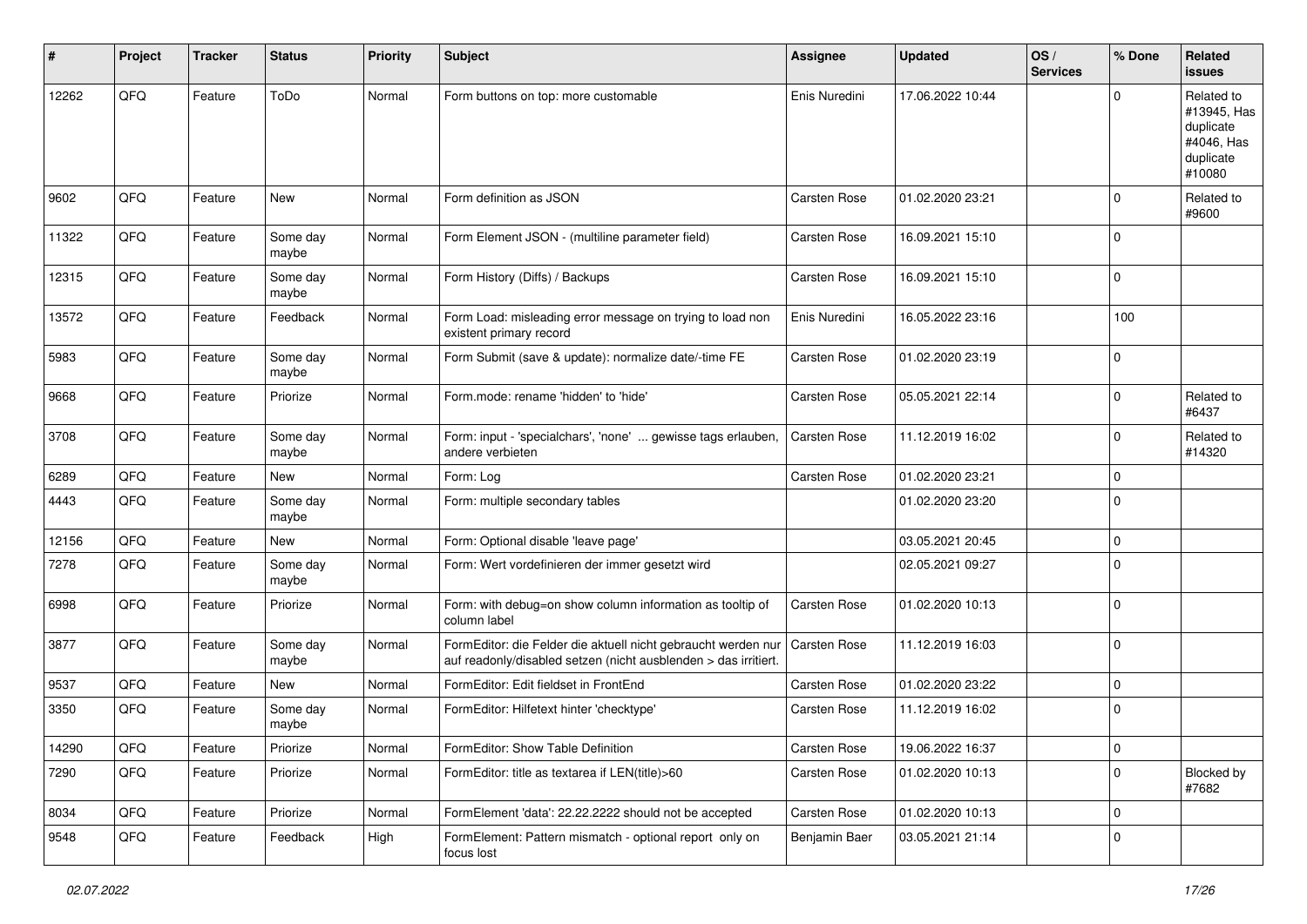| $\vert$ # | Project | <b>Tracker</b> | <b>Status</b>     | <b>Priority</b> | <b>Subject</b>                                                       | <b>Assignee</b>     | <b>Updated</b>   | OS/<br><b>Services</b> | % Done      | Related<br><b>issues</b>                                               |
|-----------|---------|----------------|-------------------|-----------------|----------------------------------------------------------------------|---------------------|------------------|------------------------|-------------|------------------------------------------------------------------------|
| 6602      | QFQ     | Feature        | <b>New</b>        | Normal          | Formlet: in Report auf Mausklick ein mini-form oeffnen               | Carsten Rose        | 11.12.2019 16:16 |                        | $\mathbf 0$ |                                                                        |
| 6609      | QFQ     | Feature        | New               | Normal          | Formlet: JSON API erweitern                                          | Carsten Rose        | 01.02.2020 23:21 |                        | 50          |                                                                        |
| 6515      | QFQ     | Feature        | Some day<br>maybe | Normal          | Formular: Felder dynamisch ein/ausblenden                            |                     | 11.12.2019 16:02 |                        | $\mathbf 0$ |                                                                        |
| 9900      | QFQ     | Feature        | Priorize          | Normal          | Generic API Call: tt-content record >> JSON                          | Carsten Rose        | 01.02.2020 10:13 |                        | $\mathbf 0$ |                                                                        |
| 10095     | QFQ     | Feature        | Some day<br>maybe | Normal          | Generic Gitlab Integration into QFQ                                  | Carsten Rose        | 16.09.2021 15:10 |                        | $\Omega$    |                                                                        |
| 11702     | QFQ     | Feature        | New               | Normal          | HTML Special Char makes no sense for 'allbut' if '&' is<br>forbidden | Carsten Rose        | 07.12.2021 16:35 |                        | $\Omega$    | Related to<br>#5112,<br>Related to<br>#14320                           |
| 12480     | QFQ     | Feature        | <b>New</b>        | Normal          | If QFQ upgrade is running, block further request                     | Carsten Rose        | 03.05.2021 20:45 |                        | $\pmb{0}$   |                                                                        |
| 8217      | QFQ     | Feature        | <b>New</b>        | Normal          | if-elseif-else construct                                             | Carsten Rose        | 16.03.2021 18:41 |                        | $\Omega$    | Related to<br>#10716                                                   |
| 7660      | QFQ     | Feature        | <b>New</b>        | Normal          | IMAP: import mails to DB, move / delete mails                        | Carsten Rose        | 01.02.2020 09:52 |                        | $\mathbf 0$ |                                                                        |
| 7453      | QFQ     | Feature        | Some day<br>maybe | Normal          | import / export forms QFQ                                            | Carsten Rose        | 16.09.2021 15:10 |                        | $\mathbf 0$ |                                                                        |
| 2950      | QFQ     | Feature        | Some day<br>maybe | Normal          | Inhalt QFQ Records als File                                          |                     | 11.12.2019 16:03 |                        | $\Omega$    |                                                                        |
| 11036     | QFQ     | Feature        | Some day<br>maybe | Normal          | inline report editor permissions                                     | Carsten Rose        | 16.09.2021 15:09 |                        | $\mathbf 0$ | Related to<br>#11323                                                   |
| 9517      | QFQ     | Feature        | In Progress       | High            | Input multiple tags with typeahead                                   | Carsten Rose        | 03.05.2021 21:14 |                        | 40          | Related to<br>#10150                                                   |
| 7965      | QFQ     | Feature        | Priorize          | Normal          | Input type 'text' with visual format - currency                      | Benjamin Baer       | 03.01.2022 07:45 |                        | $\mathbf 0$ |                                                                        |
| 12630     | QFQ     | Feature        | In Progress       | Normal          | Input: date[time]: min / max values                                  | Enis Nuredini       | 20.06.2022 18:31 |                        | $\Omega$    | Related to<br>#10096,<br>Related to<br>#14302,<br>Related to<br>#14303 |
| 7522      | QFQ     | Feature        | Priorize          | Normal          | Inserting default index.html to folder (Avoid Apache Indexing)       | <b>Carsten Rose</b> | 01.02.2020 10:13 |                        | $\mathbf 0$ |                                                                        |
| 4259      | QFQ     | Feature        | Some day<br>maybe | Normal          | Instant trigger a cron job                                           | Carsten Rose        | 11.12.2019 16:03 |                        | $\Omega$    |                                                                        |
| 7732      | QFQ     | Feature        | Some day<br>maybe | Normal          | Javascript: Lazy Loading der add on libs                             | Benjamin Baer       | 08.06.2022 10:38 |                        | $\Omega$    | Related to<br>#12611,<br>Related to<br>#12490,<br>Related to<br>#10013 |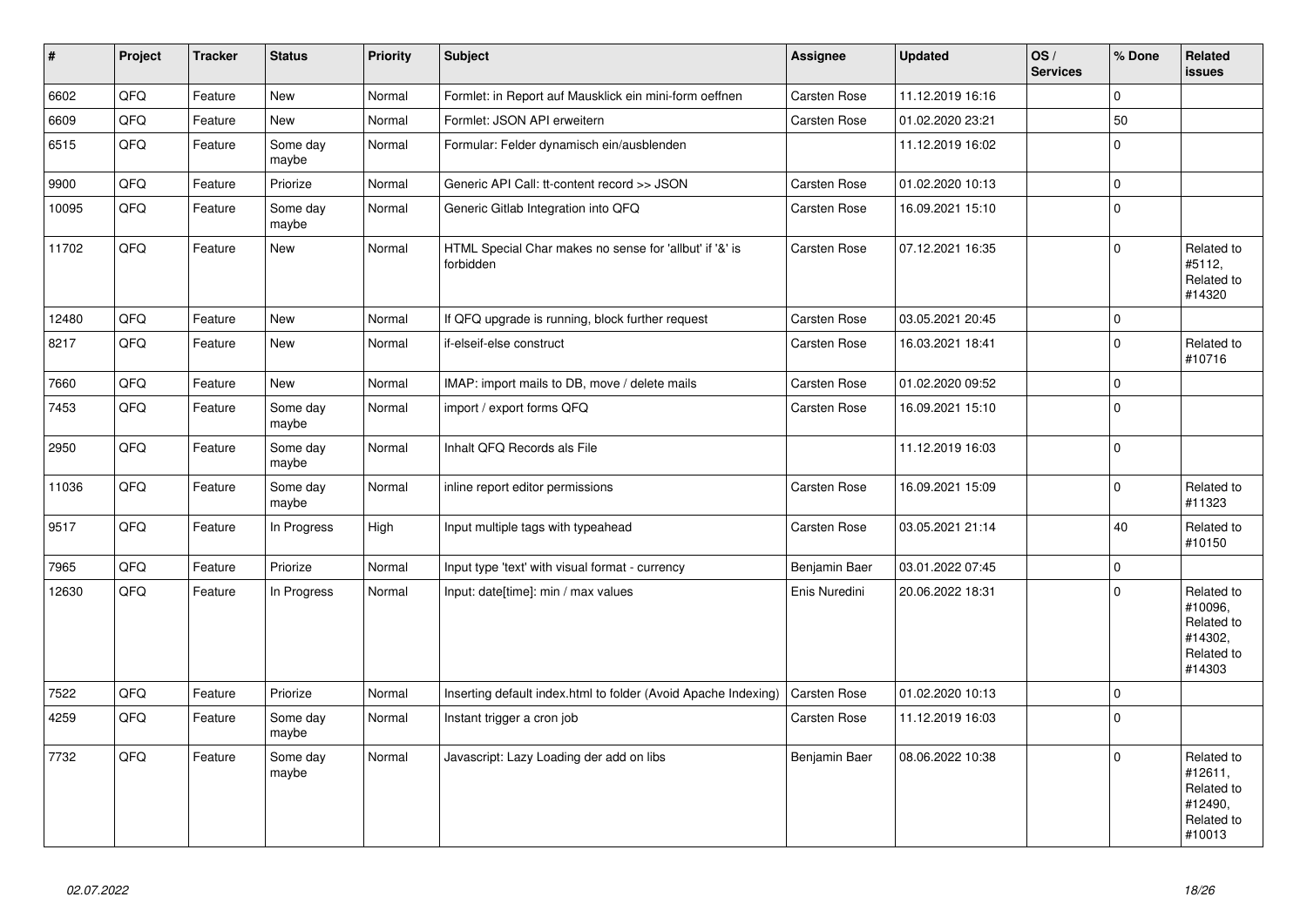| $\vert$ # | Project | <b>Tracker</b> | <b>Status</b>     | <b>Priority</b> | <b>Subject</b>                                                                                         | <b>Assignee</b>     | <b>Updated</b>   | OS/<br><b>Services</b> | % Done         | Related<br>issues                                                     |
|-----------|---------|----------------|-------------------|-----------------|--------------------------------------------------------------------------------------------------------|---------------------|------------------|------------------------|----------------|-----------------------------------------------------------------------|
| 1510      | QFQ     | Feature        | Some day<br>maybe | Normal          | jquery von google laden, falls das nicht geht lokal                                                    |                     | 11.12.2019 16:03 |                        | $\Omega$       |                                                                       |
| 1946      | QFQ     | Feature        | Some day<br>maybe | Normal          | Kontrolle ob der ReadOnly Modus bei den<br>Formularelementen korrekt implementiert ist                 | Carsten Rose        | 11.12.2019 16:03 |                        | $\mathbf 0$    |                                                                       |
| 10443     | QFQ     | Feature        | In Progress       | Normal          | Konzept_api / _live                                                                                    | Carsten Rose        | 07.05.2020 09:39 |                        | $\mathbf 0$    |                                                                       |
| 10593     | QFQ     | Feature        | New               | Normal          | label2: text behind input element                                                                      | Carsten Rose        | 16.05.2020 10:57 |                        | 0              |                                                                       |
| 14371     | QFQ     | Feature        | Priorize          | Normal          | LDAP via REPORT                                                                                        | Carsten Rose        | 19.06.2022 16:37 |                        | $\mathbf 0$    |                                                                       |
| 3457      | QFQ     | Feature        | Some day<br>maybe | Normal          | LDAP: concat multi values to one single entry                                                          | Carsten Rose        | 11.12.2019 16:02 |                        | $\Omega$       |                                                                       |
| 10569     | QFQ     | Feature        | Priorize          | Normal          | link _blank more safe                                                                                  | Enis Nuredini       | 25.03.2022 12:44 |                        | 0              |                                                                       |
| 3617      | QFQ     | Feature        | Some day<br>maybe | Normal          | Load javascripts at bottom                                                                             |                     | 11.12.2019 16:02 |                        | $\mathbf 0$    |                                                                       |
| 8702      | QFQ     | Feature        | New               | Normal          | Load Record which is locked: missing user info                                                         | Carsten Rose        | 11.12.2019 16:16 |                        | $\mathbf 0$    | Related to<br>#9789                                                   |
| 12490     | QFQ     | Feature        | <b>New</b>        | Normal          | Loading Plugins in QFQ - see what tinymce does. (lazy<br>loading)                                      | Benjamin Baer       | 08.06.2022 10:37 |                        | $\Omega$       | Related to<br>#12611,<br>Related to<br>#10013,<br>Related to<br>#7732 |
| 4433      | QFQ     | Feature        | Some day<br>maybe | Normal          | Log when SIP will be destroyed by QFQ for any (security)<br>reason                                     |                     | 01.02.2020 23:20 |                        | $\Omega$       | Related to<br>#4432,<br>Related to<br>#5458                           |
| 4439      | QFQ     | Feature        | Some day<br>maybe | Normal          | Log: report all actions fired by an FE Element, incl. the<br>original directive (slaveld, sqllnsert, ) |                     | 01.02.2020 23:20 |                        | $\Omega$       | Related to<br>#4432,<br>Related to<br>#5458                           |
| 9777      | QFQ     | Feature        | <b>New</b>        | Normal          | Logging QFQ Variables                                                                                  | Carsten Rose        | 16.12.2019 17:17 |                        | $\mathbf 0$    |                                                                       |
| 2361      | QFQ     | Feature        | New               | Normal          | Logging wer/wann/wo welches Formular aufgerufen hat                                                    | Carsten Rose        | 11.12.2019 16:15 |                        | $\Omega$       | Related to<br>#4432,<br>Related to<br>#7480                           |
| 5852      | QFQ     | Feature        | Some day<br>maybe | Normal          | Logging: mail.log / sql.log - im FE anzeigen und via AJAX<br>aktualisieren                             | <b>Carsten Rose</b> | 01.02.2020 23:19 |                        | 0              | Related to<br>#5885                                                   |
| 3504      | QFQ     | Feature        | New               | Normal          | Logging: welche Action FEs werden wann wie ausgefuehrt                                                 | Carsten Rose        | 01.02.2020 23:21 |                        | $\Omega$       | Related to<br>#5458,<br>Related to<br>#4092                           |
| 4974      | QFQ     | Feature        | Some day<br>maybe | Normal          | Long polling - inform all listening clients of changes                                                 |                     | 11.12.2019 16:02 |                        | $\overline{0}$ |                                                                       |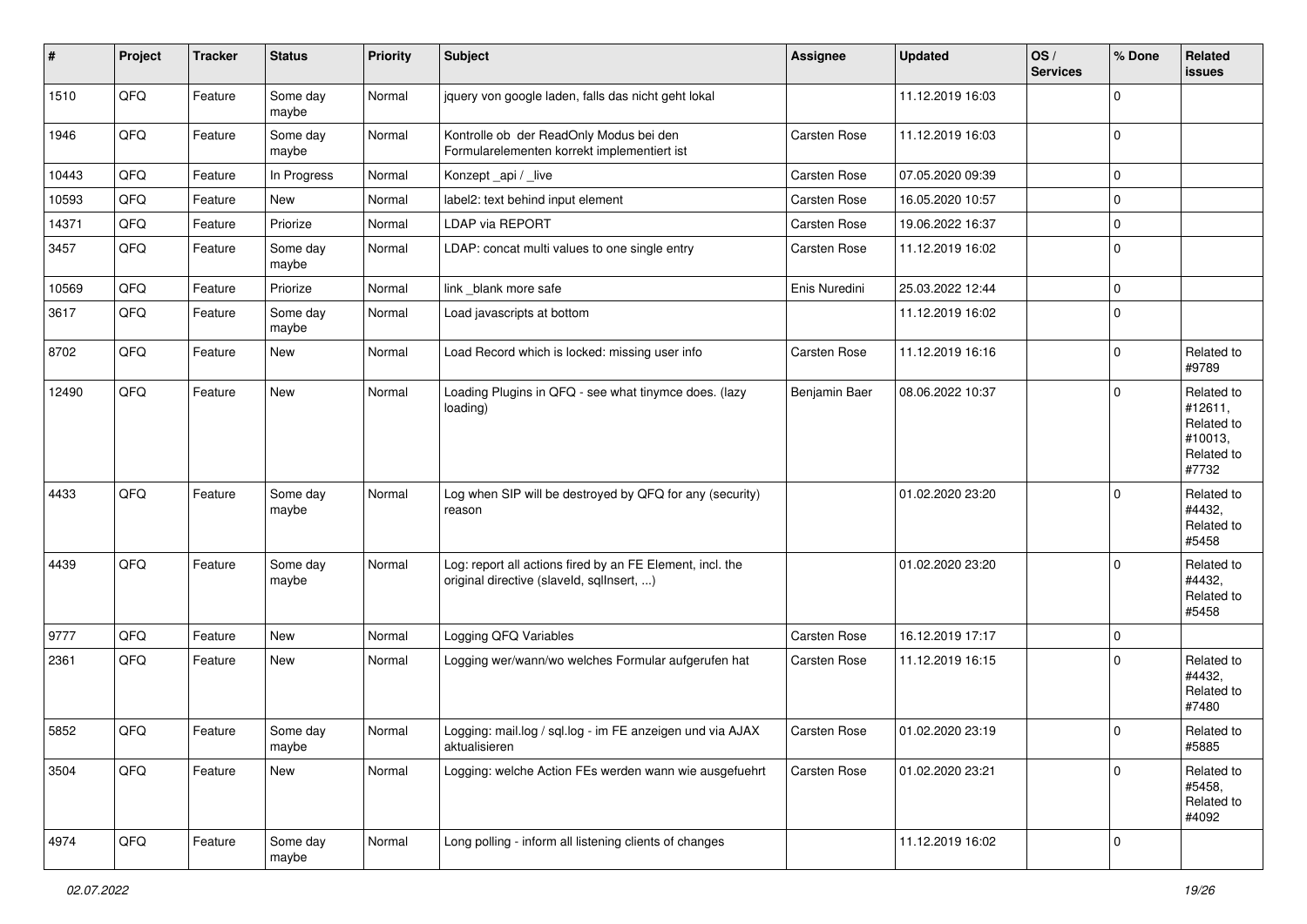| #     | Project | <b>Tracker</b> | <b>Status</b>     | <b>Priority</b> | <b>Subject</b>                                                                           | <b>Assignee</b> | <b>Updated</b>   | OS/<br><b>Services</b> | % Done         | Related<br><b>issues</b>                                             |
|-------|---------|----------------|-------------------|-----------------|------------------------------------------------------------------------------------------|-----------------|------------------|------------------------|----------------|----------------------------------------------------------------------|
| 5455  | QFQ     | Feature        | Some day<br>maybe | Normal          | Mail Redirects grld abhaengig                                                            |                 | 01.02.2020 23:20 |                        | $\mathbf 0$    |                                                                      |
| 2084  | QFQ     | Feature        | Some day<br>maybe | Normal          | Mailto mit encryption: Subrecord                                                         | Carsten Rose    | 11.12.2019 16:03 |                        | $\mathbf 0$    | Related to<br>#2082                                                  |
| 11747 | QFQ     | Feature        | New               | Normal          | Maintenance Page with Redirect                                                           | Carsten Rose    | 03.05.2021 20:47 |                        | $\Omega$       | Related to<br>#11741                                                 |
| 9208  | QFQ     | Feature        | <b>New</b>        | Normal          | Manage 'recent' records                                                                  | Carsten Rose    | 01.02.2020 23:22 |                        | $\mathbf 0$    |                                                                      |
| 10014 | QFQ     | Feature        | New               | Normal          | Manual.rst: describe behaviour and process order of<br>fillStoreVar, slaveId, sqlBefore, | Carsten Rose    | 01.02.2020 22:31 |                        | $\Omega$       |                                                                      |
| 4440  | QFQ     | Feature        | Some day<br>maybe | Normal          | Manual.rst: explain how to. expand PHP Session to 4h                                     |                 | 11.12.2019 16:02 |                        | $\mathbf 0$    |                                                                      |
| 7104  | QFQ     | Feature        | Some day<br>maybe | Normal          | Manual: hint about escaping if '\r' appears in mail body                                 |                 | 11.12.2019 16:01 |                        | 0              |                                                                      |
| 12039 | QFQ     | Feature        | New               | Normal          | Missing htmlSpecialChar() in pre processing on form submit                               |                 | 18.02.2021 00:09 |                        | $\mathbf 0$    | Related to<br>#14320                                                 |
| 4027  | QFQ     | Feature        | Some day<br>maybe | Normal          | Missing: orange 'check' / 'bullet'                                                       |                 | 11.12.2019 16:03 |                        | $\Omega$       |                                                                      |
| 11523 | QFQ     | Feature        | <b>New</b>        | Normal          | Mit dynamic Update erkennen, ob Upload gemacht wurde                                     | Carsten Rose    | 13.11.2020 15:07 |                        | $\Omega$       | Related to<br>#9533                                                  |
| 4626  | QFQ     | Feature        | Some day<br>maybe | Normal          | Mobile View: 'classBody=qfq-form-right' makes no sense                                   |                 | 01.02.2020 23:20 |                        | $\mathbf 0$    |                                                                      |
| 3646  | QFQ     | Feature        | Some day<br>maybe | Normal          | Moeglichkeit HTML Tags in Reports auszugeben (zu<br>enkodieren: htmlspecialchars)        |                 | 11.12.2019 16:02 |                        | $\mathbf 0$    | Related to<br>#14320                                                 |
| 6765  | QFQ     | Feature        | New               | Normal          | Moeglichkeit via QFQ eigene Logs zu schreiben                                            | Carsten Rose    | 01.02.2020 23:21 |                        | $\mathbf 0$    |                                                                      |
| 10015 | QFQ     | Feature        | Priorize          | Normal          | Monospace in Textarea                                                                    | Carsten Rose    | 03.02.2020 13:40 |                        | $\mathbf 0$    |                                                                      |
| 9706  | QFQ     | Feature        | <b>New</b>        | Normal          | Multi File Upload (hidden template group)                                                | Carsten Rose    | 01.02.2020 23:22 |                        | $\Omega$       | Related to<br>#7521,<br>Related to<br>#5562,<br>Related to<br>#13330 |
| 13330 | QFQ     | Feature        | In Progress       | Normal          | Multi Form: Upload                                                                       | Carsten Rose    | 07.11.2021 12:40 |                        | 50             | Related to<br>#9706                                                  |
| 4365  | QFQ     | Feature        | Some day<br>maybe | Normal          | Multi Language: new way of config                                                        | Carsten Rose    | 01.02.2020 23:20 |                        | 0              |                                                                      |
| 11516 | QFQ     | Feature        | New               | Normal          | Multi Page Form (Previous/Next Buttons)                                                  | Carsten Rose    | 16.03.2021 17:52 |                        | $\mathbf 0$    |                                                                      |
| 7602  | QFQ     | Feature        | ToDo              | High            | Multi Select: with checkboxes                                                            | Benjamin Baer   | 22.03.2022 09:07 |                        | $\mathbf 0$    |                                                                      |
| 10714 | QFQ     | Feature        | New               | Normal          | multi Table Form                                                                         | Carsten Rose    | 16.03.2021 18:44 |                        | 0              |                                                                      |
| 5695  | QFG     | Feature        | In Progress       | Normal          | Multiform                                                                                | Carsten Rose    | 02.01.2021 18:38 |                        | $\overline{0}$ |                                                                      |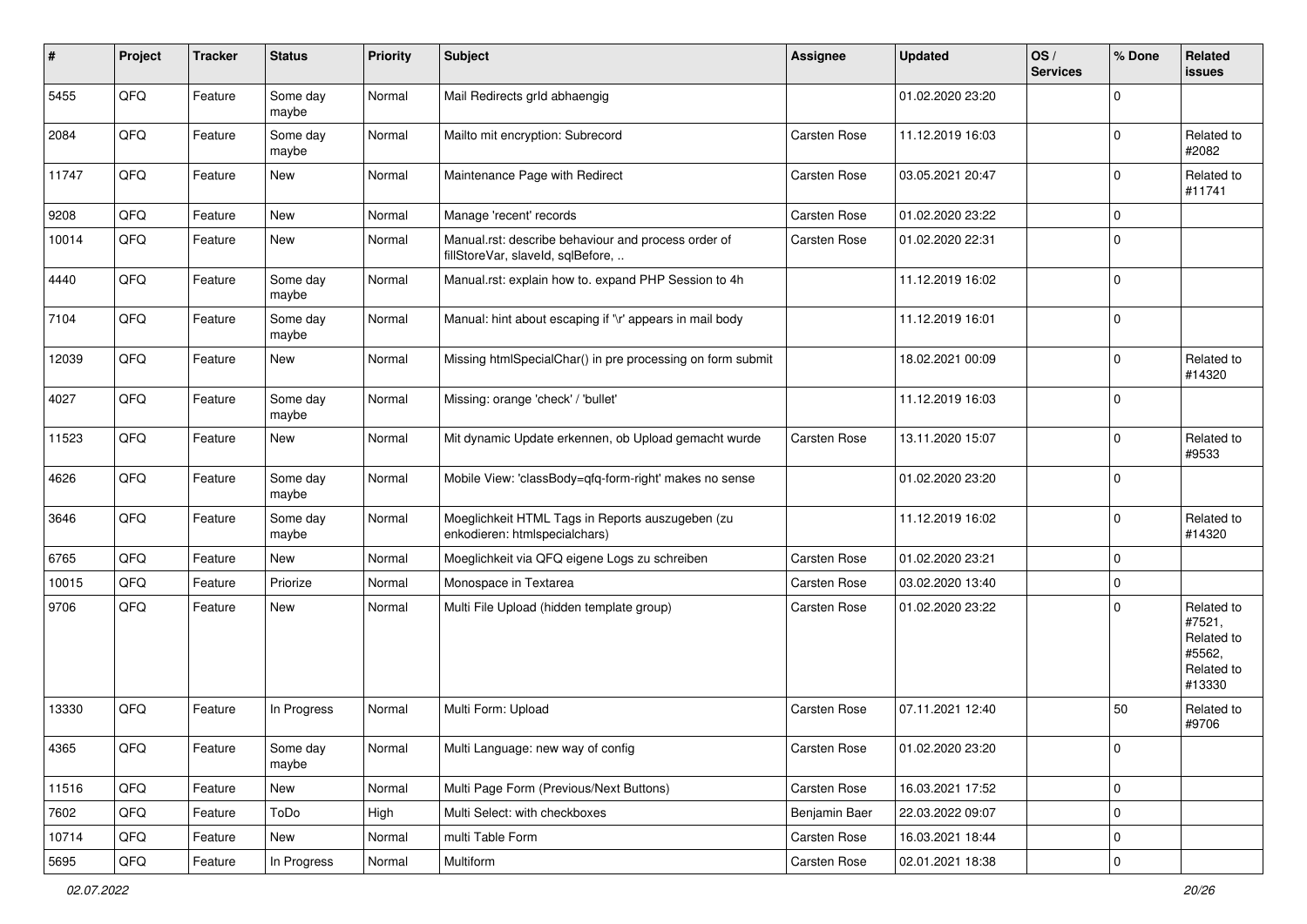| $\vert$ # | Project | <b>Tracker</b> | <b>Status</b>     | <b>Priority</b> | <b>Subject</b>                                                         | Assignee            | <b>Updated</b>   | OS/<br><b>Services</b> | % Done              | Related<br><b>issues</b>                      |
|-----------|---------|----------------|-------------------|-----------------|------------------------------------------------------------------------|---------------------|------------------|------------------------|---------------------|-----------------------------------------------|
| 9579      | QFQ     | Feature        | Some day<br>maybe | Normal          | Multiform with Process Row                                             | Carsten Rose        | 11.12.2019 16:01 |                        | $\mathbf 0$         |                                               |
| 12023     | QFQ     | Feature        | <b>New</b>        | Normal          | MySQL Stored Precdure: QDECODESPECIALCHAR()                            | Carsten Rose        | 16.02.2021 11:16 |                        | $\mathbf 0$         | Related to<br>#12022                          |
| 6437      | QFQ     | Feature        | <b>New</b>        | Normal          | Neuer Mode Button bei FormElementen                                    | Carsten Rose        | 01.02.2020 23:21 |                        | $\mathbf 0$         | Related to<br>#9668.<br>Blocked by<br>#9678   |
| 6084      | QFQ     | Feature        | Some day<br>maybe | Normal          | New escape type: 'D' - convert date                                    |                     | 01.02.2020 23:19 |                        | $\mathsf 0$         |                                               |
| 4446      | QFQ     | Feature        | Some day<br>maybe | Normal          | New FE get same feldContainerId as last modifed FE                     |                     | 01.02.2020 23:20 |                        | $\pmb{0}$           |                                               |
| 7229      | QFQ     | Feature        | Some day<br>maybe | Normal          | New FormElement.type: Button                                           |                     | 01.02.2021 12:32 |                        | $\mathbf 0$         |                                               |
| 5782      | QFQ     | Feature        | <b>New</b>        | Normal          | NextCloud API                                                          | Carsten Rose        | 01.02.2020 10:02 |                        | $\mathbf 0$         |                                               |
| 14090     | QFQ     | Feature        | New               | Normal          | Nützliche script funktionen                                            | Carsten Rose        | 28.05.2022 11:03 |                        | $\mathbf 0$         |                                               |
| 10011     | QFQ     | Feature        | Priorize          | Normal          | Offer new STORE_TYPO3 Variable 'beUser', 'beEmail'                     | Carsten Rose        | 08.05.2021 09:51 |                        | $\pmb{0}$           | Related to<br>#10012,<br>Related to<br>#12511 |
| 7681      | QFQ     | Feature        | <b>New</b>        | Normal          | Optional switch off 'check for modified record'                        | <b>Carsten Rose</b> | 01.02.2020 23:21 |                        | $\mathsf 0$         |                                               |
| 10384     | QFQ     | Feature        | <b>New</b>        | Normal          | Parameter Exchange QFQ Instances                                       |                     | 07.05.2020 09:38 |                        | $\mathbf 0$         |                                               |
| 8101      | QFQ     | Feature        | Some day<br>maybe | Normal          | Password hash: support further hashing methods                         | Carsten Rose        | 16.09.2021 15:10 |                        | $\pmb{0}$           |                                               |
| 5715      | QFQ     | Feature        | <b>New</b>        | High            | PDF Caching                                                            | Carsten Rose        | 03.05.2021 21:14 |                        | $\mathbf 0$         | Related to<br>#5851,<br>Related to<br>#6357   |
| 7336      | QFQ     | Feature        | Some day<br>maybe | Normal          | PDF Upload: disallow PDFs with specific Meta information               | Carsten Rose        | 11.12.2019 16:01 |                        | $\mathsf{O}\xspace$ |                                               |
| 6261      | QFQ     | Feature        | <b>New</b>        | Normal          | <b>Persistent SIP</b>                                                  | Carsten Rose        | 12.06.2021 09:07 |                        | $\Omega$            | Related to<br>#10819                          |
| 10819     | QFQ     | Feature        | <b>New</b>        | Normal          | Persistent SIP - second try                                            | Carsten Rose        | 29.06.2020 23:02 |                        | $\mathbf 0$         | Related to<br>#6261                           |
| 12556     | QFQ     | Feature        | <b>New</b>        | Normal          | Pills Title: colored = static or dynamic on allrequiredgiven           | Benjamin Baer       | 19.03.2022 17:49 |                        | $\pmb{0}$           |                                               |
| 10080     | QFQ     | Feature        | <b>New</b>        | Normal          | Popup on 'save' / 'close': configure dialog (answer<br>yes/no/cancle/) | Carsten Rose        | 28.03.2021 20:52 |                        | $\mathbf 0$         | Is duplicate<br>of #12262                     |
| 8204      | QFQ     | Feature        | Priorize          | High            | Position 'required mark'                                               | Carsten Rose        | 16.06.2021 13:44 |                        | $\mathsf{O}\xspace$ |                                               |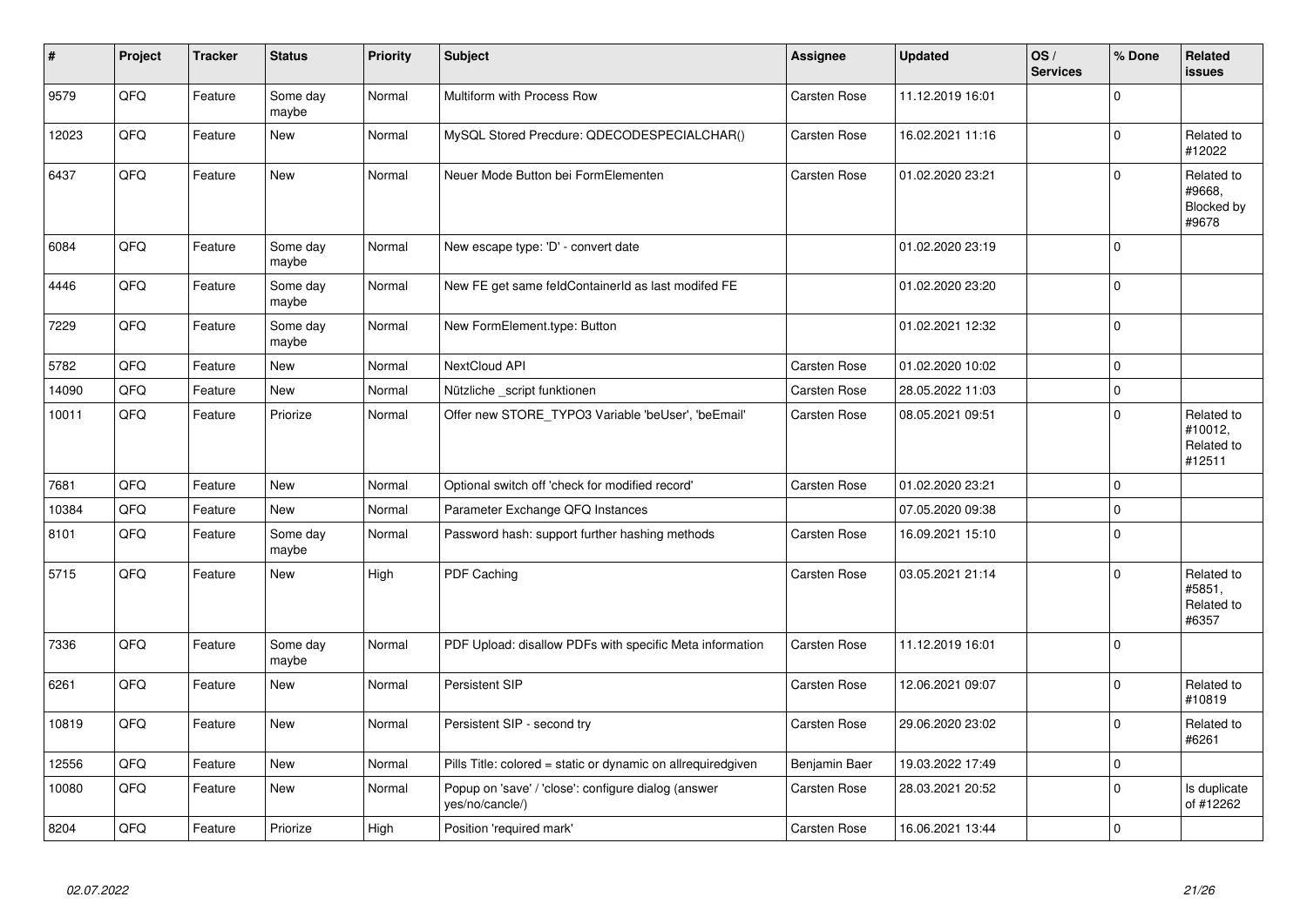| #     | Project    | <b>Tracker</b> | <b>Status</b>     | <b>Priority</b> | <b>Subject</b>                                                                                                                        | Assignee               | <b>Updated</b>   | OS/<br><b>Services</b> | % Done      | Related<br><b>issues</b> |
|-------|------------|----------------|-------------------|-----------------|---------------------------------------------------------------------------------------------------------------------------------------|------------------------|------------------|------------------------|-------------|--------------------------|
| 3495  | QFQ        | Feature        | Some day<br>maybe | Normal          | Predifined Parameter werden nicht in '+' (add new record)<br>SIP gerendert.                                                           |                        | 11.12.2019 16:02 |                        | $\Omega$    |                          |
| 4023  | QFQ        | Feature        | <b>New</b>        | Normal          | prepared statements - FE action: salveld, sgllnsert,<br>sqlUpdate, sqlDelete, sqlBefore, sqlAfter                                     | Carsten Rose           | 11.12.2019 16:15 |                        | $\Omega$    |                          |
| 9135  | QFQ        | Feature        | Priorize          | Normal          | Progress Bar generic / replace old hourglass download<br>popup                                                                        | Benjamin Baer          | 03.01.2022 07:43 |                        | $\Omega$    |                          |
| 11980 | QFQ        | Feature        | In Progress       | Normal          | protected verzeichnis MUSS geschützt werden                                                                                           | Carsten Rose           | 07.09.2021 13:30 |                        | $\mathbf 0$ |                          |
| 1253  | QFQ        | Feature        | Some day<br>maybe | Normal          | QF: Colorpicker                                                                                                                       |                        | 11.12.2019 16:03 |                        | $\Omega$    |                          |
| 1251  | QFQ        | Feature        | Some day<br>maybe | Normal          | QF: Combo                                                                                                                             |                        | 11.12.2019 16:03 |                        | $\Omega$    |                          |
| 955   | <b>OFO</b> | Feature        | Some day<br>maybe | Normal          | QF: Notizen vor/nach dem Form                                                                                                         |                        | 01.02.2020 23:20 |                        | $\Omega$    |                          |
| 1234  | QFQ        | Feature        | Some day<br>maybe | Normal          | QF: Record numbering: Im Grid soll in Spalte 1 optional die<br>laufende Nummer der Records angezeigt werden.                          |                        | 01.02.2020 23:20 |                        | $\Omega$    |                          |
| 10124 | QFQ        | Feature        | Feedback          | Normal          | gfg AAI-Login                                                                                                                         | Karin Niffeler         | 07.05.2020 09:36 |                        | $\Omega$    |                          |
| 14376 | QFQ        | Feature        | <b>New</b>        | Normal          | QFQ Bootstrap: if missing, create stored procedures                                                                                   | Enis Nuredini          | 19.06.2022 16:37 |                        | $\Omega$    |                          |
| 5160  | QFQ        | Feature        | Some day<br>maybe | Normal          | QFQ collaborative / together.js, ShareJS, y-js, collaborative,                                                                        |                        | 11.12.2019 16:02 |                        | $\Omega$    |                          |
| 5389  | QFQ        | Feature        | Some day<br>maybe | Normal          | QFQ Design: Multline label / note                                                                                                     | Benjamin Baer          | 01.02.2020 23:19 |                        | $\Omega$    |                          |
| 1635  | QFQ        | Feature        | Some day<br>maybe | Normal          | QFQ Extension content record: weitere Optionen einblenden.                                                                            | <b>Carsten Rose</b>    | 11.12.2019 16:03 |                        | $\Omega$    |                          |
| 12465 | QFQ        | Feature        | <b>New</b>        | Normal          | QFQ Function: use in FE to fill StoreRecord                                                                                           | Carsten Rose           | 05.05.2021 21:58 |                        | $\Omega$    |                          |
| 13609 | QFQ        | Feature        | New               | Normal          | QFQ Introduction: Seite aufloesen                                                                                                     | Philipp<br>Gröbelbauer | 28.05.2022 11:02 |                        | $\Omega$    |                          |
| 5892  | QFQ        | Feature        | Some day<br>maybe | Normal          | QFQ should use T3 API to manipulate FE GROUP<br>membership                                                                            |                        | 01.02.2020 23:20 |                        | $\mathbf 0$ |                          |
| 9927  | QFQ        | Feature        | New               | Normal          | QFQ Update: a) Update nur machen wenn BE User<br>eingeloggt ist., b) Bei Fehler genaue Meldung welcher<br>Updateschritt Probleme hat. | Carsten Rose           | 22.01.2020 12:59 |                        | $\Omega$    |                          |
| 3692  | QFQ        | Feature        | Some day<br>maybe | Normal          | QFQ Webseite                                                                                                                          | Benjamin Baer          | 11.12.2019 16:02 |                        | 0           | Related to<br>#5033      |
| 7108  | QFQ        | Feature        | Some day<br>maybe | Normal          | <b>QFQ Wrap Elements</b>                                                                                                              |                        | 11.12.2019 16:01 |                        | $\Omega$    |                          |
| 4839  | QFQ        | Feature        | Some day<br>maybe | Normal          | gfg-handle in <head> Abschnitt</head>                                                                                                 | Carsten Rose           | 11.12.2019 16:02 |                        | $\Omega$    |                          |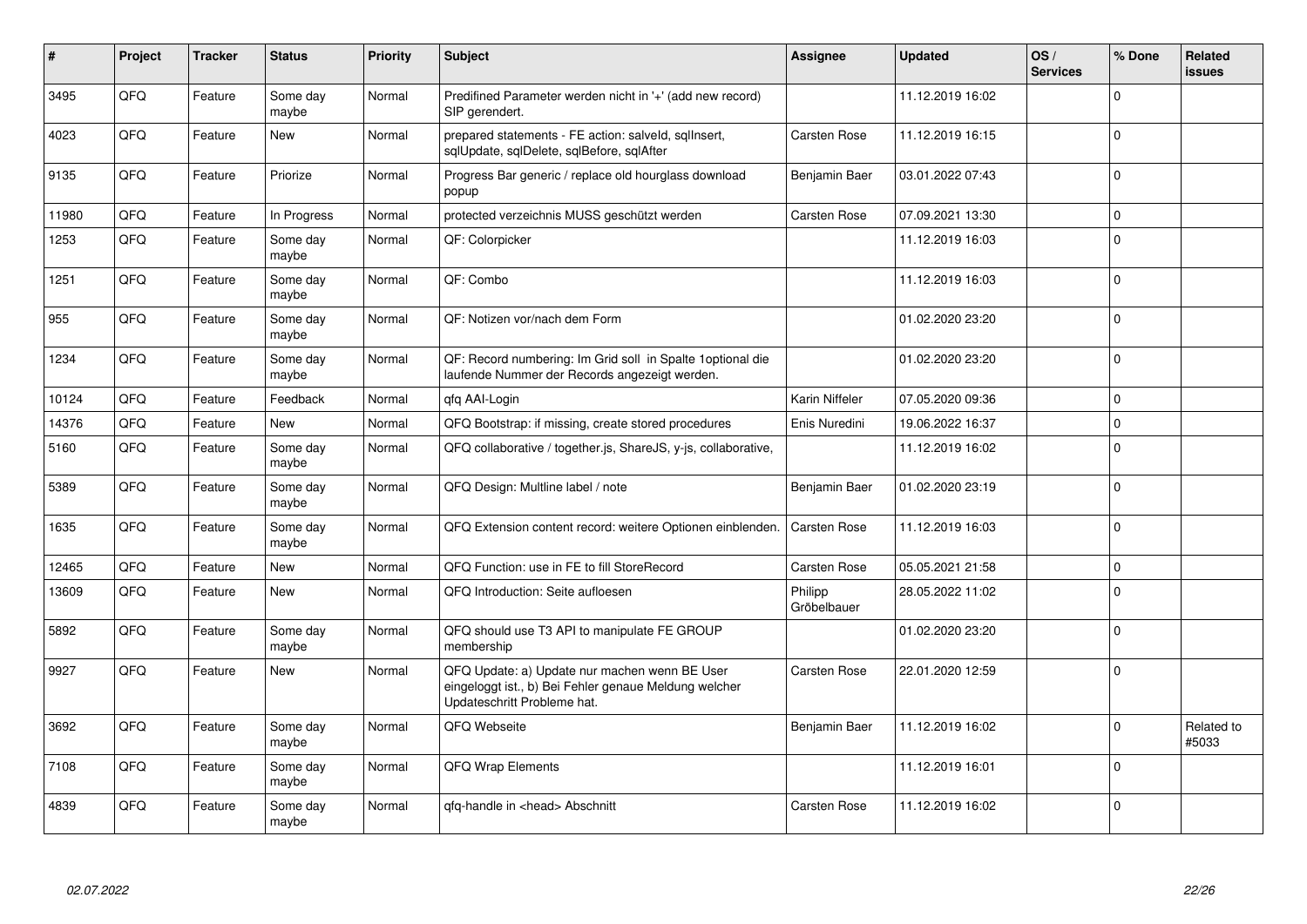| $\vert$ # | Project | <b>Tracker</b> | <b>Status</b>     | <b>Priority</b> | <b>Subject</b>                                           | <b>Assignee</b> | <b>Updated</b>   | OS/<br><b>Services</b> | % Done      | Related<br>issues                                                      |
|-----------|---------|----------------|-------------------|-----------------|----------------------------------------------------------|-----------------|------------------|------------------------|-------------|------------------------------------------------------------------------|
| 14187     | QFQ     | Feature        | New               | High            | qfq.log: show current URL                                | Carsten Rose    | 28.05.2022 11:02 |                        | $\Omega$    | Related to<br>#13933,<br>Related to<br>#12532,<br>Related to<br>#11893 |
| 5480      | QFQ     | Feature        | Some day<br>maybe | Normal          | QFQ: Dokumentation mit Screenshots versehen              | Carsten Rose    | 01.02.2020 23:20 |                        | $\mathbf 0$ | Related to<br>#9879                                                    |
| 8586      | QFQ     | Feature        | Some day<br>maybe | Normal          | QFQ: Enhance Error message for 'record not found'        | Carsten Rose    | 16.09.2021 15:10 |                        | $\mathbf 0$ |                                                                        |
| 13757     | QFQ     | Feature        | New               | High            | QR / Bar-Code Plugin                                     | Enis Nuredini   | 19.03.2022 17:43 |                        | $\mathbf 0$ |                                                                        |
| 7520      | QFQ     | Feature        | New               | Normal          | QR Code:  AS _qr ( AS _link)                             | Carsten Rose    | 01.02.2020 23:22 |                        | $\mathbf 0$ |                                                                        |
| 5851      | QFQ     | Feature        | Some day<br>maybe | Normal          | Queue System implementieren: MQTT, RabbitMQ              |                 | 01.02.2020 23:20 |                        | $\mathbf 0$ | Related to<br>#5715                                                    |
| 7924      | QFQ     | Feature        | New               | Normal          | Radio/Checkbox with Tooltip                              | Carsten Rose    | 01.02.2020 23:22 |                        | $\mathbf 0$ |                                                                        |
| 3867      | QFQ     | Feature        | Priorize          | Normal          | Readonly Formular: Template Groups add/delete ausbeldnen | Carsten Rose    | 05.05.2021 22:12 |                        | $\mathbf 0$ |                                                                        |
| 1623      | QFQ     | Feature        | Some day<br>maybe | Normal          | RealURL                                                  |                 | 11.12.2019 16:03 |                        | 30          |                                                                        |
| 7280      | QFQ     | Feature        | New               | Normal          | recently used table                                      | Carsten Rose    | 01.02.2020 23:21 |                        | $\mathbf 0$ |                                                                        |
| 7480      | QFQ     | Feature        | New               | Normal          | Record History (Undo / Redo)                             | Carsten Rose    | 11.12.2019 16:16 |                        | $\mathbf 0$ | Related to<br>#2361                                                    |
| 7099      | QFQ     | Feature        | New               | Normal          | Redesign FormEditor                                      | Carsten Rose    | 01.02.2020 23:21 |                        | $\Omega$    |                                                                        |
| 13700     | QFQ     | Feature        | New               | Normal          | Redesign qfq.io Seite                                    | Carsten Rose    | 19.03.2022 17:43 |                        | $\mathbf 0$ |                                                                        |
| 10012     | QFQ     | Feature        | Priorize          | Normal          | redirectAllMailTo: {{beEmail:T}}                         | Carsten Rose    | 08.05.2021 09:54 |                        | $\mathbf 0$ | Related to<br>#12412,<br>Related to<br>#12413,<br>Related to<br>#10011 |
| 12611     | QFQ     | Feature        | Some day<br>maybe | Normal          | Refactoring: Bootstrap with Lazy Loading                 | Carsten Rose    | 08.06.2022 10:37 |                        | $\Omega$    | Related to<br>#12490,<br>Related to<br>#10013,<br>Related to<br>#7732  |
| 4640      | QFQ     | Feature        | Some day<br>maybe | Normal          | Rename System Forms                                      |                 | 01.02.2020 23:20 |                        | $\mathbf 0$ |                                                                        |
| 10005     | QFQ     | Feature        | Priorize          | Normal          | Report / special column name:  AS _calendar              | Carsten Rose    | 03.06.2020 17:28 |                        | $\mathbf 0$ |                                                                        |
| 11323     | QFQ     | Feature        | Some day<br>maybe | Normal          | Report Frontend Editor Modal + Codemirror                | Carsten Rose    | 16.09.2021 15:10 |                        | $\Omega$    | Related to<br>#11036                                                   |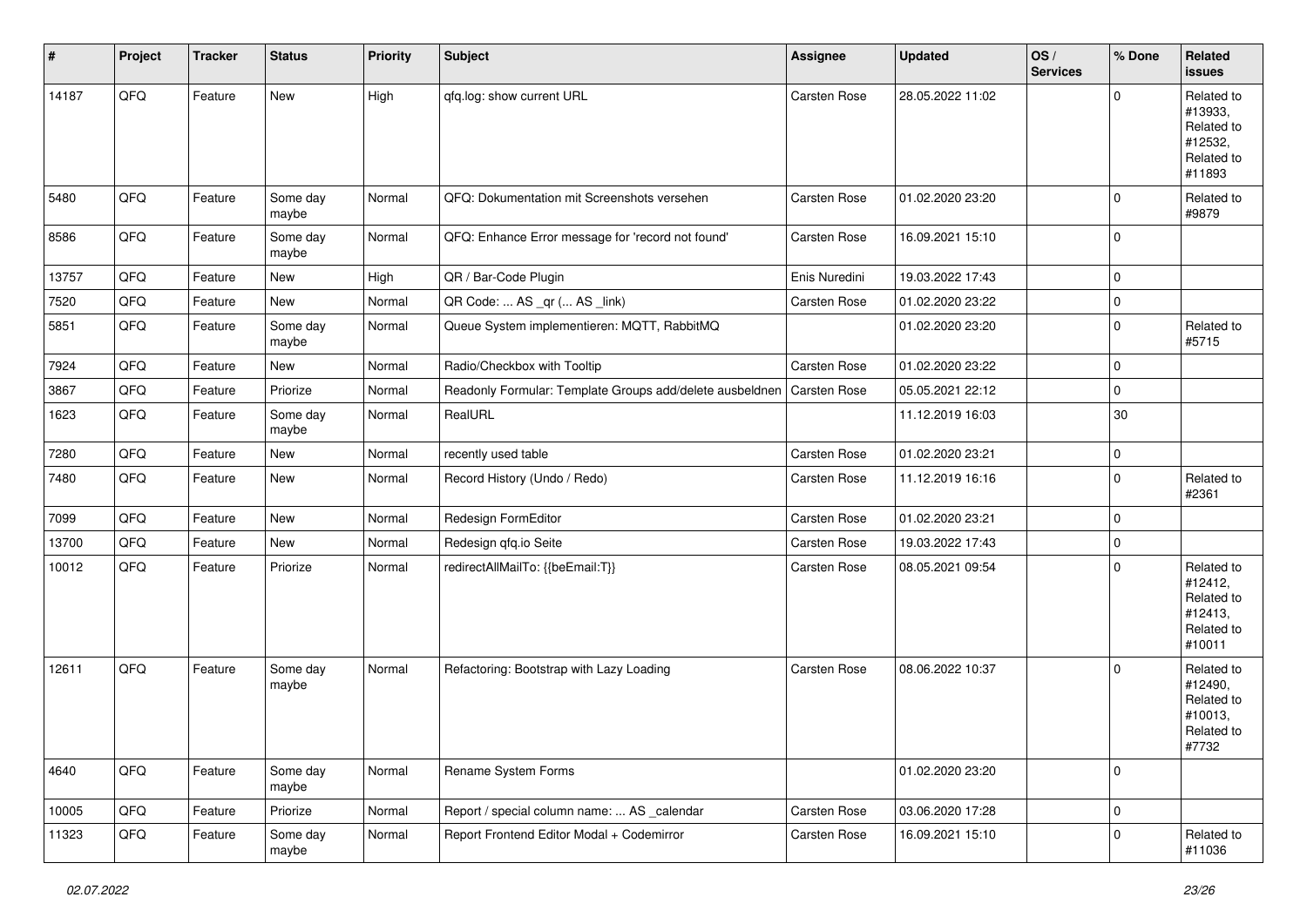| #     | Project | <b>Tracker</b> | <b>Status</b>     | <b>Priority</b> | <b>Subject</b>                                                                                     | <b>Assignee</b>     | <b>Updated</b>   | OS/<br><b>Services</b> | % Done         | Related<br><b>issues</b> |
|-------|---------|----------------|-------------------|-----------------|----------------------------------------------------------------------------------------------------|---------------------|------------------|------------------------|----------------|--------------------------|
| 8975  | QFQ     | Feature        | New               | Normal          | Report Notation: 2.0                                                                               | Carsten Rose        | 01.02.2020 23:22 |                        | $\mathbf 0$    | Related to<br>#8963      |
| 9983  | QFQ     | Feature        | <b>New</b>        | Normal          | Report Notation: new keyword 'range'                                                               | Carsten Rose        | 01.02.2020 15:55 |                        | $\mathbf 0$    |                          |
| 6723  | QFQ     | Feature        | <b>New</b>        | Normal          | Report QFQ Installation and Version                                                                | Carsten Rose        | 12.06.2021 09:07 |                        | $\mathbf 0$    |                          |
| 10463 | QFQ     | Feature        | New               | Normal          | Report link: expliztes setzen von HTML Tags (Bedarf fuer<br>'data-selenium' & 'id')                | Enis Nuredini       | 23.03.2022 09:23 |                        | $\Omega$       | Related to<br>#7648      |
| 11534 | QFQ     | Feature        | New               | Normal          | Report: Action on selected rows - Table batchprocessing<br>feature                                 |                     | 18.11.2020 08:15 |                        | $\mathbf 0$    |                          |
| 3967  | QFQ     | Feature        | Some day<br>maybe | High            | Report: Checkbox, Radio, Dropdown, Input welches ohne<br>Submit funktioniert - 'Inline-Form'       | Carsten Rose        | 03.05.2021 21:14 |                        | $\mathbf 0$    |                          |
| 9052  | QFQ     | Feature        | Feedback          | High            | Report: CodeMirror with SQL Syntax Highlight in FE                                                 | Enis Nuredini       | 08.06.2022 10:25 |                        | $\mathbf 0$    |                          |
| 3991  | QFQ     | Feature        | Some day<br>maybe | Normal          | report: Columnname '_skipWrap' skips 'fbeg', 'fend'                                                | Carsten Rose        | 11.12.2019 16:03 |                        | $\mathbf 0$    |                          |
| 4435  | QFQ     | Feature        | Some day<br>maybe | Normal          | Report: striptags - specify allowed tags                                                           |                     | 01.02.2020 23:20 |                        | 0              |                          |
| 9811  | QFQ     | Feature        | New               | Normal          | Report: tag every n'th row                                                                         | Carsten Rose        | 01.02.2020 23:22 |                        | $\Omega$       |                          |
| 5345  | QFQ     | Feature        | <b>New</b>        | Normal          | Report: UPDATE / INSERT / DELETE statements should<br>trigger subqueries, depending on the result. | Carsten Rose        | 27.05.2020 16:11 |                        | $\overline{0}$ |                          |
| 5129  | QFQ     | Feature        | Some day<br>maybe | Normal          | Reports: SQL fuer x Achse und y Achse                                                              |                     | 11.12.2019 16:02 |                        | $\mathbf 0$    |                          |
| 14028 | QFQ     | Feature        | <b>New</b>        | Normal          | Required notification: visual nicer                                                                | Enis Nuredini       | 28.05.2022 11:01 |                        | $\mathbf 0$    |                          |
| 7921  | QFQ     | Feature        | Some day<br>maybe | Normal          | Rest API Export: URL kuerzer machen                                                                |                     | 01.02.2020 23:19 |                        | $\mathbf 0$    |                          |
| 9394  | QFQ     | Feature        | Priorize          | Normal          | REST: allow for non numerical ids in get requests                                                  | Carsten Rose        | 05.05.2021 22:10 |                        | $\mathbf 0$    |                          |
| 5366  | QFQ     | Feature        | Priorize          | Normal          | Saving with keyboard shortcuts                                                                     | Benjamin Baer       | 21.03.2022 09:47 |                        | $\mathbf 0$    |                          |
| 5428  | QFQ     | Feature        | Some day<br>maybe | Normal          | secure thumbnail: late render on access.                                                           | Carsten Rose        | 01.02.2020 23:20 |                        | $\mathbf 0$    |                          |
| 880   | QFQ     | Feature        | Some day<br>maybe | Urgent          | Security: PHP, SQL Injection, XSS                                                                  |                     | 03.05.2021 21:14 |                        | $\Omega$       | Related to<br>#14320     |
| 3727  | QFQ     | Feature        | <b>New</b>        | High            | Security: Session Hijacking erschweren                                                             | Carsten Rose        | 03.05.2021 21:14 |                        | $\mathbf 0$    |                          |
| 11076 | QFQ     | Feature        | In Progress       | Normal          | SELECT  AS _websocket                                                                              | <b>Carsten Rose</b> | 30.08.2020 17:49 |                        | 0              |                          |
| 7730  | QFQ     | Feature        | Priorize          | Normal          | SELECT Box: title in between                                                                       | Benjamin Baer       | 01.02.2020 23:22 |                        | $\overline{0}$ |                          |
| 7519  | QFQ     | Feature        | New               | Normal          | Select: Multi                                                                                      | Carsten Rose        | 01.02.2020 23:22 |                        | $\overline{0}$ |                          |
| 14227 | QFQ     | Feature        | New               | Normal          | Selenium Konkurrenz: cypress.io                                                                    | Enis Nuredini       | 28.05.2022 11:02 |                        | $\pmb{0}$      |                          |
| 13900 | QFQ     | Feature        | Priorize          | Normal          | Selenium: Check das Cookie/PDF funktioniert                                                        | Enis Nuredini       | 25.03.2022 12:45 |                        | 0              |                          |
| 11080 | QFQ     | Feature        | New               | Normal          | Send MQTT messages                                                                                 | Carsten Rose        | 29.08.2020 19:49 |                        | $\mathbf 0$    |                          |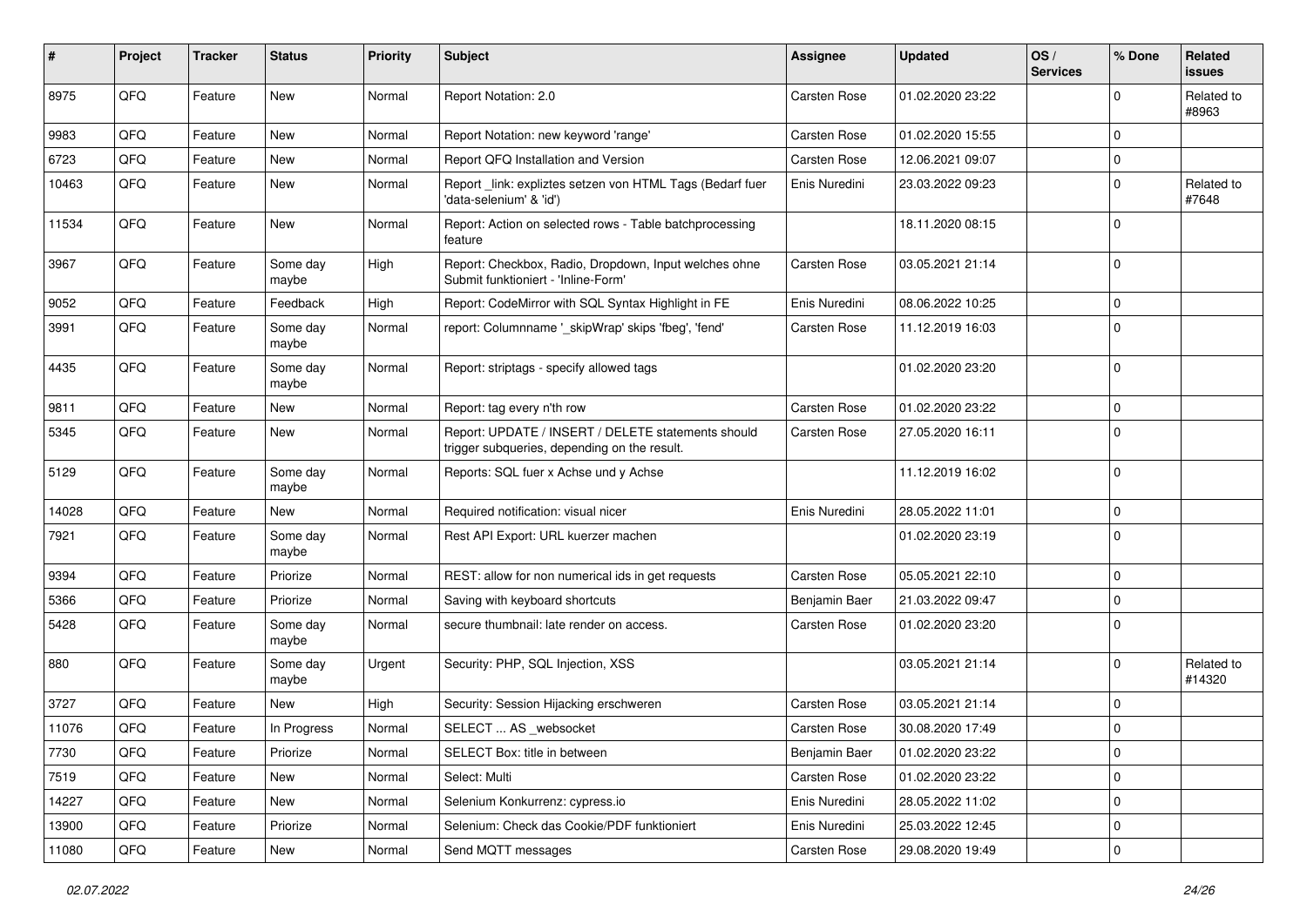| $\vert$ # | Project | <b>Tracker</b> | <b>Status</b>     | <b>Priority</b> | <b>Subject</b>                                                                                    | <b>Assignee</b>     | <b>Updated</b>   | OS/<br><b>Services</b> | % Done              | Related<br><b>issues</b>                      |
|-----------|---------|----------------|-------------------|-----------------|---------------------------------------------------------------------------------------------------|---------------------|------------------|------------------------|---------------------|-----------------------------------------------|
| 4956      | QFQ     | Feature        | Some day<br>maybe | Normal          | Sendmail: Benutzerdefinierte Headers                                                              | Carsten Rose        | 11.12.2019 16:02 |                        | $\Omega$            |                                               |
| 4551      | QFQ     | Feature        | Some day<br>maybe | Normal          | Set 'pills' via dynamicUpdate to show/hide/disabled                                               |                     | 01.02.2020 23:20 |                        | $\mathbf 0$         | Related to<br>#3752                           |
| 8963      | QFQ     | Feature        | Priorize          | Normal          | Setting values in a store: flexible way                                                           | Carsten Rose        | 05.05.2021 22:10 |                        | $\mathbf 0$         | Related to<br>#8975                           |
| 3537      | QFQ     | Feature        | Some day<br>maybe | Low             | SHOW COLUMNS FROM tableName - Extend '{{!'<br>definition                                          | Carsten Rose        | 11.12.2019 16:02 |                        | $\mathbf 0$         |                                               |
| 7107      | QFQ     | Feature        | Some day<br>maybe | Normal          | Showcase Registration Tool: Anmeldung / Administration :<br>Liste Anmeldungen / Emaileinaldung    | <b>Carsten Rose</b> | 11.12.2019 16:01 |                        | $\mathbf 0$         |                                               |
| 9707      | QFQ     | Feature        | New               | Normal          | SIP security: encode pageld and check pageld on decode                                            | Carsten Rose        | 01.02.2020 23:22 |                        | $\pmb{0}$           |                                               |
| 12532     | QFQ     | Feature        | New               | High            | SIP-Parameter bei Seitenaufruf in Browser-Console<br>anzeigen                                     | Carsten Rose        | 07.12.2021 17:19 |                        | $\Omega$            | Related to<br>#11893.<br>Related to<br>#14187 |
| 4442      | QFQ     | Feature        | Some day<br>maybe | Normal          | Special Column Name: _link - new symbol G (Glyph) to<br>choose any available symbol               |                     | 11.12.2019 16:02 |                        | $\Omega$            |                                               |
| 7683      | QFQ     | Feature        | New               | Normal          | Special column names in '{{ SELECT  AS _link }}' should<br>be detected                            | Carsten Rose        | 01.02.2020 23:21 |                        | $\mathbf 0$         |                                               |
| 9928      | QFQ     | Feature        | Priorize          | Normal          | SpecialColumnName: a) Deprecated: ' AS "_+tag " ', b)<br>New: ' AS "_ <tag1><tag2>"</tag2></tag1> | Carsten Rose        | 01.02.2020 23:17 |                        | $\mathbf 0$         | Related to<br>#9929                           |
| 8806      | QFQ     | Feature        | New               | Normal          | SQL Function nl2br                                                                                | Carsten Rose        | 01.02.2020 23:22 |                        | $\mathsf{O}\xspace$ |                                               |
| 4050      | QFQ     | Feature        | <b>New</b>        | Normal          | sql.log: 1) FormElement ID which causes a specific action,<br>2) Result in the same row.          | Carsten Rose        | 15.04.2020 11:35 |                        | $\mathbf 0$         | Related to<br>#5458                           |
| 12504     | QFQ     | Feature        | Priorize          | Normal          | sgl.log: report fe.id                                                                             | <b>Carsten Rose</b> | 05.05.2021 22:09 |                        | $\mathbf 0$         |                                               |
| 3941      | QFQ     | Feature        | Some day<br>maybe | Normal          | sqlAfter: es sollten mehrere moeglich sein                                                        | Carsten Rose        | 11.12.2019 16:03 |                        | $\mathbf 0$         | Related to<br>#3942                           |
| 4026      | QFQ     | Feature        | Some day<br>maybe | Normal          | sqlLog.sql: log number of FE.id                                                                   | Carsten Rose        | 11.12.2019 16:03 |                        | $\Omega$            | Related to<br>#5458                           |
| 9129      | QFQ     | Feature        | <b>New</b>        | Normal          | sqlValidate: Message as notification, not as error                                                | Carsten Rose        | 01.02.2020 23:22 |                        | $\mathbf 0$         | Related to<br>#9128                           |
| 12413     | QFQ     | Feature        | New               | Normal          | STORE_TYPO3: enhance for {{be_users.email:T}},<br>{{fe_users.email:T}}                            | Carsten Rose        | 03.05.2021 20:45 |                        | $\Omega$            | Related to<br>#12412,<br>Related to<br>#10012 |
| 11775     | QFQ     | Feature        | New               | Normal          | Subrecord Tooltip pro Feld                                                                        | Carsten Rose        | 18.12.2020 15:22 |                        | $\mathbf 0$         | Related to<br>#11955                          |
| 3432      | QFQ     | Feature        | <b>New</b>        | Normal          | subrecord: dynamicUpdate                                                                          | Carsten Rose        | 11.06.2020 21:10 |                        | $\Omega$            | Related to<br>#5691                           |